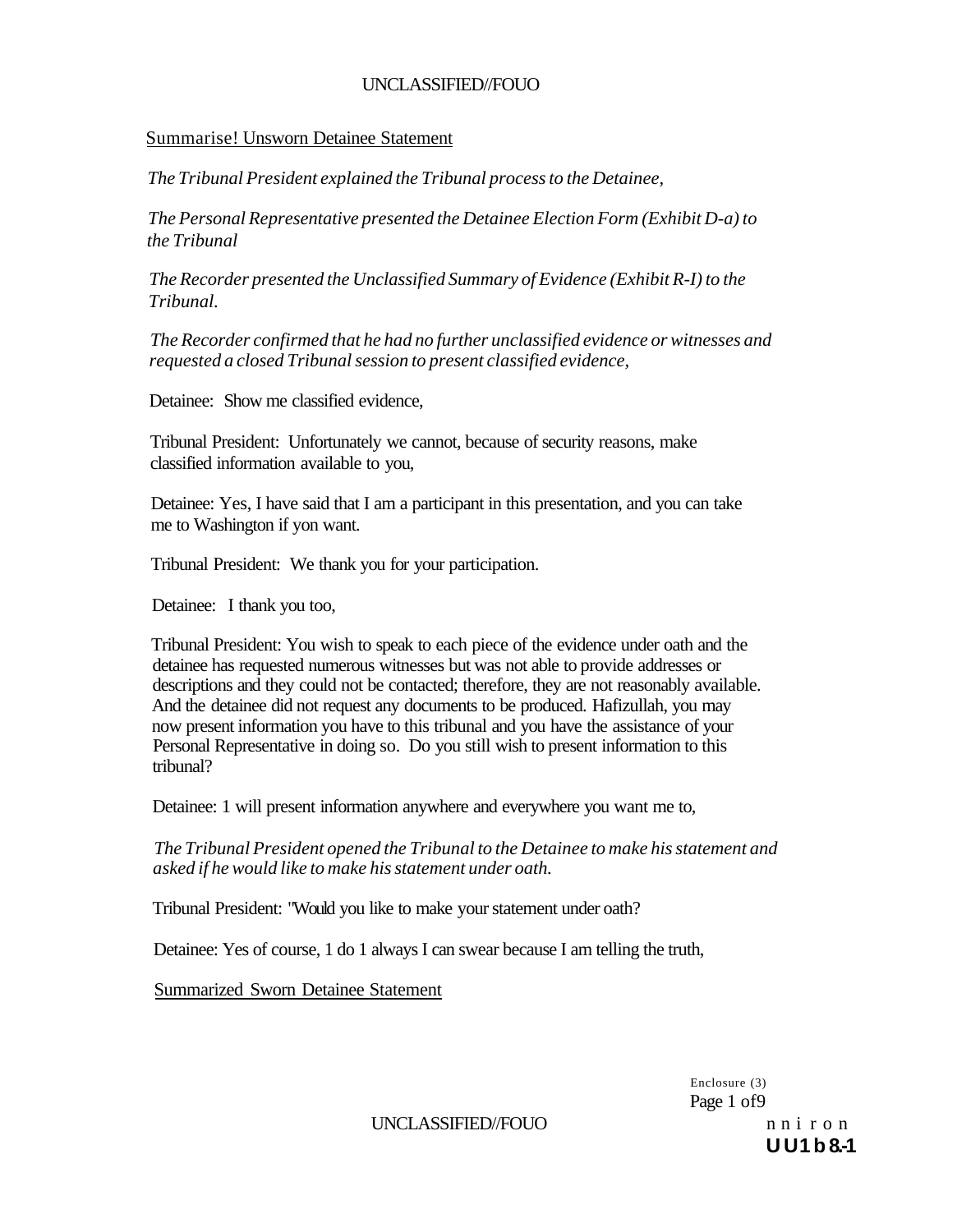Detainee: Yes, of course a Muslim oath because I am a Muslim.

Tribunal President: Yes, of course that is why we have that available for you,

*The Recorder administered the Muslim oath to the Detainee.* 

Tribunal President: Thank you, Haflgullah, you may begin.

Detainee: They asked me if I had any weapons and I told them the whole village can be my witness and I told this gentleman about it. There are four mosques in my village which is the Galdon area and you can ask anyone in that area from a little kid to the older people; you can ask them about me they will give you information about me. 1 was ready to give a lot of names but my Personal Representative said these two names would be enough. If you want one person to a hundred they will witness that I was not involved in any of these activities. If anyone proves that one person said that I was involved in these activities, then you can have me sit here forever,

Tribunal President: Personal Representative, would you at this lime clarify any witness request that the detainee has made to you?

Personal Representative: Yes sir. He indicated that the whole village could testify. I took down two names and stopped him at that point and said we need to get physical descriptions.

Detainee: He only wrote two names, but 1 was giving the whole village as witness.

Personal Representative: And again he would never respond directly to any question about the physical description of the witnesses nor did he have the address information. At that point 1 said there is no reason coming up with a list of a hundred names,

Detainee: There arc hundreds ol'people in the village. I was going to write everybody in the village. You will find fifty if not hundreds of them, if you do not believe all of the hundred you may believe just half of them about me.

Tribunal President: All Ihe Personal Representative wanted was two and you were unable to provide details on how to contact these two individuals, so how is any one going to contact a hundred people without more specific information?

Detainee: Prom my village Galdon did everybody move? There is no one living in Galdon anymore?

Tribunal President: No witness is reasonably available to testify for you today. Would you like to continue or discuss the witness question further?

Detainee: Why did you not find the witnesses?

1SN£ 965 Enclosure (3) Page 2 Of9

UNCLASSIFIED//FOUO

0016H0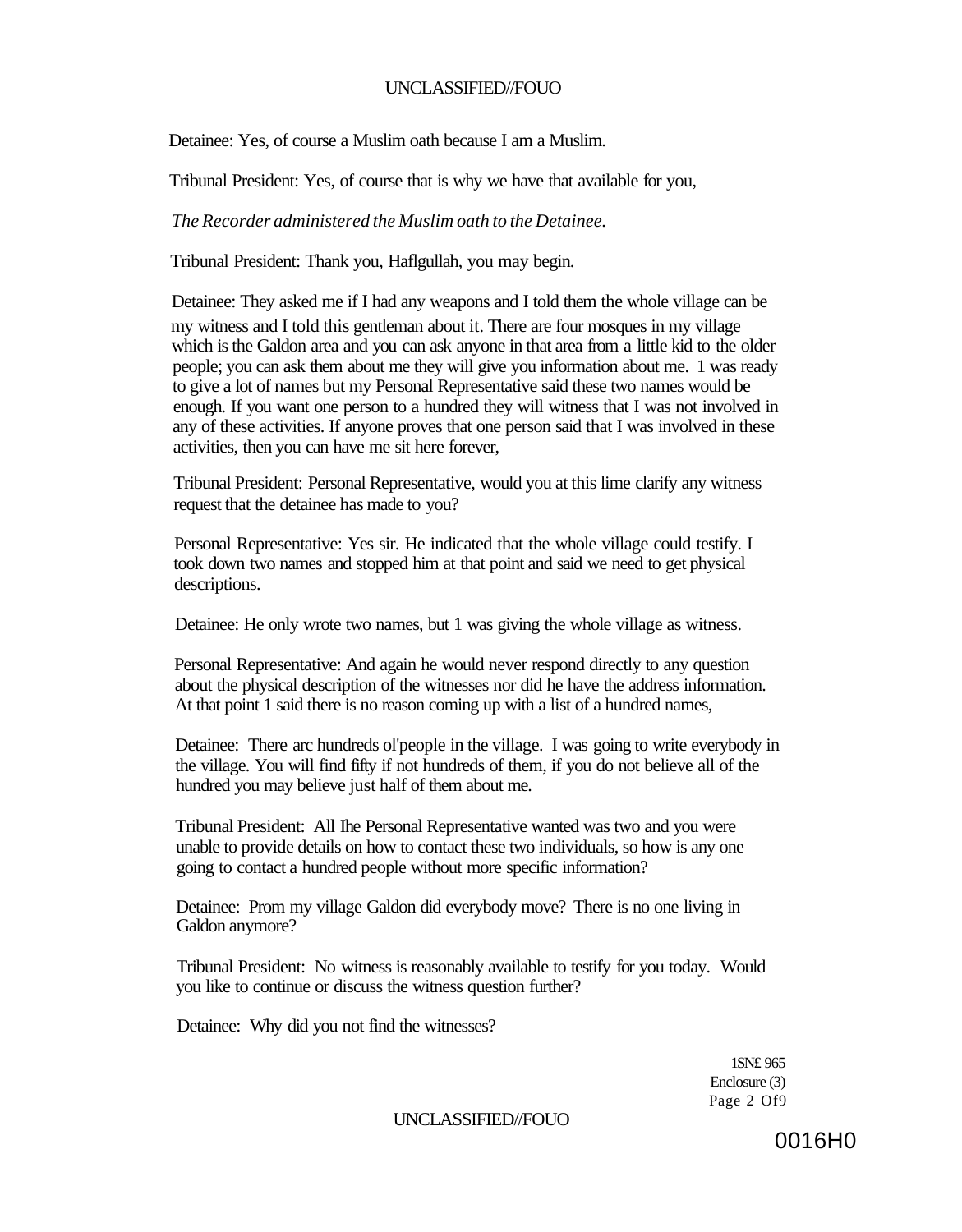Tribunal President: They were determined to be not reasonably available.

Detainee: I will write the names of a lot of people in that village. Just find five people from the hundreds of people.

Personal Representative: Mr. President I also told him wc could probably identify the people he was captured with and therefore, he would not have to provide descriptions, but he declined.

Detainee: No one from my village was captured with me here together; if there is any one, I will accept his testimony,

Tribunal President: I do not know what the circumstances were surrounding your capture, so I do not know if there were others with you or not,

Detainee: I don't know either, I was in my village and now I am here. There arc a lot of detainees here.

Tribunal President: That is right. We are here today and there are no witnesses to testify today because there arc none that are reasonably available. Therefore we will continue and if you would like to address the unclassified **summary** of evidence you have this opportunity to do that right now.

Detainee: I do not know about any of these things. I do not know about what weapons they are talking about. I was a fanner in my village and I was working. If you think any of these allegations are true you bring your witnesses so they will testify that I have done that.

Tribunal President: As already identified, the Recorder has no witnesses to testify here today also.

Detainee: You do not have one witness? 1 have hundreds of witnesses in my village of Galdon and you did not go there and you could not find them,

Tribunal President: That is right, we could not go there and wc could not find therm

Detainee: There are four mosques in the Galdon area and of the residents of Galdon attending those mosques you can ask anyone from the little kids to older people; you can ask anyone. If anyone said that I have spent time outside the Galdon Village then I am guilty.

Tribunal President: We have no witnesses here today. We are here to hear your testimony only. And now at this time I would like for you to address these items of evidence - if you have nothing more to say we can wrap things up.

> iSK# *%5*  Enclosure (3) Page 3 of 9

UNCLASSIFJED//FOUO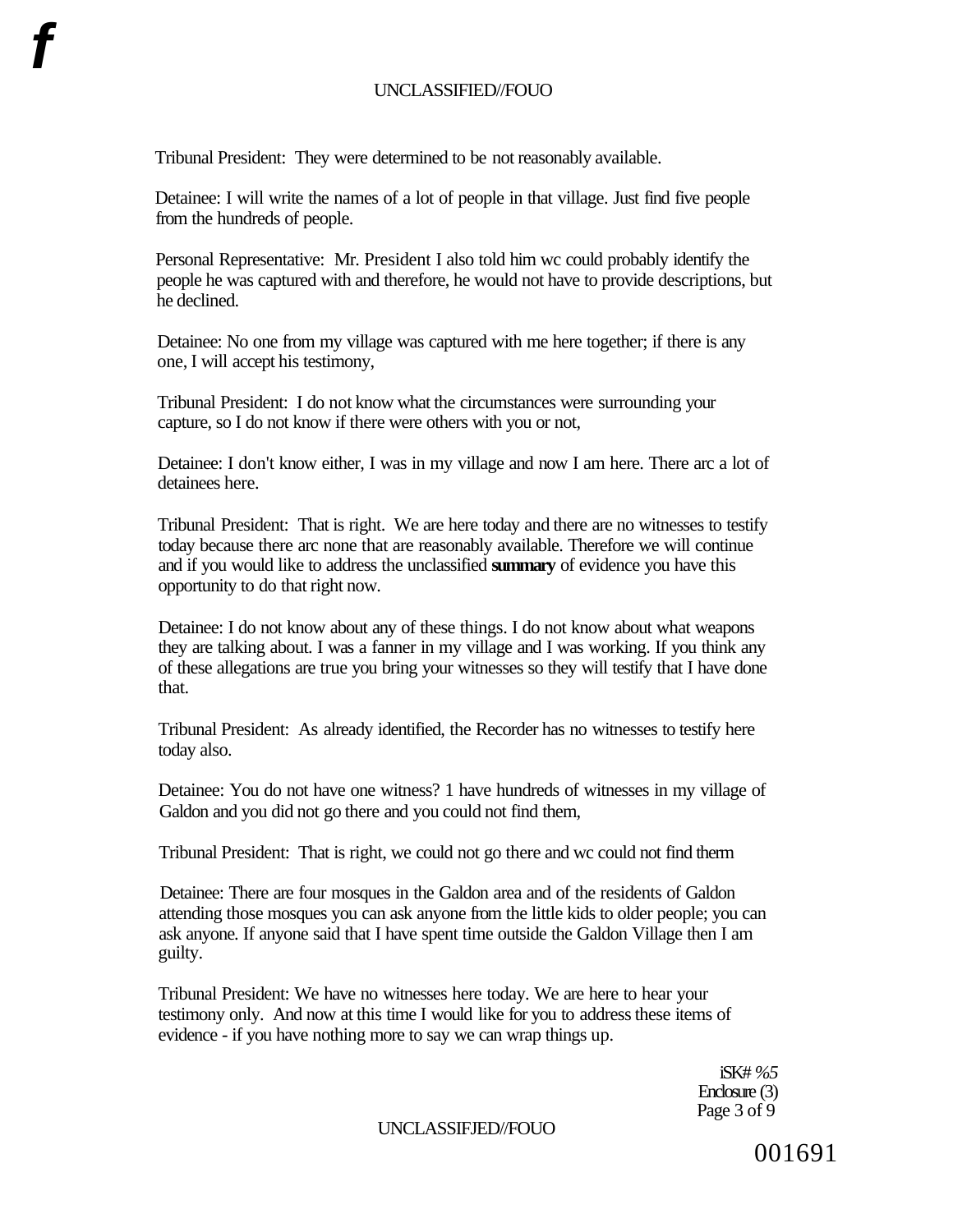Detainee: Why should we wrap this up? The witness issue is very important. If you do not have witnesses, I have witnesses. There is my village. If someone there said I am guilty, I am guilty, otherwise why am I here?

Tribunal President: The witness determination has already been decided. There will be no witnesses.

Detainee: I do not know what to say about these things; these are your things. I was just walking in the street and I was captured. The next thing I found Out is that I am silting here.

Tribunal President: Does this conclude your statement?

Detainee: What do you mean concludes?

Tribunal President Arc you done, do you have anything else to say, we have some questions for you but for now, do you have anything else to say?

Detainee: You ask me now,

Tribunal President: Personal Representative, do you have some questions for the detainee?

- 3. The detainee participated in military operations against the United States or coalition partners.
- 3.1. The detainee when captured, was wearing an olive drab green jacket. He was stopped at a checkpoint because he was with a group observed caching weapons which had recently been used against U.S forces.

Personal Representative: Yes sir, I will go over my notes of his responses during the interview. Concerning the first allegation that he was captured wearing an olive green jacket, and was stopped at a checkpoint.

Detainee: I had a jacket but I do not remember the color.

Tribunal President: Please let him finish and if you have something to add we will let you, but do not interrupt him.

Personal Representative: He was stopped at a checkpoint because lie was with a group of people caching weapons that had been recently used against U.S. forces. He indicated that was false; he was in a taxi, there were no weapons and that American soldiers captured him on the way to the bazaar.

Detainee: I do not know what a weapon is, I was going to the bazaar. Everything is a lie.

ISN# 965 Enclosure (3) Page 4 of*9* 

UNCLASSIFIED//FOUO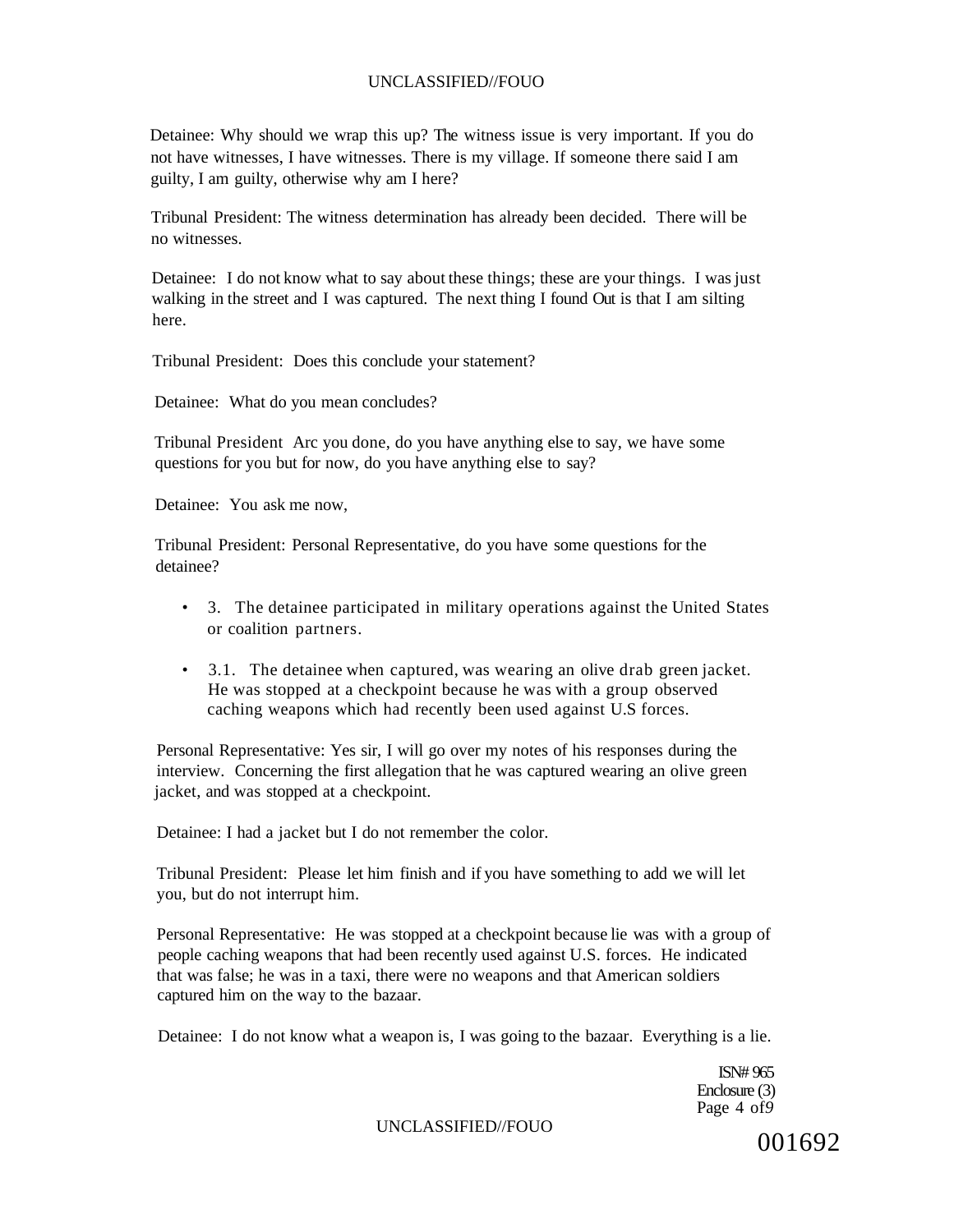### • 3.2, **The** detainee **suffered hearing loss when captured, which was caused** by **firing weapons.**

Personal Representative: Concerning the allegations that he suffered a hearing loss, which was caused by firing weapons.

Detainee: What about the ear? I never had an ear problem. Here the water is infected and this damaged my ear. 1 always had good hearing.

### • **3.3 The detainee was raised and employed by Mohammed Shah** Agha.

Personal Representative: And the allegations that he was raised and employed by Mohammed al Shah (ph.)

Detainee: Mohammed al Shah (ph.) is not my dad who is Mohamed Shah (ph.). I do not know him.

Personal Representative: He said he was raised by his mother and Al Gahad (ph.) is his father in law. Do you have any comment about that - that Al Gahad (ph.) is your father in law?

Detainee: I was raised by my mother, I don't know Haji Mohammed Al Shah (ph.). Your translators always make such mistakes; he is Uncle Haji Mohammed Al Shah (ph.).

#### • **3.4. Mullah Mohammed Shah is a low-level commander of the Taliban.**

Personal Representative: Concerning the allegations that Mullah Mohammed Shah (ph.) is a low level commander of the Taliban.

Detainee: I do not know.

# • 3.5. **Mullah Mohammed Shah has been reported to be the leader of Taliban troops planning terrorist-style attacks in Afghanistan**

Personal Representative: Concerning five that Mullah Mohammed Shah (ph.) has been the leader of Taliban troops planning terrorist style attacks in Afghanistan.

Detainee; Why don't you arrest him? Why don't you bring him here? I don't know that person. My Uncle is the only person I know; I do not know these other people.

Personal Representative: Sir, that is a summary of what we discussed.

Tribunal President: Recorder, do you have any questions for the detainee?

Recorder: No Sir.

1SN#965 Enclosure (3) Page 5 of*9* 

UNCLASSIF1ED//FOUQ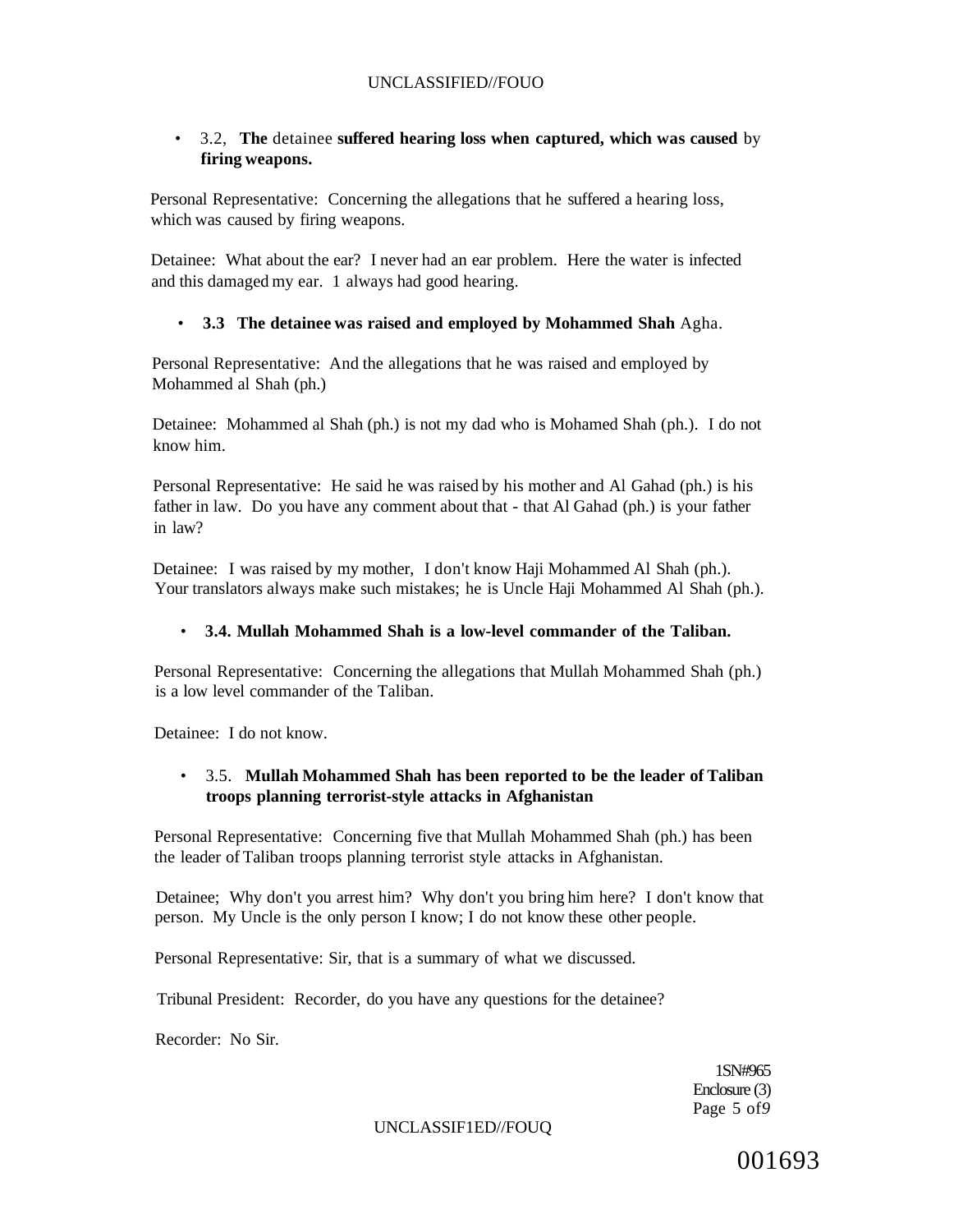Tribunal President; Do any Tribunal members have any questions for the Detainee?

Tribunal Members Questions to Detainee

- Q: Did you say that you have been a farmer all your life?
- A: I have wo rked on a farm.
- Q: Do you have your own farm?
- A: Yes,
- Q: What do you grow on your farm?
- A: Wheat, com, onions, and potatoes.
- Q: You have lived in Afghanistan your whole life?
- A: I have spent my life in Galdon; I have my farm in Gal don.
- Q: Has there ever been a time when you lived outside of Afghanistan?
- A: Do not talk about A fghanistan, that is too big; just talk about Galdon my village. I have not been outside of Galdon either this way or that way.
- Q: The gentleman you referred to as Uncle Haji Mohammed Shah (ph.) were you employed by him?
- A: Yes the way you said it was good Uncle Ilaji Mohammed Shah (ph.) I have my own land and I have not worked for him
- Q: Have you ever been employed by someone else or only do you work for yourself?
- A: I do not need to work for anybody else; thanks to God, I have enough land.
- Q: The gentleman you call Uncle Haj i Mohammed Shah (ph.), do you know if he is involved at all with the Taliban?
- A: We are people of the mountains. We do not know about the Taliban, You probably know more about the Taliban then we do. You find it out; I do not know about the Taliban
- Q: Did Taliban people ever harass you when you were doing your farm work?

ISNtf 965 Enclosure (3) Page 6 of *9* 

UNCLASSIFIED//FOUO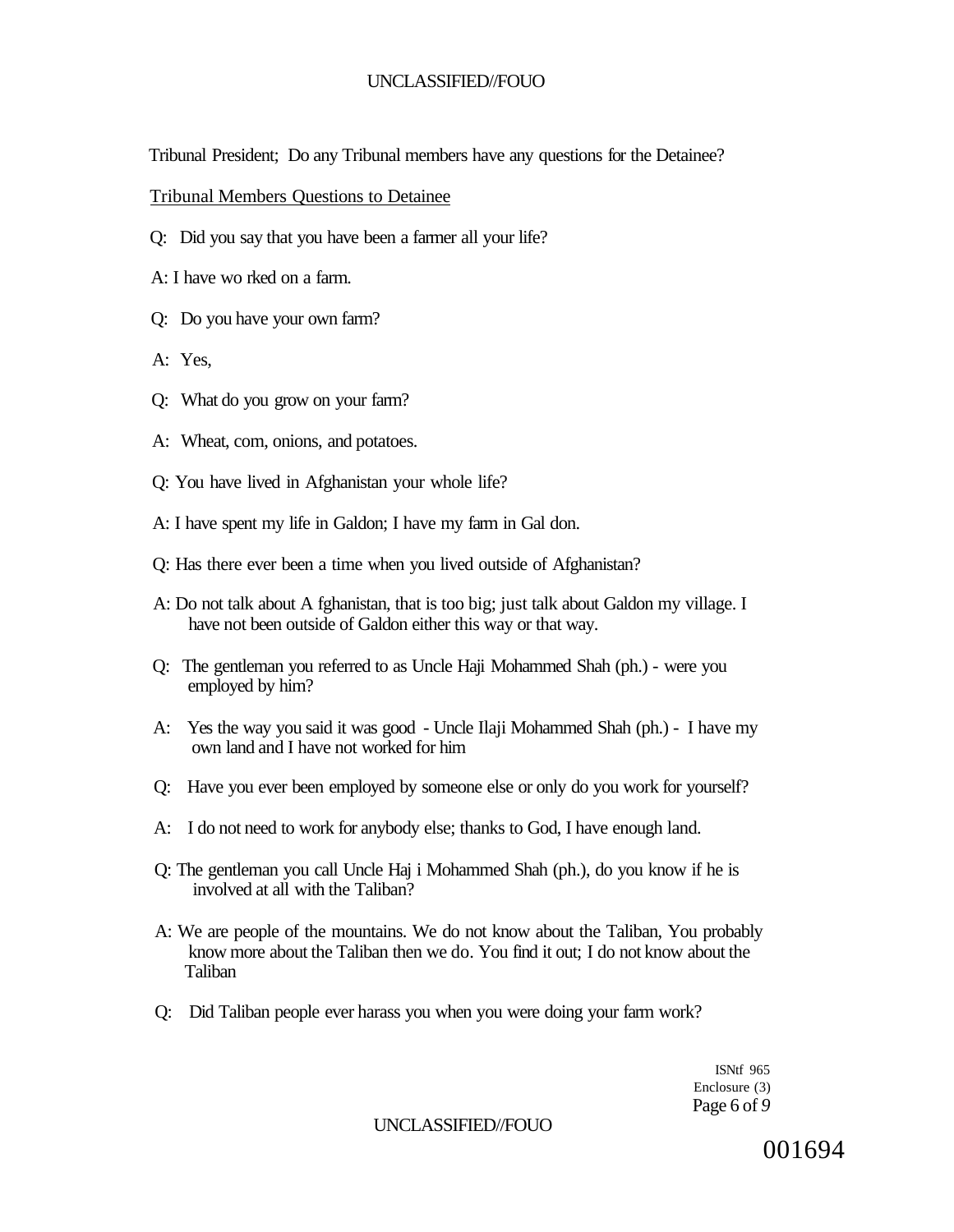#### A; Where?

- Q: In Galdon where you said you had spent your whole life,
- A: I have not seen any in Galdon; it is in the mountains, they live in the cities. They have not come to Galdon.
- Q: So they never approached you and tried to make you do anything for them?
- A: No, I have not seen them but I have heard about Americans coming to Afghanistan,
- Q: Will you please explain the circumstances of how you were captured on that date?

A: It was the eve of the Eid, die holidays after Ramadan. 1 was going to the bazaar. I took a Taxi, a wagon Taxi. On the way 1 saw your military men and they got us down from their car and handcuffed us.

- Q: When you say us there must have been a group of people. How many of you were together?
- A: They took me to the side of the street and handcuffed me so tight that 1 could not see any other people. I do not know how many other people they arrested. They held me very tight. My finger is still hurting from that.
- Q: But the people who were traveling with you when you were first approached how many were there?
- A; There were six people including the driver.
- Q: The other people in the Taxi did any of those other people have weapons?
- A: No, I do not know what weapons are. What is a weapon?
- Q: After you were captured, after that point, what happened then?

A: First, they took us to a house. 1 spent one or two nights there and then we were taken to a metal structure for a few days and who knows how long after that.

- Q: And did whoever take you there discuss some of the same things with you that we are talking about today?
- A: What kind of questions?
- Q: The same ones we are talking about today?

*]\$m* 965 Enclosure (3) Page 7 of9

UNCLASSMED//FOUO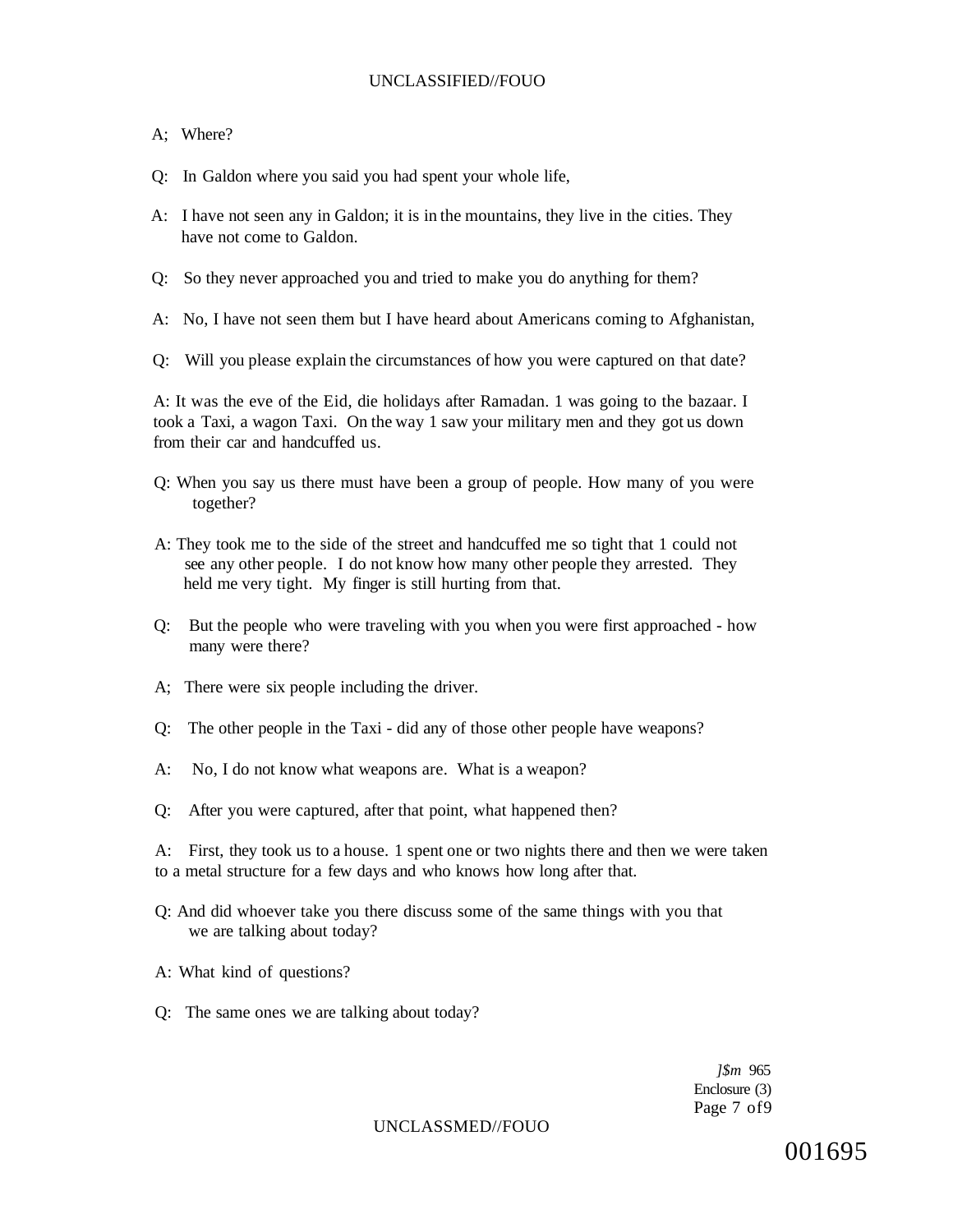#### UNCLASSIF1ED//F0U0

- A: Yes, they have discussed things with me.
- Q: And you gave them the same answers you gave today?
- A: Yes, I have given them the same answers but I don't know anything. I don't know these allegations. At least I have told the interpreter, but the interpreter has told them those things were not true
- Q: Those people that were taken with you arc they also at the camp?
- A; I don't know they arrested all kinds of people over there but here we have all kinds of people, Hazaras, Arabs, we are all here in this camp.

Q: But have you seen any of the people you were with since the time you were arrested?

- A: No I have not seen them, but here I ask people where they are from.
- Q: When thinking about what was the biggest city closet to your village?
- A: There is no big city around there, I do not know a big city.
- Q: Have you ever hear of the word Khost?
- A: I do not know what Khost is.
- Q: How about Kabul.
- A: I heard about Kabul when I was here, but I did not know about Kabul when I was there, I have not gone outside of Galdon my village either this direction or that direction,
- Q: Were there any military camps around your village?
- A: No, I do not know, I have not seen any military place.
- Q: Some people told us it was necessary to have guns, weapons, and pistols in the house for protection. Did you ever see any of that?
- A: Wc do not have enemies, we just do our work, and we have the shovel and other farming tools.
- Q: Did you ever use a rifle or a pistol or anything like that?
- A: *I* have not used it. If I do not know it. how is it possible that I have used it?

ISN# *%5*  Enclosure (3) Page 8 of9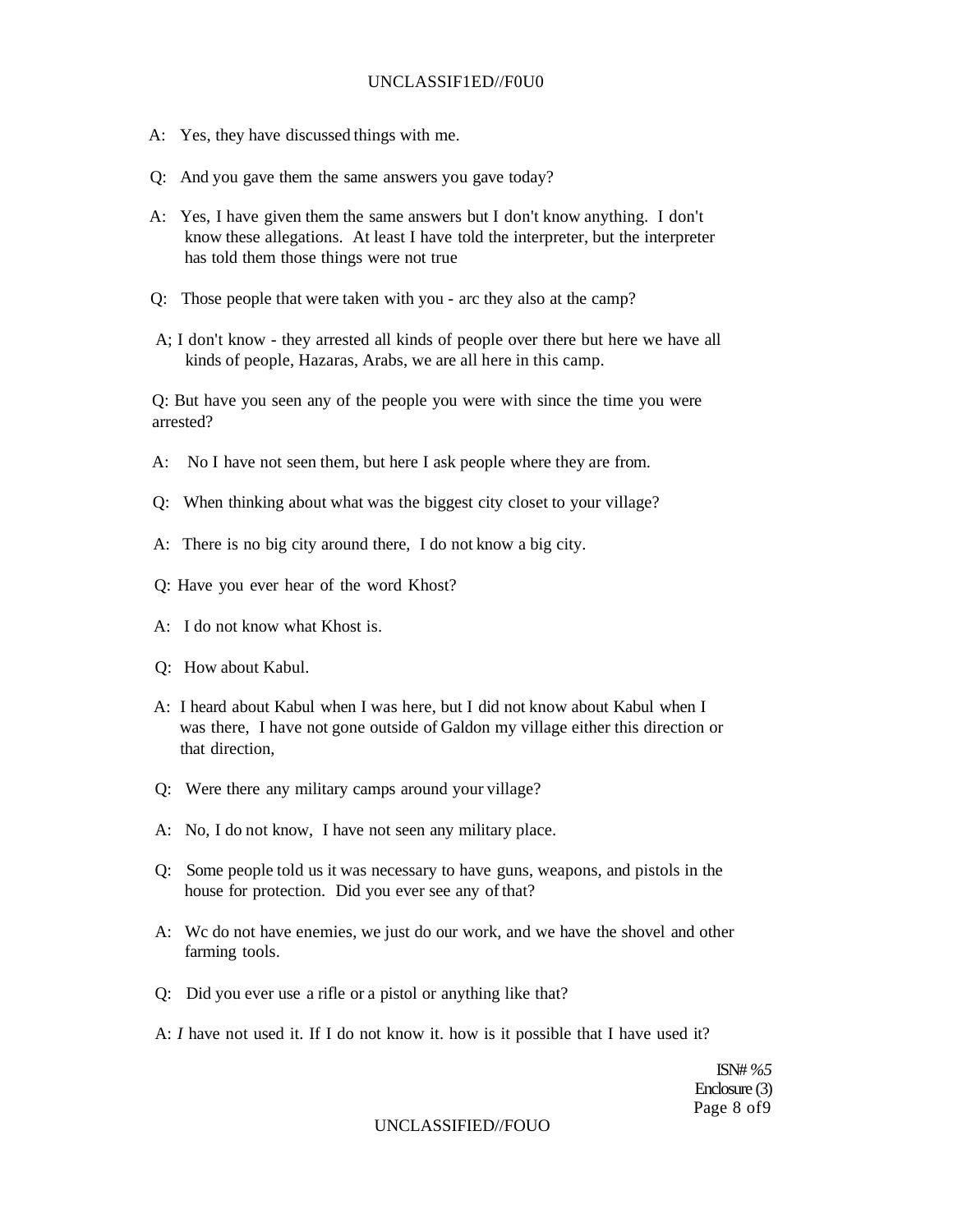Q: You do not know what a rifle or a pistol is?

A: No, I do not know this, because 1 have not used this.

Tribunal Member: J have no more questions.

Detainee: I know shovel, ax, and a plow,

Tribunal President: Hafizullah, is there any thing else that you want to tell us, that will help ns as we make our decision today?

Detainee: I am just a farmer. You brought me here away from my family, *I* am just a little guy. You can send me with my paper work to Washington, If you want, I will go. I do not know why I am here,

*The Tribunal President confirmed that the Personal Representative had no further evidence to present and that the Detainee had no previously approved witnesses to present to the Tribunal* 

Detainee: Not one word of these allegations is true. Anywhere I have to go 1 will go. I am just a farmer.

*The Tribunal President explained the remainder of the Tribunal process to the Detainee and adjourned the open session,* 

# AUTHENTICATION

I certify the material contained in this transcript is a true and accurate summary of the testimony given during the proceedings.



Colonel, U.S. Marine Corps **Tribunal President** 

> ISNtf 965 Enclosure (3) Page 9 of 9

UNCLASSIFIED//FOUO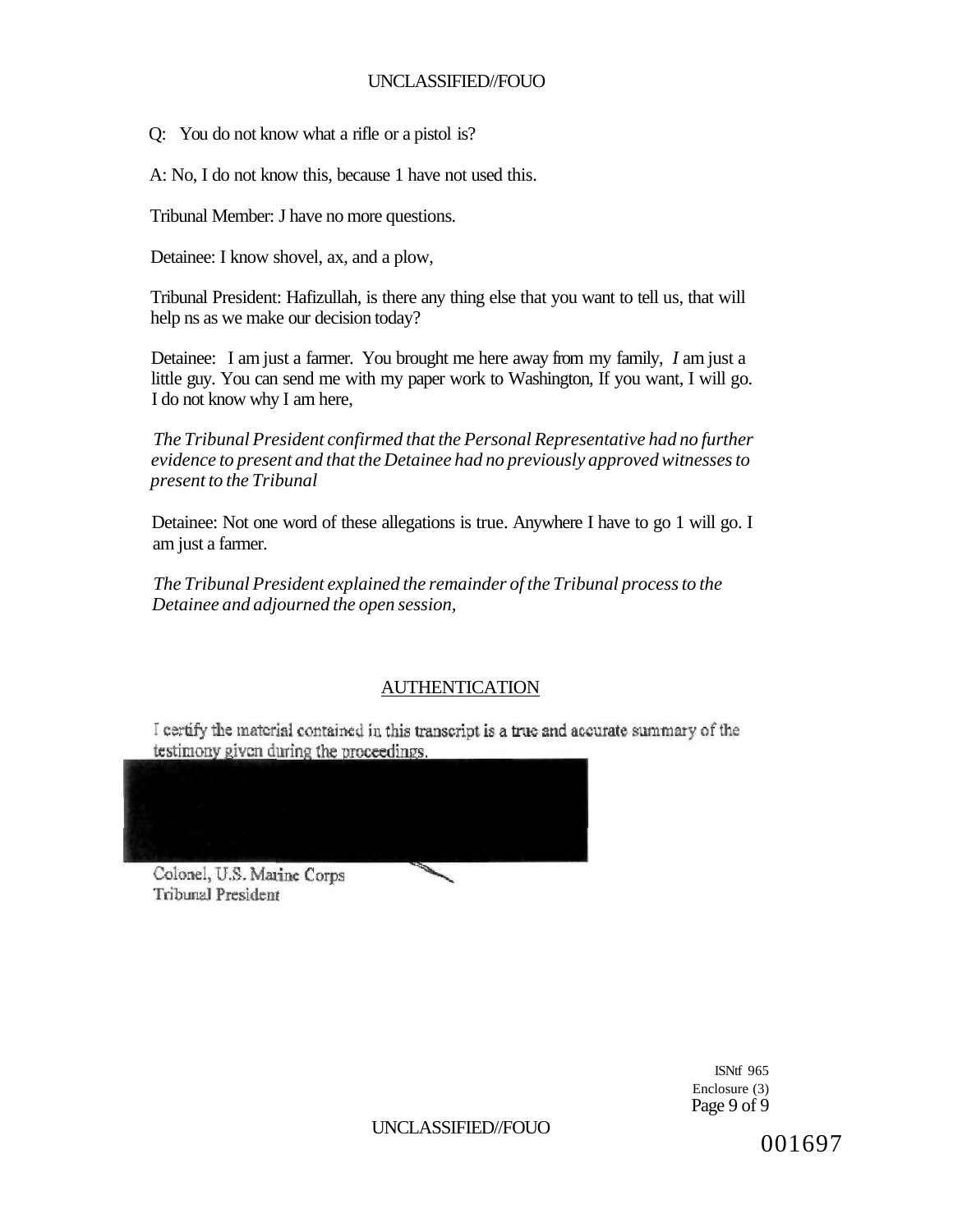#### Summarized Sworn Detainee Statement

*The Tribunal President explained the Tribunal process, and asked the Detainee if he understand this process. Th e Detainee responded as folio ws:* 

Detainee: Yes, I do.

Tribunal President: Do you have any questions at this time concerning the Tribunal process?

Detainee: No, I don't have any but 1 would like to discuss the allegations.

*The Tribunal President agreed and explained to the Detainee that he will be able to do so after the Tribunal proceedings are read.* 

*The Detainee Election form (Exhibit D-a) was given to the Tribunal, and the unclassified evidence was given to the Tribunal, The Recorder then entered the Unclassified Summary of Evidence into evidence as Exhibit R-l. The Personal Representative then requested a closed session to review classified information at a later time.* 

Tribunal President (to the Detainee): You may now present any evidence you have to this Tribunal, and you have the assistance of your Personal Representative in doing so. Do you want to make a statement to the Tribunal? Before you answer that, I would like to clarify something for you. The three members here have not seen any part of your file. We are independent officers assigned to review your status as an enemy combatant. All we know about the case is what wc have heard here so far. As you can see from the process we have gone through, this is the time for you to provide us information in your own words about what the government has listed as reasons that you should be classified as an enemy combatant. It has been very helpful to other Tribunals if the personal representative would read each one of the allegations and the Detainee would make any comment he felt appropriate regarding that allegation. The decision is completely yours. You are not required to answer or comment at all. It is your choice. Again, would you like to make a statement to this Tribunal today?

Detainee: Yes, I do.

Tribunal President: Would you like to make your statements under oath, which is a promise to tell the truth. We have a prepared Muslim oath if you would like to use that.

Detainee: Arc there any Muslims here that I can swear in front of?

Tribunal President: I wouldn't know that, It is not a matter *I* am concerned with, It is your choice to make your sworn statement. You are not required to take a Muslim oath. Any oath or promise to tell the truth would be acceptable to us,

Detainee: If there were Muslims here, I would take the oath.

Tribunal President: I can't answer that question.

UNCLASSIFIED//FOUO ISN\* 342

Enclosure (3) Page 1 of 5  $> 001698$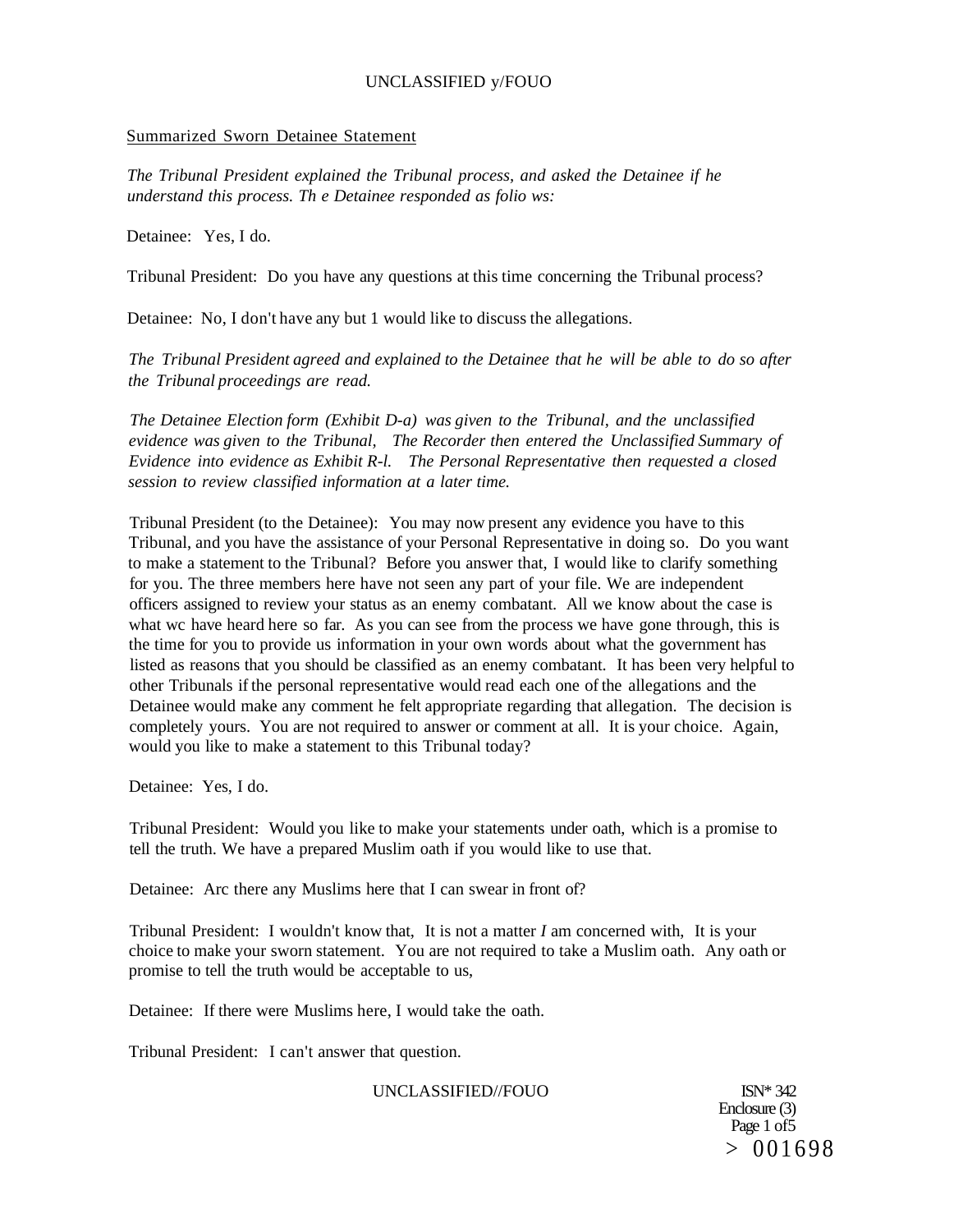Detainee: Fine,

Tribunal President: OK.. We will consider your statement un-swom and you may continue.

Detainee: Fine,

Tribunal President: Personal Representative you may assist the Detainee in reviewing the government's unclassified summary of evidence,

Personal Representative (to the Detainee): I will read each allegation to you and you can make a response. Let me know when you are done and I will read the next.

Detainee: Fine,

# *The Personal Representative reads the following information from Exhibit R-L*

**3,a-l:** *The Detainee traveled extensively during the period December 2000 through November 200L Multiple visits to Saudi Arabia, Pakistan, the United Arab Emirates, a one-week stop in Syria and a five-month stay in Malaysia are recorded on the pas sport* 

Detainee: This is my story of how I went from Saudi Arabia, Pakistan, United Arab Emirates, then Malaysia then Syria. The order on the unclassified summary is mistaken. I went from Saudi Arabia to United Arab Emirates, then Pakistan, then Malaysia, and then Syria.

3.a-2: *An Al Qaida operative is known to have falsified passports using Malaysian visa stamps in order to eliminate evidence of travel in Afghanistan and Pakistan,* 

Detainee: I talked about that with the interrogators. My passport is fine. The Saudi Arabian government is aware of my past passport and provided you with wrong information about me,

3. a-3: *The Detainee was a member of Al Qaida and a member ofal-Nashri s security element.* 

Detainee: I would like to ask a question. WhattsaKNashri's?

Personal Representative: 1 can offer an answer, sir, Al-Nashri is an alleged Al Qaida Persian Gulf Operation chief who is tied to the attacks on the USS Cole.

Detainee: Am 1 a member with him?

Tribunal President: Regarding the allegation, it says that you are a member of Al Qaida and a member of this persons' security element. That is what this allegation is.

Detainee: That is not true,

UNCLASSIFIED//FOUO 1SNW 342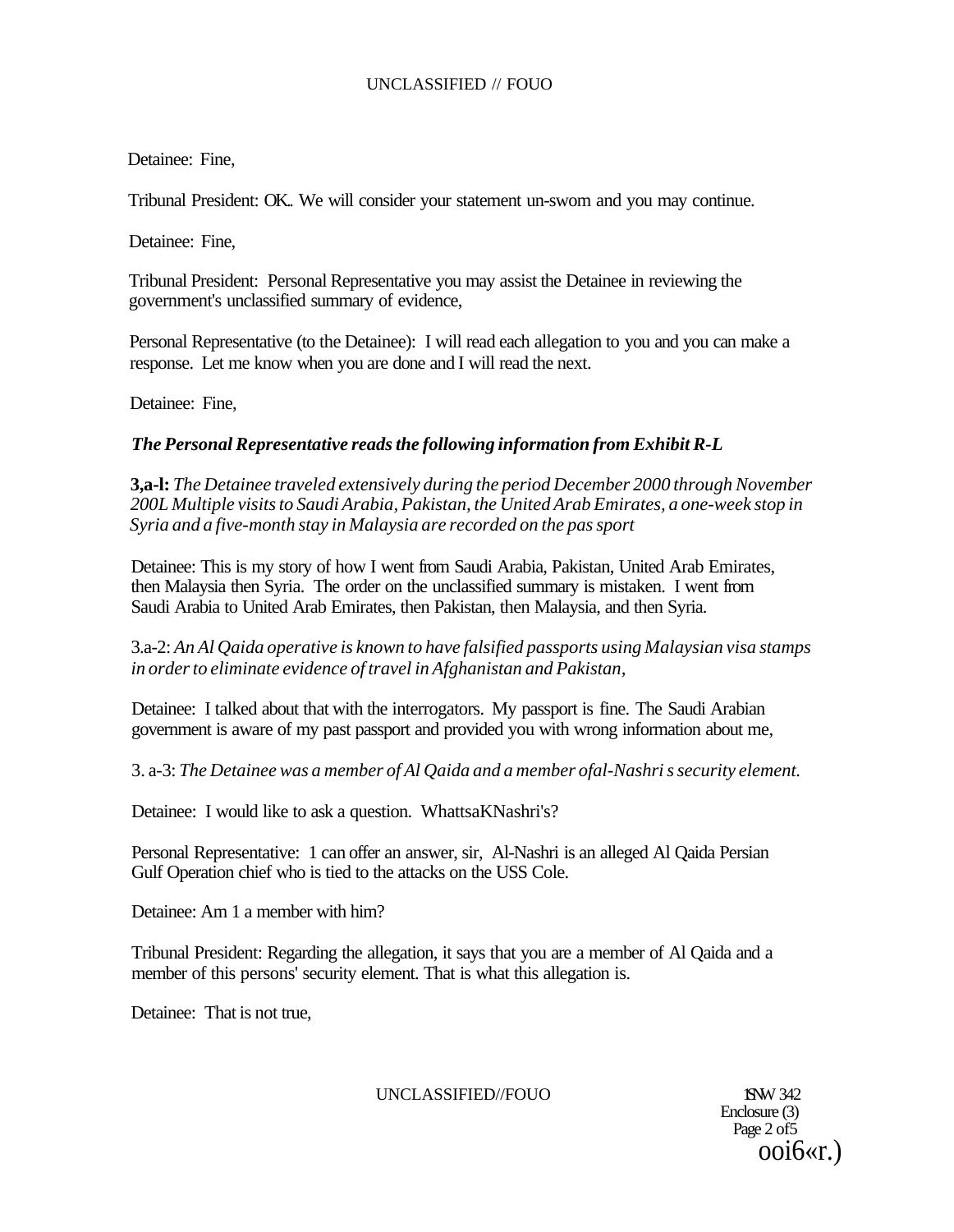3,a-4: *The Detainee was observed on board a Taliban airplane carrying fighters down towards Northern Afghanistan,* 

Detainee: First of all, J never entered Afghanistan. So how is it possible that I was observed on thai airplane?

3 a-5: *The Detainee was identified as an Al Qaida member by a farmer guard at Usama Bin Laden's complex at the Kandahar, Afghanistan Airport,* 

Detainee: Maybe that person said those things here under pressure from the interrogators during the interrogations to divert other people's attention from him because he didn't want to be tortured. So by identifying me, the interrogators would not torture him and ail these allegations are not true.

3.a-6: *The Detainee served an the manager of the Al Qaida frontline's guesthouse in Kabul, Afghanistan.* 

Detainee: I would like to repeat again that I have never entered into Afghanistan.

3.a-7: *Pakistani police in Quetta arrested the Detainee on 25 November 2001.* 

Detainee: 1 do not understand when you say November or when you say the year 2001.

Translator: (To the Tribunal President) May I ask him if he understands the Muslim calendar?

Tribunal President: Please repeat the Julian date and also provide him the equivalent Muslim date.

Translator: Sure.

# *The Translator explains the dates to the Detainee. The detainee did not respond further on this point.*

Personal Representative: That is the last point of evidence.

Detainee: I also have a couple of corrections to make in the unclassified summary.

Tribunal President: Please continue.

Detainee: My name is written there incorrectly.

Tribunal President: OK. What is your correct name?

Detainee: My name is Mohammed Ba-rak Sa-lem AL Qurbi (ph). You were calling me Mohammed Mo-ba-rck Sa-lem (ph).

UNCLASSIFIED//FOUO 1ST<sup>\*\*</sup> 342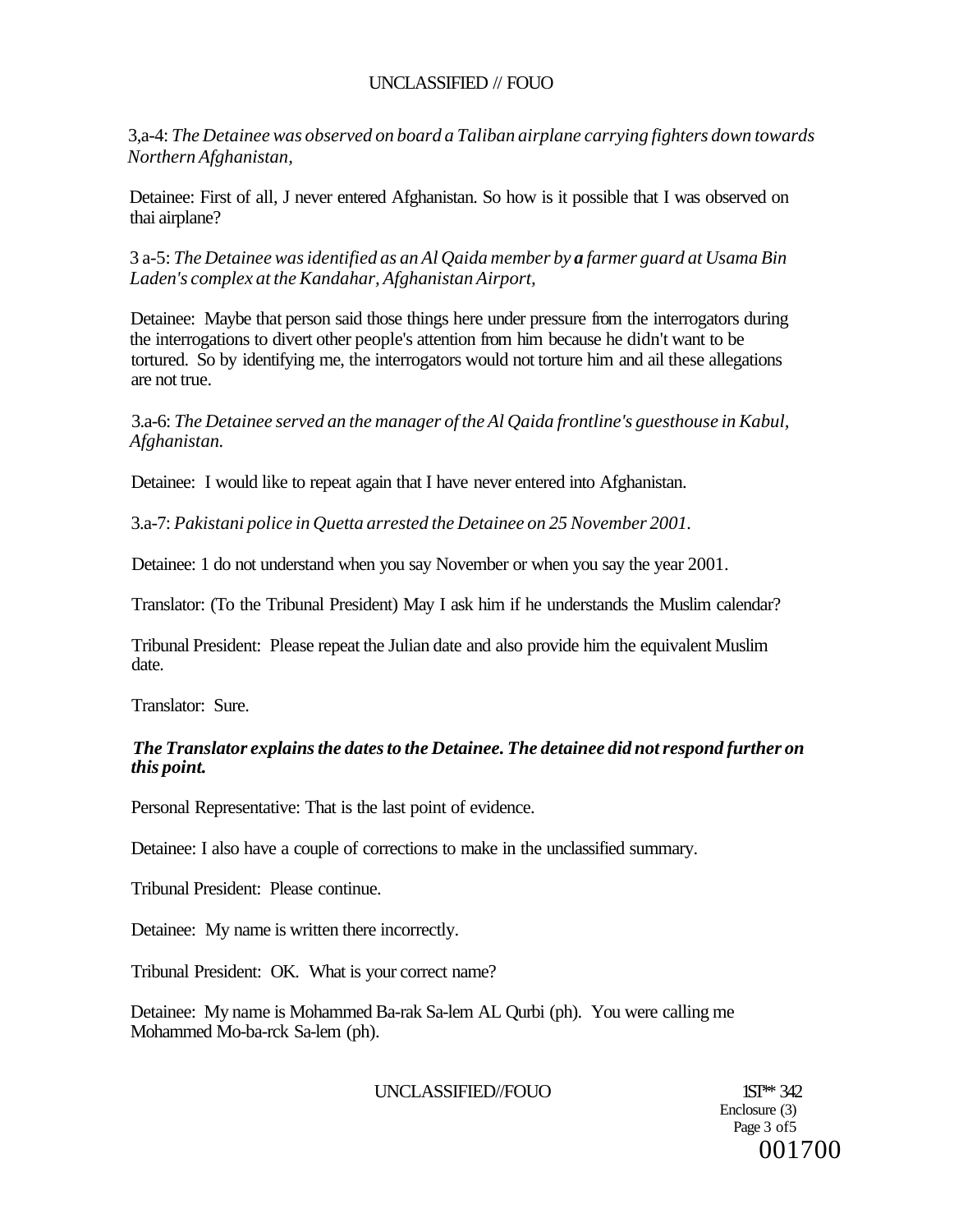Tribunal President: I understand. Is thai the only correction you have?

Detainee: Yes, that is it

Tribunal President: Does that conclude your statement?

Detainee: I still have one more.

Tribunal President: Please continue.

Detainee: I did not come here to this Tribunal because 1 agree with all these allegations as I explained to you. 1 ask the Tribunal [to ensure] that all the information you have on the unclassified evidence is accurate. First of all, there is a problem with the pronunciation of my name. My (inaudible) have got my passport in your possession, And there is a problem with my movement. Please just double check that my going from Saudi Arabia is (inaudible). Maybe these allegations are not against me but somebody else,

Tribunal President: I understand your concerns and we will consider that during the hearing.

Detainee: Fine.

*The Tribunal President confirms the Detainee's proper name and pronunciation of such.* 

### Questions from the Tribupal Member's:

Q: Are you a citizen of Saudi Arabia? A: Yes, I am.

Q: And all the travel that you described did lake place within a year? *(The original question asked was: "And all the travel that you described did take place between December 2000 and November 2001?" However the Detainee does not understand the Gregorian calendar months or years, therefore ihe Tribunal Member rephrased his question to read as stated above.)* 

A: Yes it did.

Q: What was the purpose of that trip?

A: Are you interrogating me or are you asking me?

Q: As the President has alluded, we do not know anything about your case at the moment. 1 am just trying to get a sense from you as to why you made these trips. It is up to you to answer or not,

A: You have all that information in my file.

Q: When yon visited Malaysia, what city or cities did you stay in?

A: You have all that information in my files.

UNCLASSIFIED//FOUO [SN# 342]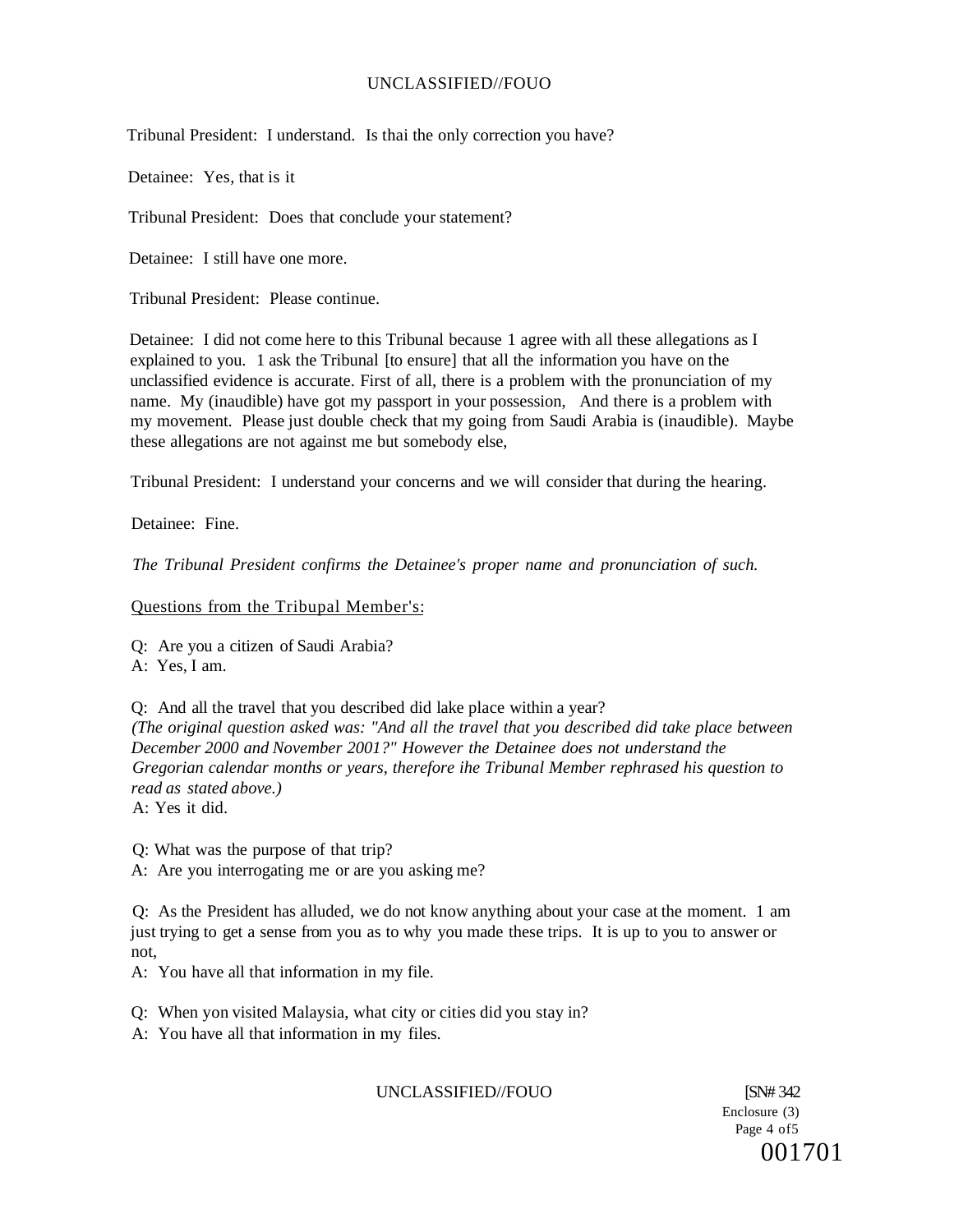Tribunal President: Mohammed Ba-rak Sa-tem AL Qurbi (ph), do you have any other evidence to present to this Tribunal?

Detainee: I told you everything I know,

*The Tribunal President then addressed the Personal Representative to request if any additional information would be presented to the Tribunal The Personal Representative did not have any additional information. The Tribunal President then explained the remainder of the Tribunal process to the Detainee and adjourned the open session.* 

# AUTHENTICATION

I certify the material contained in this transcript is a true and accurate summary of the testimony given during the proceedings.

Colonel, USAF

Tribunal President

UNCLASSIF1ED7/FQUO tSN# 342

Enclosure (3) Page 5 of 5 001702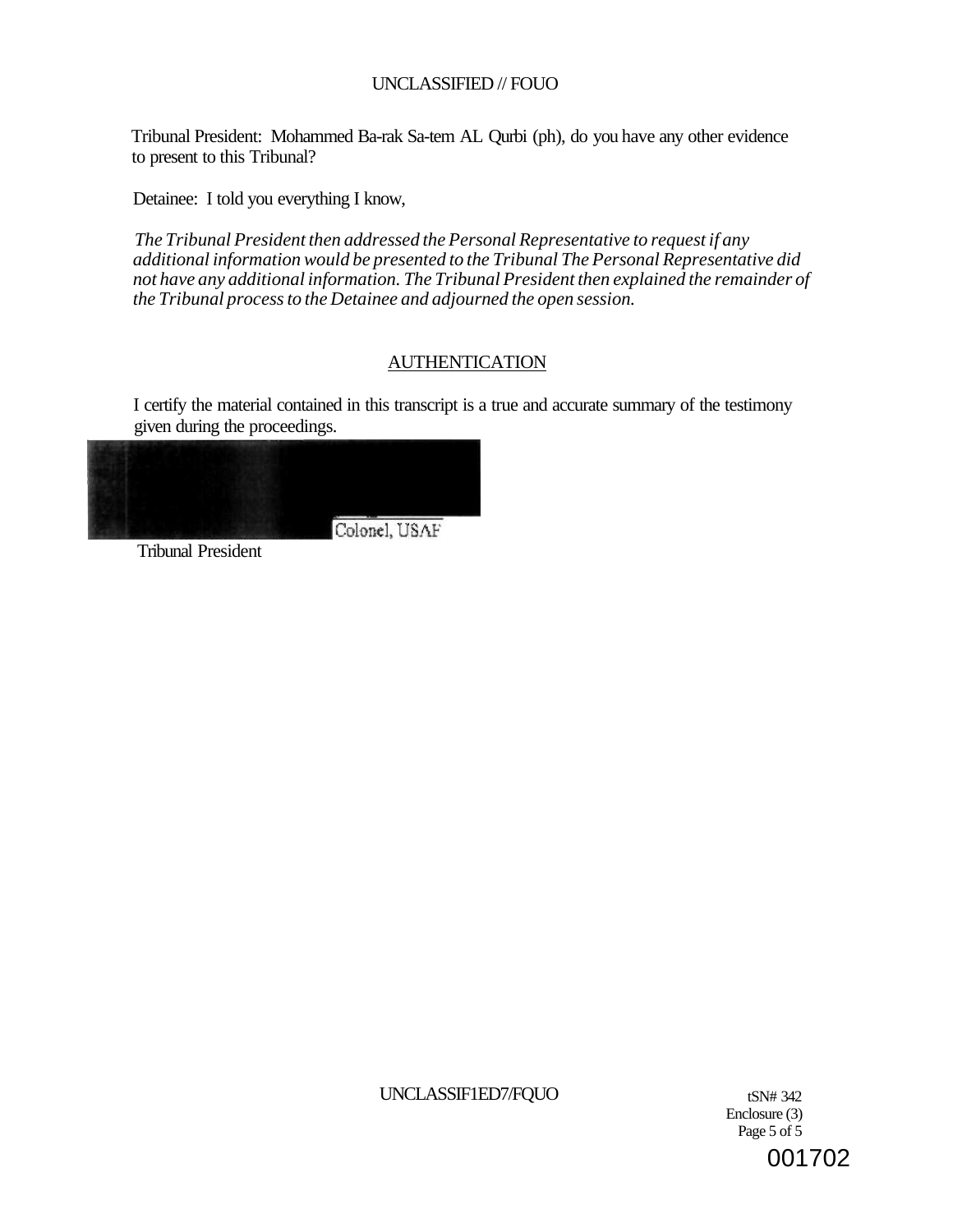#### Summarized Sworn Detainee Statement

Personal Representative: The Detainee elected to respond to my reading of each allegation and he will respond.

Detainee: I clarified these points to the Personal Representative earlier, so you can read the allegation and then read what I told you before.

*The Personal Representative provided the following responses to the allegations in the Unclassified Summary of Evidence on behalf of the Detainee.* 

• 3(a)! The Detainee is associated with the Jama'at al Tabligh.

I'm not associated at all. When I arrived at the airport in Pakistan, they welcomed me, but 1 did not go with them. Many groups do this at the airport.

i 3(a)2 Jama'at al Tabligh, a Pakistan based Islamic missionary organization is being used as a cover to mask travel and activities of terrorists, including members of Al Qaeda.

> I was not an associate. There was one guy, Mohammad, who helped me find a place to stay. I don't know if he was with Jama'at al Tabligh. He was helping me. lie knew where the poor people were that 1 would be dealing with.

• 3(a)3 The Detainee's name appeared on a list of Al Qaeda mujahedin seized from an Al Qaeda [safehou.se](http://safehou.se) in Pakistan.

This simply is not true.

• 3(a)4 The Detainee was captured with a group of Al Qaeda members.

When I was going from Afghanistan to Pakistan I ran into Pakistani soldiers. They asked for identification, 1 had no passport, They brought mc into custody and threw me in with another group. That is how I got associated with the group.

Questions *to* the Detainee by the Tribunal Members

Tribunal Member to Detainee: The only information that we have about you is what we have heard this morning. Therefore, it is necessary for us to ask you a few questions to clarify what you have told us. This will give us a better understanding of what you did and why you said you did it.

> ISN# 068 Enclosure (3) Page 1 of 19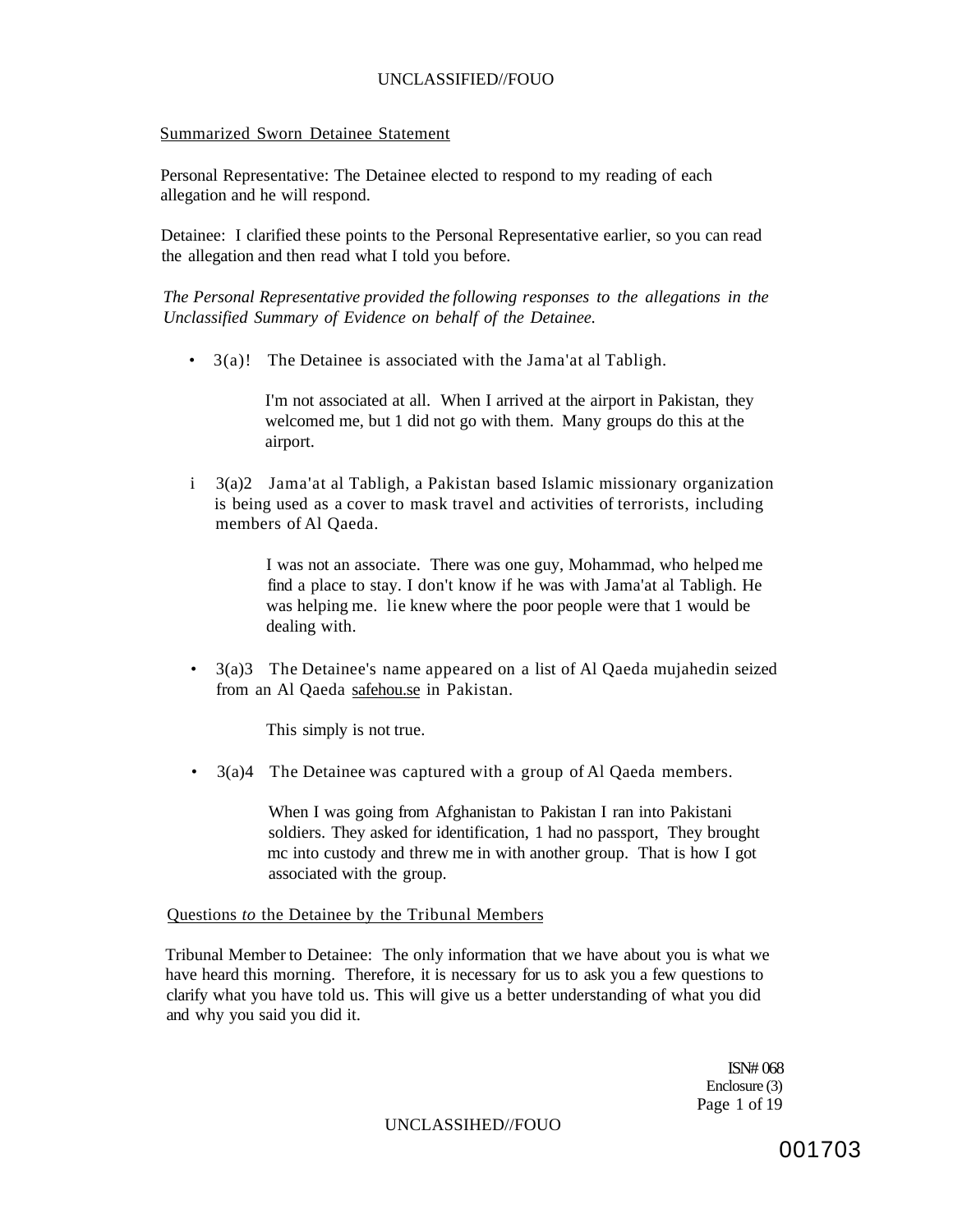Are you from Saudi Arabia?

Yes.

Prior to leaving the country, were you a student or did you have an occupation?

I was with the Chamber of Commerce.

What were your duties at the Chamber of Commerce?

1 worked at the Central location with the telephones.

What was the highest level of education that you received?

High School

Was it after high school that you started working for the Chamber of Commerce?

Yes.

So, while you were working, at some point you decided you wanted to travel to do missionary work in Pakistan?

Yes, I took a vacation to Dubai. While in Dubai I got the idea to go to Pakistan,

Were there people there you met who told you about it? How did you come upon this idea?

No, I didn't get much reception to the idea of the Daawa, so I decided to take it to Pakistan.

Can you please explain to us your understanding of what a Daawa is?

Some Muslims have strayed from the path of righteousness and you bring them back to the right path. You correct their mistakes.

Is this something you can do on your own, or do you have to be affiliated with an organization to do it? How does it work?

No, just myself. Any person who is a Muslim can do it.

Is there any particular reason you were interested in going to Pakistan, rather than simply just doing it in your home country?

Yes.

ISN# 068 Enclosure (3) Page 2 of 19

UNCLASSIFIED//FOUO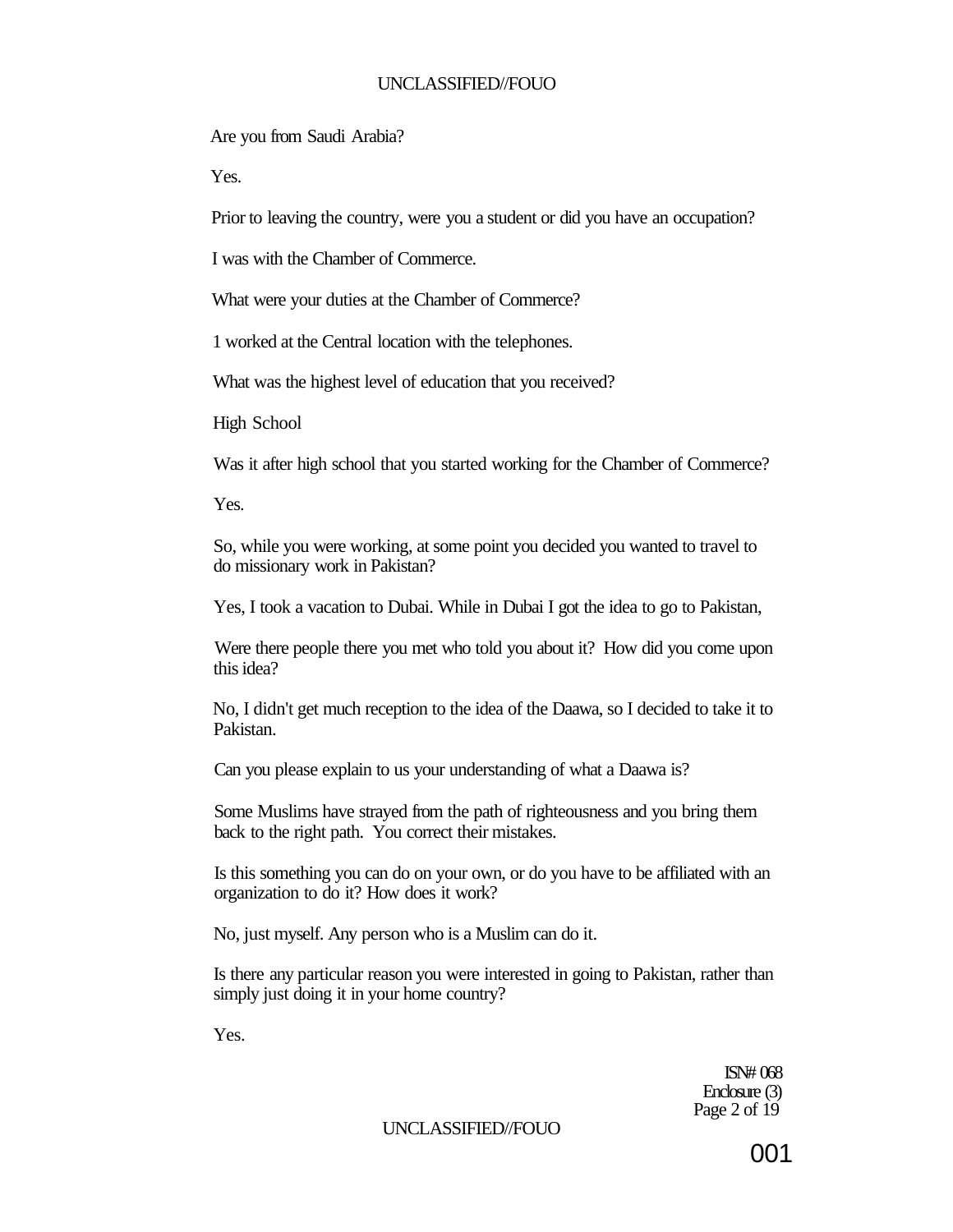- QI What would that reason be?
- A: Pakistan is known for that kind of thing, A lot of people go there and do that in Pakistan.
- Q: Is it because the Pakistanis arc thought to have strayed from how they should be acting as Muslims?
- A; No, but because they are very receptive to the idea of the Daawa and they accept it. Mistakes are everywhere,
- Q: Did you organize your group on yom own or did you have others to help you?
- A: No, just myself I would like to clarify a point. This trip was during my summer vacation. 1 was used to traveling to countries during my summer vacation. This time, *\* decided to travel in the Gulf countries. So, I traveled to Dubai and Pakistan. To mc, this was tourism.
- Q: How Jong of a summer vacation did your employer give you?
- A: I requested a full **month** for my vacation but, when I went to Pakistan and saw the extent of their acceptance, *I* decided to ask for another **month,**
- Q: Did your employer agree with your request?
- A: No, I was going to call and ask for the extended vacation but the place I was in didn't have a telephone.
- Q: So, the plan was to go from Saudi Arabia to Dubai to Pakistan and back home to Saudi Arabia al] within a month or maybe two months?
- A: My idea was to go to Dubai and then return to Saudi Arabia.
- Q: I guess I misunderstood. I thought you said you had gotten the idea to go to Pakistan when you were in Dubai?
- A: Yes.
- Q: But, the plan was to travel back to Saudi Arabia first and then go to Pakistan from there?
- A: The idea was to go to Dubai and go once again to Saudi Arabia.
- Q: From where did you leave when you went to Pakistan?

ISN# 068 Enclosure (3) Page 3 of 19

UNCLASSiFIED/ZFOUO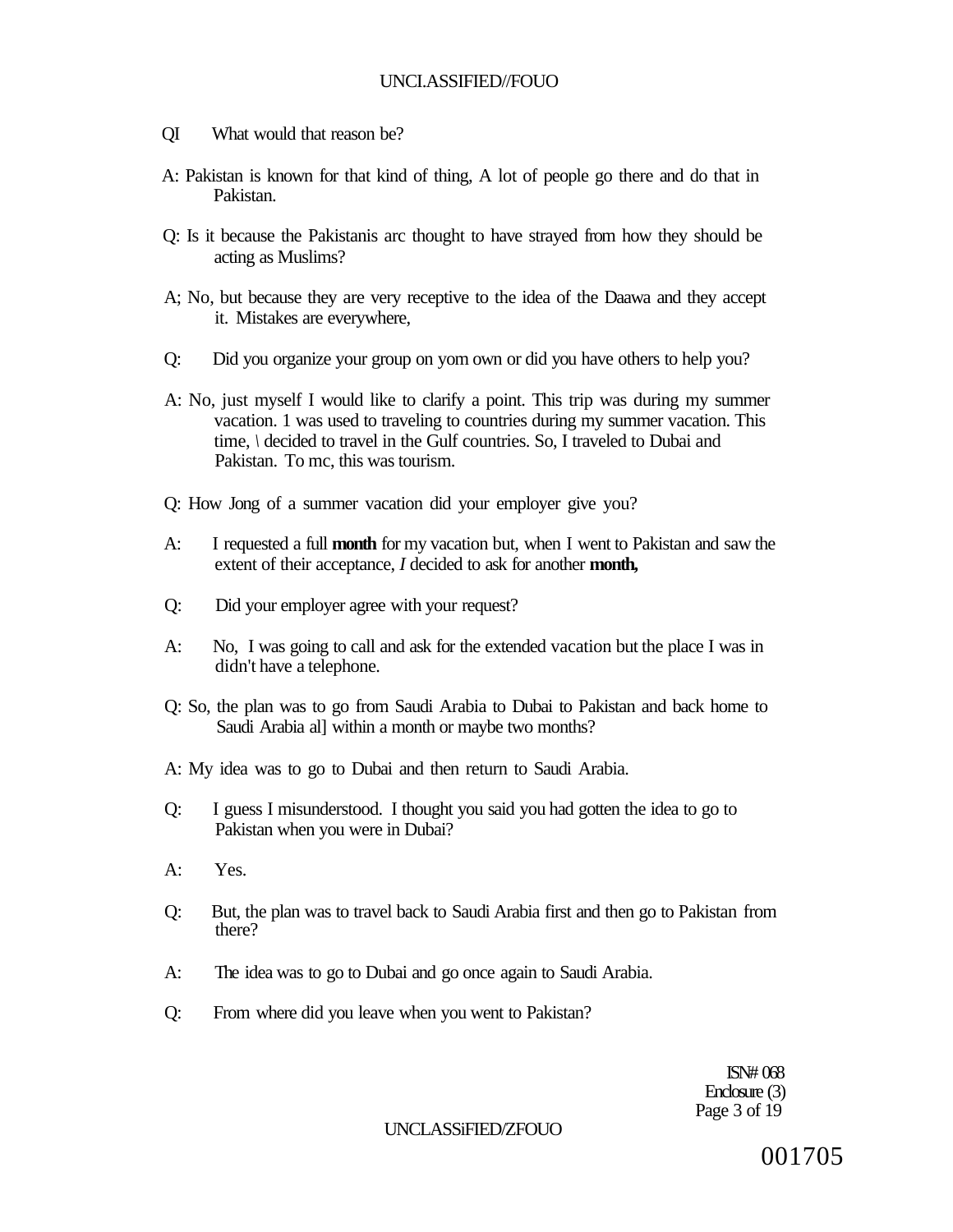- A: From Saudi Arabia to Dubai from Dubai to Pakistan.
- Q: You mentioned that the Jama'at al Tabligh people welcomed you when you arrived to Pakistan?
- A; Yes.
- Q: Could you please explain to us your understanding of who the Jama'at al Tabligh people ate?
- A: I know they are a missionary group that go and spread words and go to mosques. When they go to do their missionary mission Ihey have certain days they do it in, for instance six months or a certain number of days,
- Q; How did you first come to know who they were? Are they active in Saudi Arabia?
- A: No, 1 didn't know them in Saudi Arabia. They meet people in the Pakistan airport. But Jama'at al Tabligh is known everywhere,
- Q: Prior to leaving Saudi Arabia did you know they were going to meet you at the Pakistani airport, or were you just hoping when you showed up they would be Ihere?
- A: No, I didn't know,
- Q: So, you just had good fortune that they were there to meet you when you arrived?
- A: Yes, but it is known about them thai they are always in airports, especially in the Pakistani airport because their main office is located in Pakistan and they know people come there from everywhere. They always meet and greet people at the airport. That is the idea I have about them from a long time ago. But I didn't know if one of them was going to meet me at the airport or not.
- Q: What would you have done if no one had been there to meet you at the airport?
- A: I would have taken a taxi just like anyone who goes to a new place. A taxi can tell you about everything.
- Q: You said when you arrived al the airport they welcomed you. Did they prepare you to do missionary work there?
- A: When Ihey met me they said to go with them to the center and after that 1 would go out and spread the word. I told myself I didn't want to be tied down to anyone,

1SN4 06S Enclosure *(2)*  Page 4 of 19

UNCLASS1FIED//FOUO

0U170B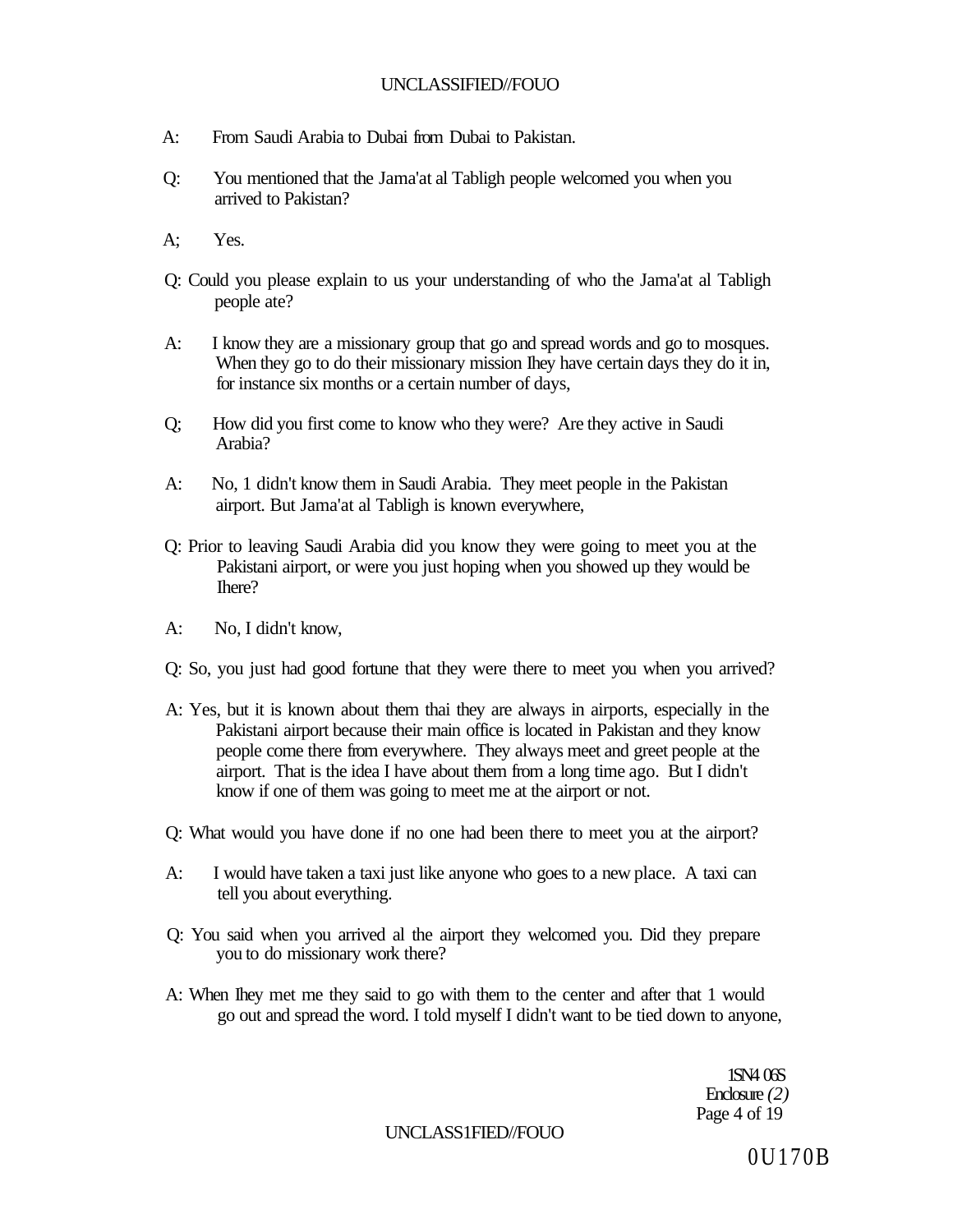### UNCLASSIF1ED//F0U0

I told them if they had anyone that spoke Arabic they could talk to me and tell me where to go and tell me about places.

- Q: Tf they knew what they were doing and how to more effectively accomplish missionary work, why didn't you want to be with them?
- A: They have certain procedures that they arc tied down by and the procedures they follow are wrong in our religion. Their work is good and its correct but they make some mistakes.
- Q; This is somewhat unusual if they are trying to preach Islam and you are a Muslim but you are saying they make mistakes?
- A: There arc many Muslims but they make some mistakes. Just because people make mistakes it doesn't mean it takes them out of the Muslim religion. This mistake is usually brought upon by ignorance.
- Q: Is it mistakes of religions faith or something else?
- A: For example, when someone goes out on a mission you are supposed to stay for forty days or three months or six. months. They have certain days that you have to go. You have to go to the mosque and you eat and sleep at the mosque. Many things, 1 can't remember all of them. The fact they do that doesn't take away from them being Muslims. When we do things to spread the word, wc do it just how the Prophet Mohammed did it.
- Q: The procedures that you described: does the Koran or some other authority of Islam mandate them, or is it just their personal preference on how they do business?
- A: No, The way that they do things is the way Islam says to do them, but they make some mistakes. You are not able to understand this or get a whole clear picture because you don't have a complete picture of Jama'at al Tabligh, Besides that you have to know Islam to know what is right and what is wrong.
- Q: If a person wants to conduct missionary work there is more than one way to do it, correct?
- A: The mi s si onary work differs.
- Q: But you believed the way you wanted to conduct it was acceptable within the confines of your religion?
- A: The way that I did the Daawa? Yes, the way 1 do it, you're not confined or tied down by any specific dates or times. That is what the Prophet did as well.

1SN# 068 Enclosure (3) Page 5 of 19

#### UNCLASSIFIED//FOUO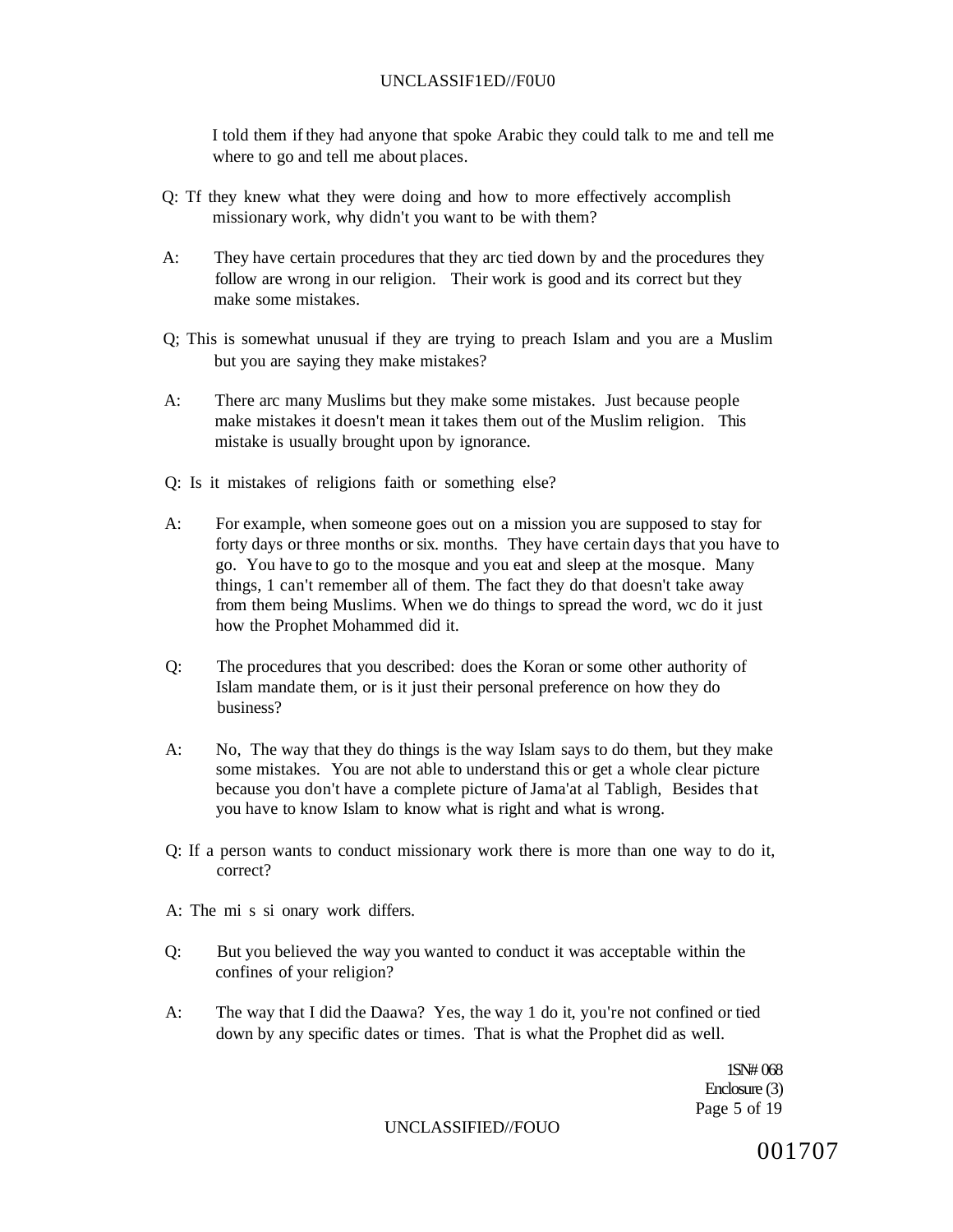- *Q:* You were able to conduct your work in Pakistan?
- A: Yes, after I moved from Dubai to Pakistan, J started working in Pakistan.
- Q: How long were you in Pakistan?
- A: I don't remember exactly but it was about two or three months,
- Q: During that time, did you travel outside of Pakistan at anytime or did you j u\$t stay in Pakistan the whole time?
- A: No, 1 moved around within Pakistan.
- Q: Could you tell us some of the things you did while you were there for two or three months?
- A: Yes, no problem. The main thing was moving to different villages. I would go into a villages and J would find some graves that are raised up from the ground. This is something that isn't right in Islam (that the graves are raised from the ground), There is something that people hang from their necks and I find them- It is something they say protects you from the evil eye. Some people have fields with trees and on every tree they pray two prayers. Some people have the Koran and they read it incorrectly. Many things like that. Every time I see something that is a mistake or is incorrect, I talk to them about it and tell them the correct thing. I didn't just tell people to correct their mistakes, but T also visited people at their homes and talked to them to see if they were in need and buy them rice, wheat, or flour, lliat is a summary.
- Q: Was the reason you stopped your missionary work because you were arrested by the Pakistanis?
- A: What do you mean stopped working?
- Q: You were doing missionary work all the time you were in Pakistan, correct?
- A: Yes.
- Q: The only reason you stopped was because the Pakistani police arrested you?
- A: They didn't arrest me, after that I went to Afghanistan.
- Q: So, you were in Pakistan for three months and then you traveled to Afghanistan. How long were you in Afghanistan?

ISNS068 Enclosure (3) Page 6 of 19

UNCLASSIFIED//FOUO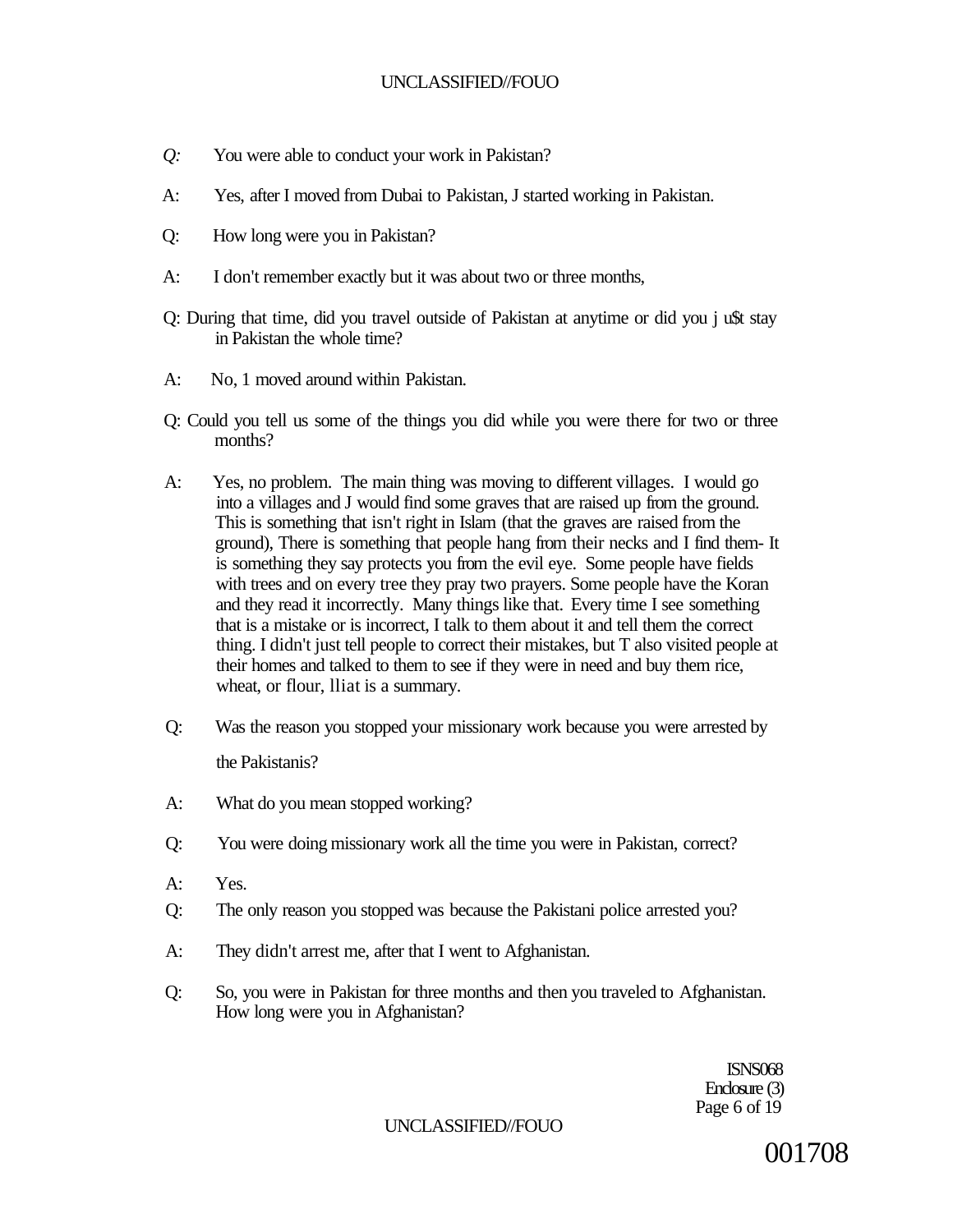- A: I don't know exactly bow long I was there and 1 have been here for a long lime and 1 forgot the exact times.
- Q: If you can roughly estimate, was it a short time or a long time?

*Tribunal member cfarified to the Translator that the question was how long the Detainee stayed in Afghanistan after he left Pakistan.* 

- A: Maybe a month or a little less. I was there for a full month before the problems started happening.
- Q: Why did you decide to go to from Pakistan to Afghanistan?
- A: After the war started in Afghanistan, I decided to go to Pakistan.
- Q: I understand you were in Pakistan for three months doing your missionary work after that time. Is it correct that you then went to Afghanistan?
- A: Yes.
- Q: You were there for a full month?
- A: Until the events started.
- Q: Why was it you chose to travel to Afghanistan?
- A: The guide that was with me gave me the idea. He said people in Afghanistan are even more receptive and open to the idea of the Daawa. He proposed the idea to me and I accepted.
- Q: Tins guide was from Pakistan?
- A: Yes.
- Q: Where did you go when you went to Afghanistan?
- A: Kabul
- Q: Did you continue to do the same thing in Afghanistan that you were doing in Pakistan?
- A: Yes, but more so in Afghanistan, I bought rice and flour because there were more people in need in Afghanistan. I didn't expect to see so many people in Afghanistan. People were dying o f hunger and Ihey didn't have clothes.

 $ISN*$   $\langle$ W $\rangle$ 8 Enclosure (3) Page 7 of 19

UNCLASSIFIED//FOU0 ft *il[[Q*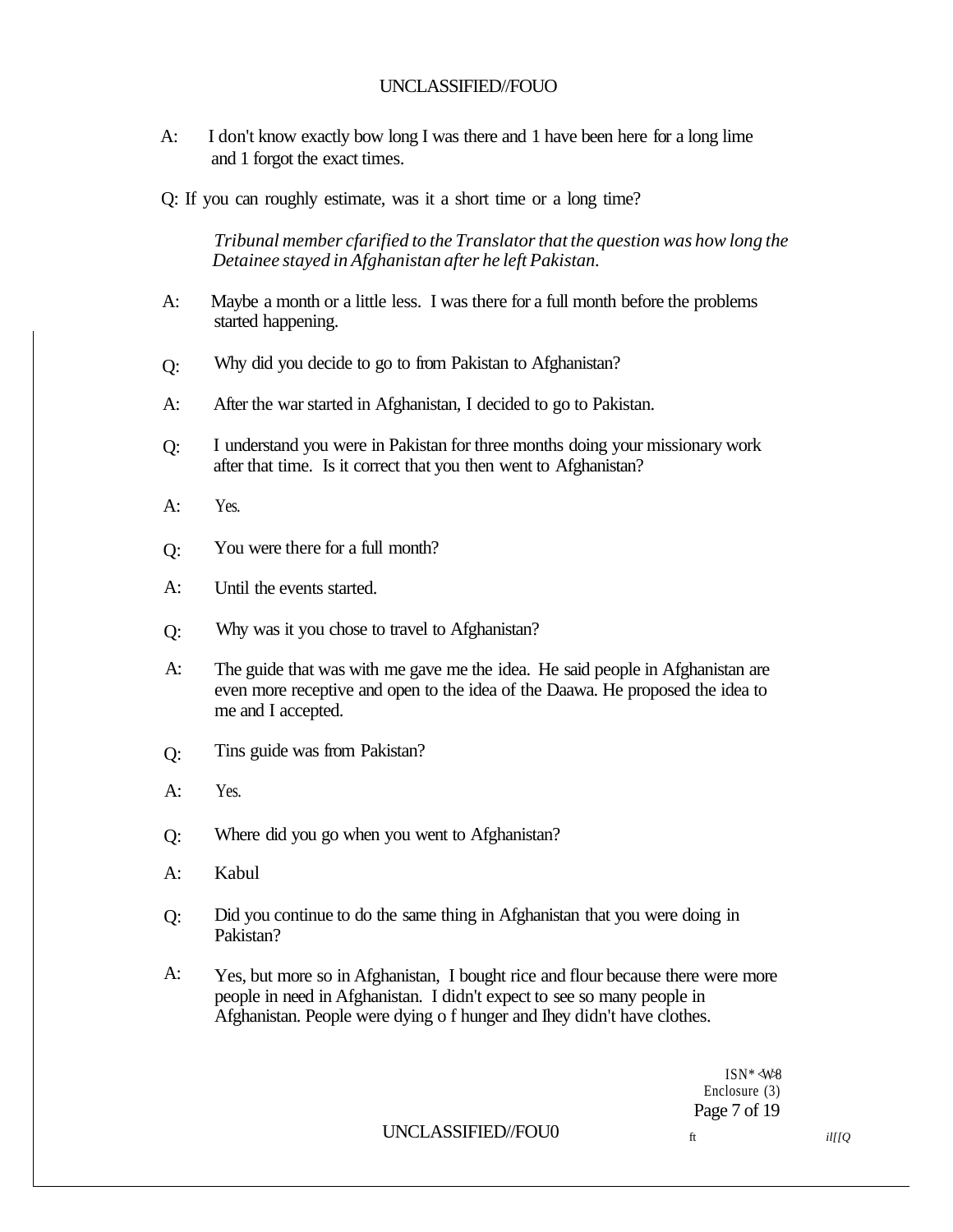### UNCLASS1F1ED//F0U0

- Q: Did you use your own money to do this that you had brought from home or was there an organization that helped you take care of all these people?
- A: No, it was my money, 1 had ten thousand rivals, which is about seven hundred dollars.
- Q: Were you doing this on your own, or were you working with other people when you were in Afghanistan?
- A: It was just the guide and I. The guide told me where to go.
- Q: So, you were in Kabul most of the time?
- A: In Kabul and the villages surrounding Kabul.
- Q: Then you knew, of course, there was a war going on at the time?
- A: During that time, there was no war,
- Q: At some point, did the war advance to where you were doing your work?
- A: There was no war or anything at that time. People started saying: 'you should leave, therein a war.'
- Q: It was then when you decided to return to Pakistan?
- A: Yes.
- Q: You mentioned earlier that when you left to go back to Pakistan you did not have your passport with you?

Yes.

Can you explain why that was?

My passport and some money were in a bag that was stolen.

In Pakistan or Afghanistan?

In Afghanistan.

1 know that you said earlier you were not at all involved with al Qaida?

Yes.

1SN# 068 Bnclosure(3) Page8ofl9

### UNCLASSIPIED//FOUO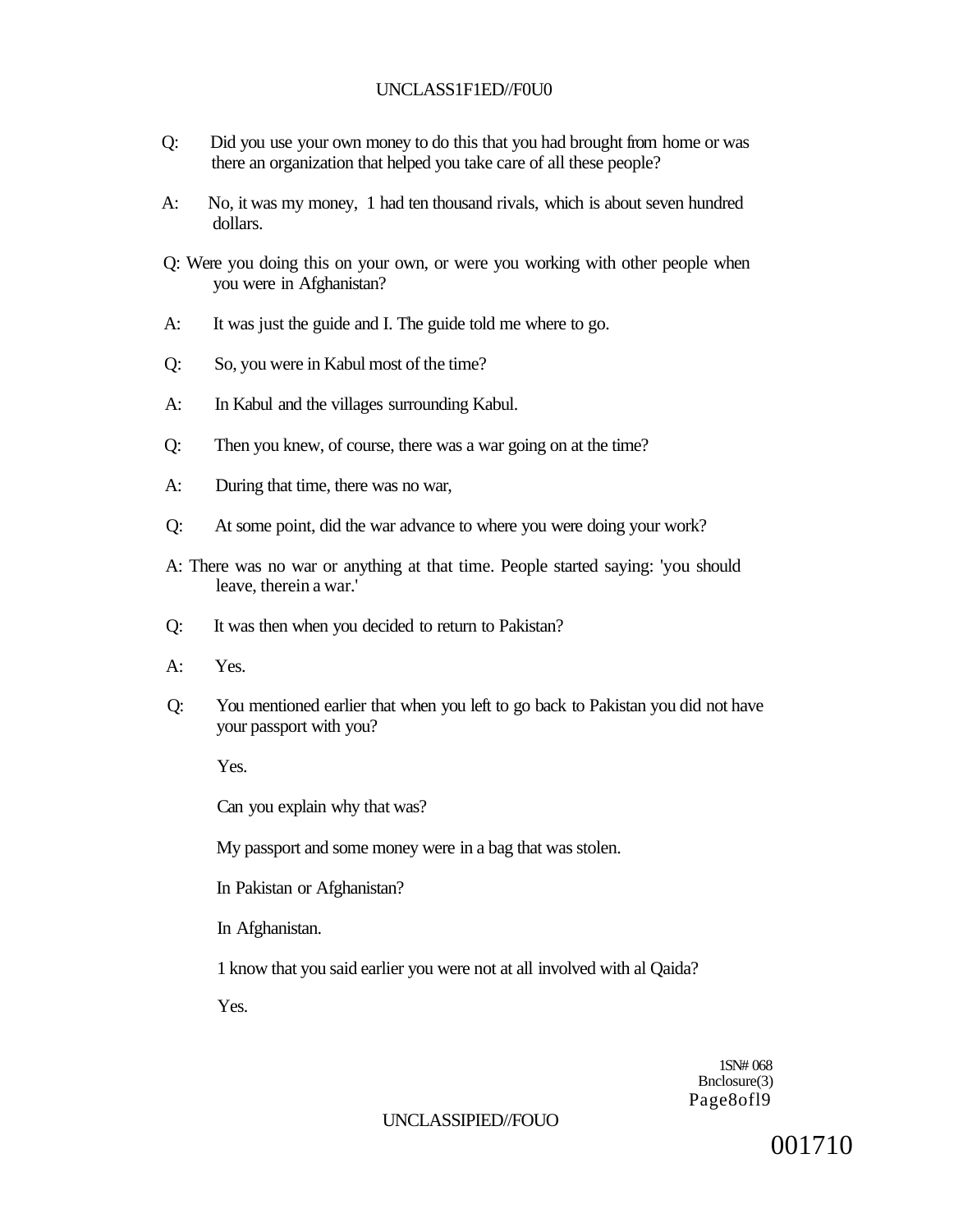- Q: Were you aware that there are some al Qaida members who use Jama'at al Tabligh to conceal their travel and activities?
- A: No, I didn't know,
- Q: One of the other allegations says your name was found on a list of al Qaida members. This list was seized from a safehouse of al Qaida's in Pakistan.
- A: I don't know how my name was found in that place.
- Q: Our concern of course is, if thai is true, this means that al Qaida somehow knows who you arc.
- A: This is something that is not true.
- $Q$ ; So, if we are wondering why al  $Q$ aida would care who you arc<sub>s</sub> you say you have no idea?
- Detainee: Can you repeat the question?
- Q: If you were simply doing missionary work in Pakistan, it would seem al Qaida would not care who you are.
- A: I don't know about al Qaida and I don't have a relationship with al Qaida. I didn't know about al Qaida until I came here,
- Q: Had you ever heard of al Qaida before you were arrested?
- A: No, I didn't hear about it until I got here in Cuba.
- Q: I think you said you were originally captured with a group of people but then you were transferred to another group of people?
- A: No, I did not say that. I wasn't captured with anyone. I went up to a Pakistani soldier and I told him what had happened to me. I was told to sit there for a few days and they would take me to the Saudi Embassy. 1 stayed for about a day or two in a prison. Afterwards, I was told I would be moved with a group to another prison in Peshawar. 1 told them I didn't have a problem with thai; if they wanted me to move, I would move, They moved a group of us to a prison in Peshawar, T did meet with a Saudi Ambassador,
- Q: Did he offer to help you in any way?
- A: The Saudi Ambassador?

ISN\* 068 Enclosure (3) Page 9 of 19

UNCLASSIFIED//FOUO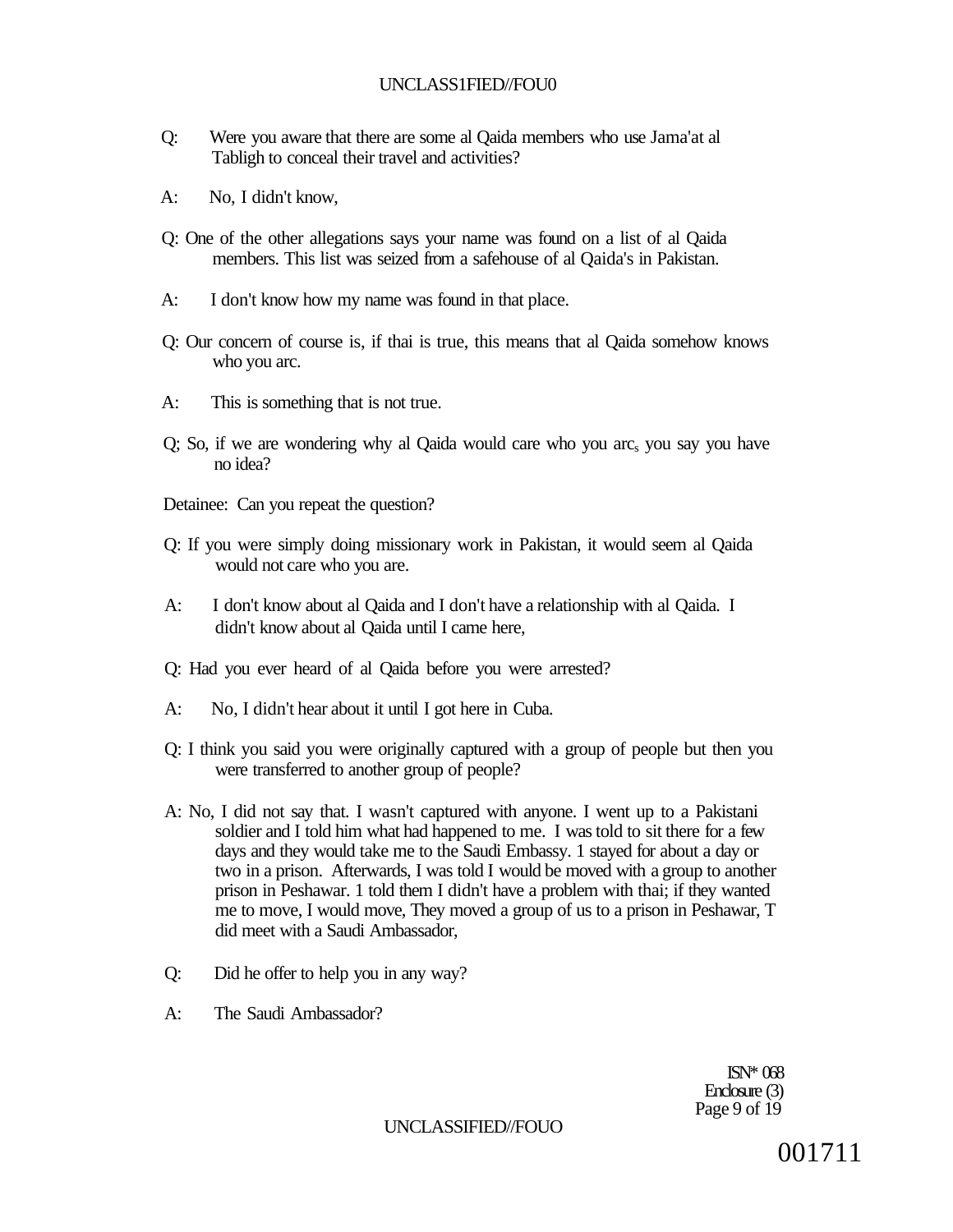- Q: Yes,
- A: I told him what happened and he said God willing everything well be okay. He talked to me one more time and told me there was some trouble with my case and it was now a matter between countries. He told me to go through the procedures and God willing everything will be okay. He told rne he couldn't do anything for mc.

Q: How long were you in Pakistan, adding up the time you were in both jails?

- A: In prison?
- Q: Yes,
- A: I really don't remember the lime I spent. The thieves when we were in Kandahar, all the stuff that happened to us, made me forget everything.
- Q: You went from Peshawar to Kandahar?
- A: Yes, to Kandahar.
- Q: Whew you left Afghanistan to go to Pakistan, did you just travel with your guide or were you by yourself or were you with a group of others?
- A: No there were several people that were going to Pakistan and there were guides as well. There were women and children, several people. There was a guide that was responsible for all those people. There were two or three, but 1 only saw one.
- Q: When you turned yourself in, were there others along with you that did the same

or only you yourself?

- A: No, people took a different way. 1 saw the soldier so I directly went to him.
- Q: You were by yourself at the time?
- A: Yes, I was alone. There were Pakistanis and people that lived in that village that witnessed these events.
- Q: So, this is after you had already crossed the border and gotten in to Pakistan?
- A: Ycs: 1 was completely inside Pakistan. I went between people and the villages. I even asked where the soldiers were, but I couldn't speak their language so they didn't understand me.

ISN# 068 Enclosure (3) Page 10 of 19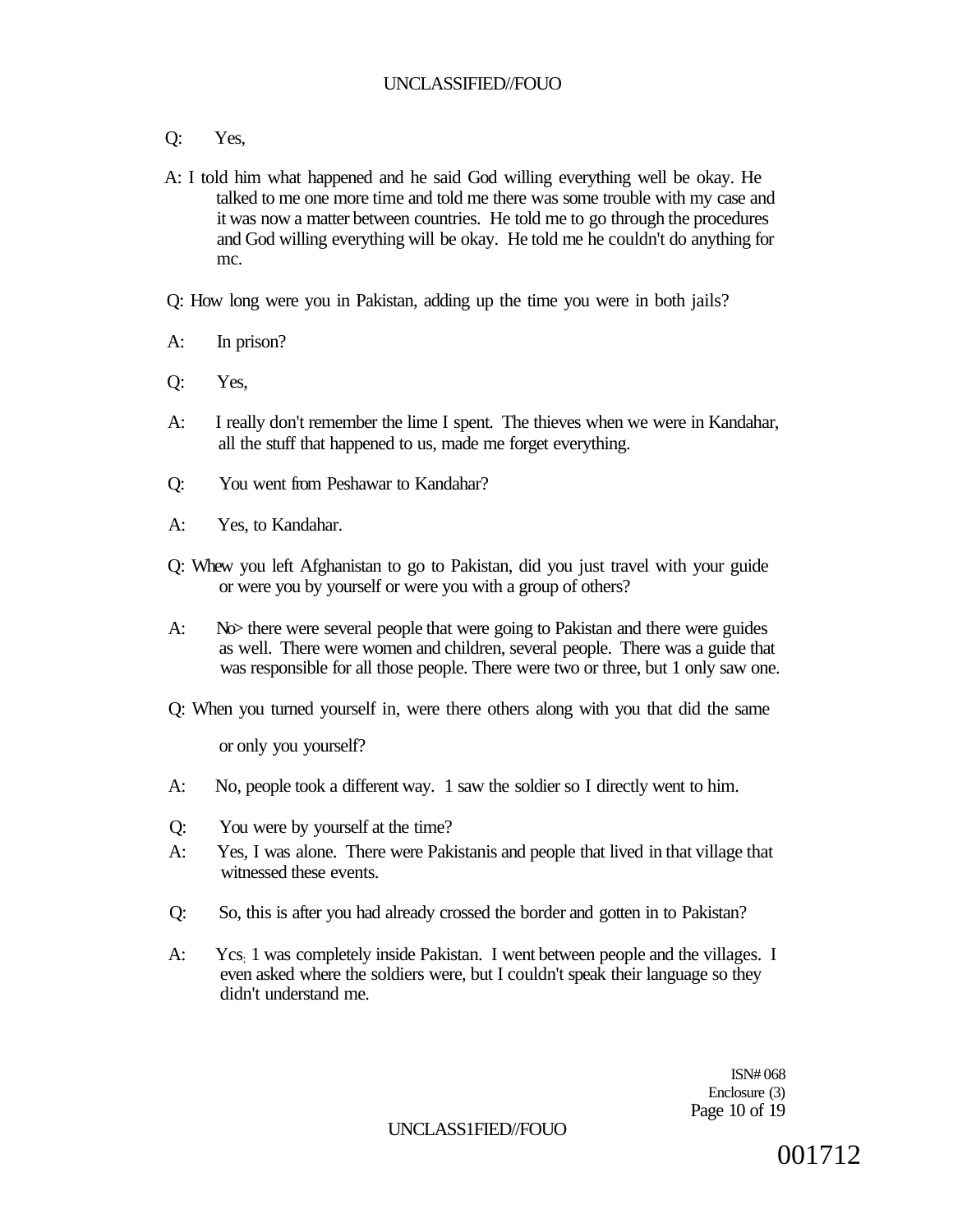Q: How long were you in Pakistan before you went up to the soldiers and told them your problem?

A: Maybe half an hour to forty-five minutes, less than an hour.

*The Detainee excused himself and explained his throat was dry because of the dust from riding over to the Tribunal, The Tribunal President asked the Detainee if he would like some water, but the Detainee refused since he was fasting because of Ramadan,* 

- Q: Were you ever in Pakistan before, or was this the lirst time in Pakistan?
- A: This was the first time.
- Q: You don't speak the language?
- A: Yes, correct. T don't speak it.
- Q: Part of your mission was going to help people and part of that was to teach the Koran?
- A: No, I wasn't going to teach the Koran.
- *Q:* T guess in my words, it was to help people get back on the path again?
- A: Yes.
- Q: In accordance with what? What path would that be?
- A: It's not exactly the right path. People are always going to make mistakes. You can't think within a day and night you will suddenly be free of all the mistakes you have made. You give them the idea and they look for the right thing to do. That is it.
- Q; I would think you would need someone to help translate for you to gel the message across to correct the errors of their ways?
- A: I told you a little while ago that Jama'at al Tabligh introduced me to a man whose name was Mohammed and he helped me with the translations. He was the guide. He had been doing this for a long time.
- Q: So, there was no charge. You didn't have to pay him for this service?
- A: He didn't want anything; his work was for God. But I would sometimes give him something.

1SN£ 068 Liiclosure (3) Page 11 of 19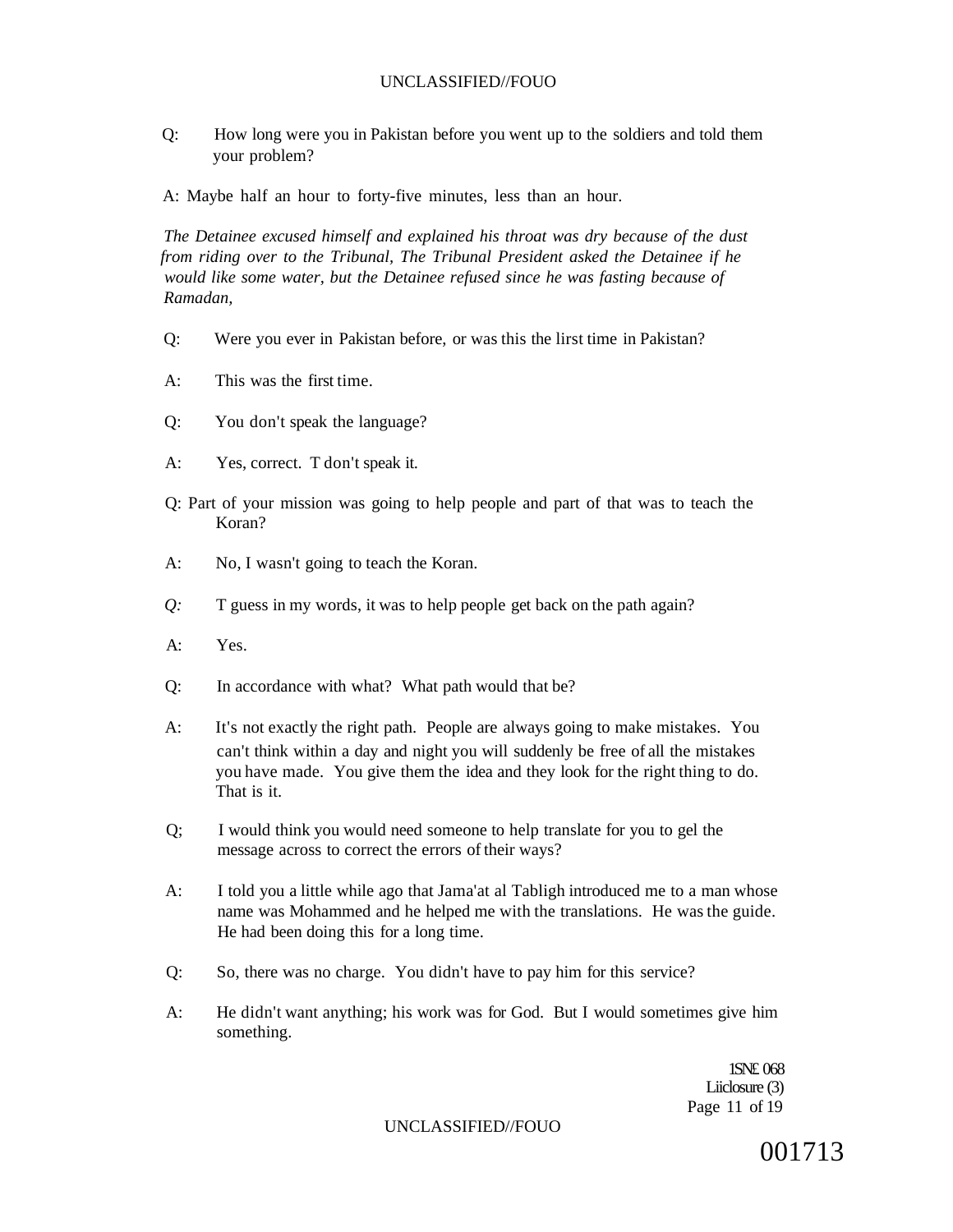- Q: When you went from Pakistan to Afghanistan, how did you travel? What mode of transportation did you use?
- A; From Pakistan to Afghanistan?
- Q: Correct
- A: By the guide's car; he had his own vehicle. We used it to travel around Pakistan and then to go to Afghanistan.
- Q: So, you were basically picking up the charges: gasoline and food and anything else that was required?
- A: Yes, everything. Of course, he would offer to pay but I would never let him.
- Q: You had ten thousand rivals, which I believe you said was about eight hundred in U.S. currency?
- A: I asked one of the people here, and they told me it could be about twenty seven hundred dollars. I think approximately.
- Q: I think you're right, about one quarter.
- A: What do you mean?
- Q: Twenty seven hundred dollars U.S. is about a quarter of the value of the riyals.
- A: Yes, correct,
- Q: Was anybody back in Saudi Arabia sending you more money if you needed it?
- A: No, there wasn't. But 1 had an account in the bank. If I needed money, 1 could have withdrawn some.
- Q: Did you have to withdraw more money?
- A: No, 1 didn't
- Q: You spent two to three months in Pakistan, another month in Afghanistan?
- A: Yes.
- Q: And then you ran into problems with the Pakistani authorities?

1SN4 06R ttidosLtt (3) Page 12 of 19

#### UNCLASSF1DGD//FO0O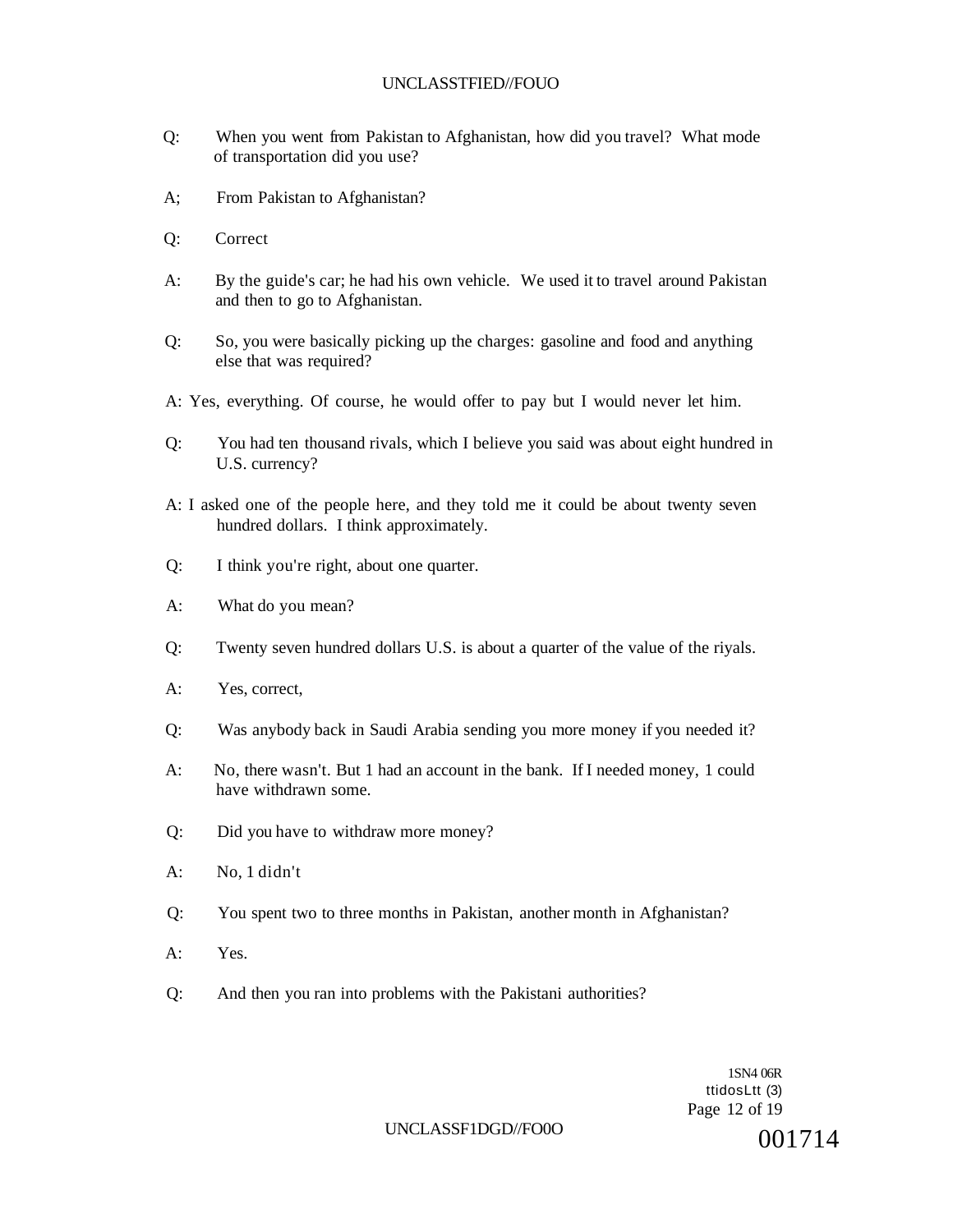# UNCLASSlFIED/yFOUO

- A: It was a long time after the events that I was able to find a guide to take me back to Pakistan.
- *Q:* To your knowledge, did you still have a job with the Chamber of Commerce before you were detained by the Pakistanis? You were going to go for one month, maybe two months. That led to almost four months before you ran into problems with the Pakistanis. Did you quit your job or did the Chamber of Commerce say it was okay to slay away that long?
- A: Do you mean now?
- Q: Well, you were going to go just for summer vacation, right?
- A: Yes, that is what I thought it was just going to be for the summer vacation. Then I would return.
- Q: Then the situation looked bad in Pakistan and you decided to stay for another month?
- A: Yes.
- Q: Then you called back to Saudi Arabia to the Chamber of Commerce to sec if you could extend your vacation?
- A: [ tried to make a telephone call bul the line wouldn't go through, I decided to postpone that until 1 went to Afghanistan. When I got to Afghanistan and 1 saw the people there in need and the graves that were on top of the ground, 1 decided to stay for another month and then I would return. After that, the events happened.
- Q: I guess your employer would be very understanding and forgiving and you could gel your job back. It seems unusual that you could just forget about work for up to two months or you just didn't care for Ihe job?
- A: Of course I would have been able to explain and talk about this with my manager. He knew I was very diligent in my work. I told him 1 might get delayed. I traveled a lot and I told him that.
- Q: Did you ever do missionary work in another location besides Pakistan or Afghanistan?
- A: Yes, I did a lot in Saudi Arabia, I traveled a lot during my vacations and did this work,
- Q: Mainly in Saudi Arabia?

ISNl 068 Enclosure (3) Page 13 of 19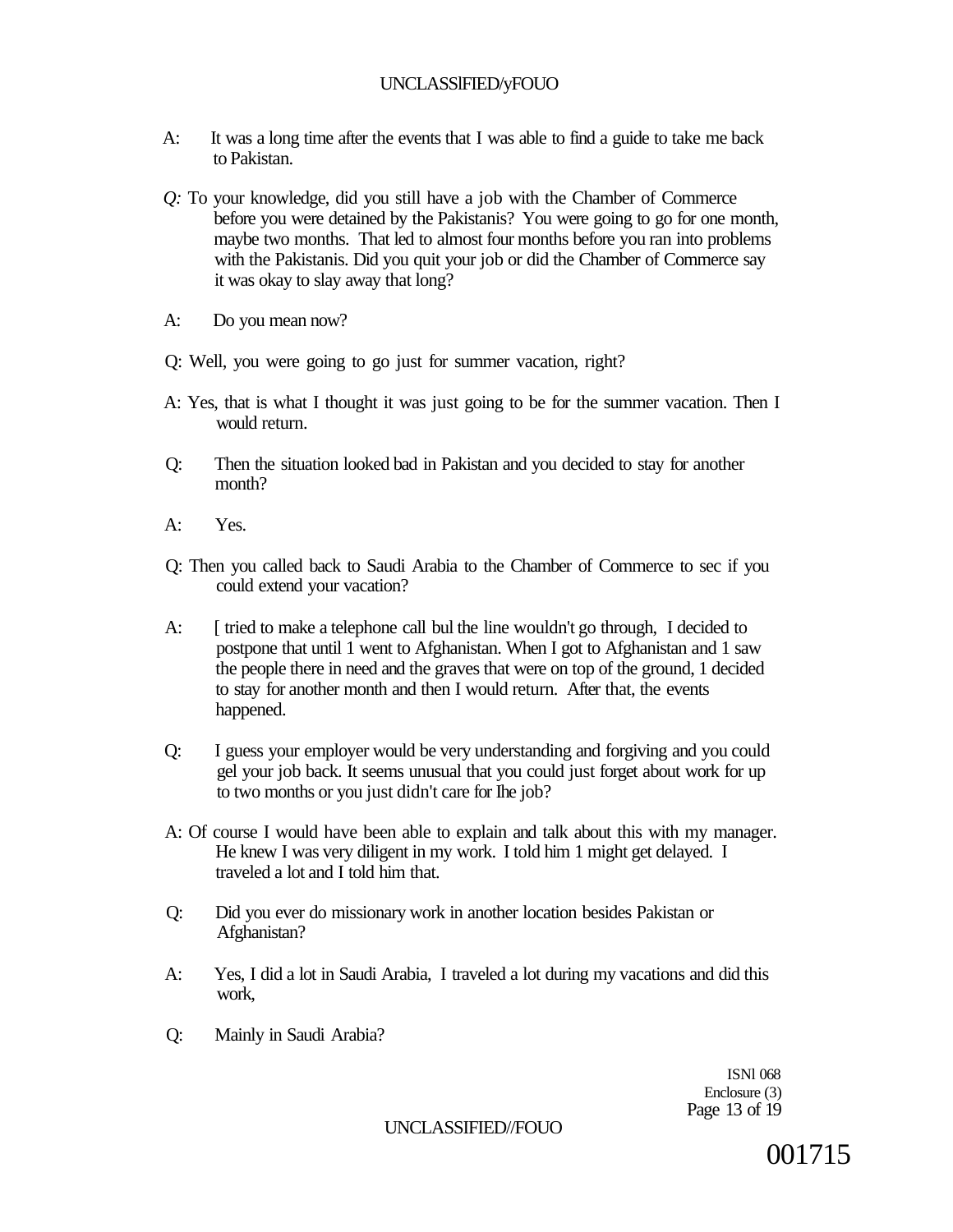- A: Yes, 1 didn't leave Saudi Arabia. During the weekly breaks, it would be to areas 1 was close to,
- *Q:* In your travels, did you ever stay in houses that had multiple people staying for the night or extended periods of time?
- $A^T$  No.
- Q: You would stay in private hotels?
- A: Once in a hotel, once in a house, once I slept in a mosque. It depended on what was available. Sometimes, in the stations, there would be a room you could stay in. It depended on the area I was in at the time.
- Q: When you traveled from Pakistan to Afghanistan, you indicated that your guide drove you. Or did you travel with your guide Mohammed?
- A: Yes, he was the guide.
- Q: How long did he stay with you while you were in Afghanistan?
- A: Until about one day before the events. He knew people in different places and sometimes he would go and visit them and return the next day. When the events happened in Afghanistan, I waited for him for about two days but I couldn't find him, so I left.
- Q: He was Pakistani?
- A: He had Pakistani citizenship but Pm not sure of his origin. I think he might have been Afghani.
- Q: I le s poke Arab ic?
- A; Yes, he spoke Arabic very well.
- Q: Could he speak Farsi?
- A: r don't know if he spoke the Pakistani language and I don't know if he was Farsi. Urdu,
- Q: Could he speak Pashtu?
- A: Is that the Afghan language?

ISN# 068 Enclosure *0)*  Page 14 of 19

# UNCLASS1F1ED/FOUO  $001716$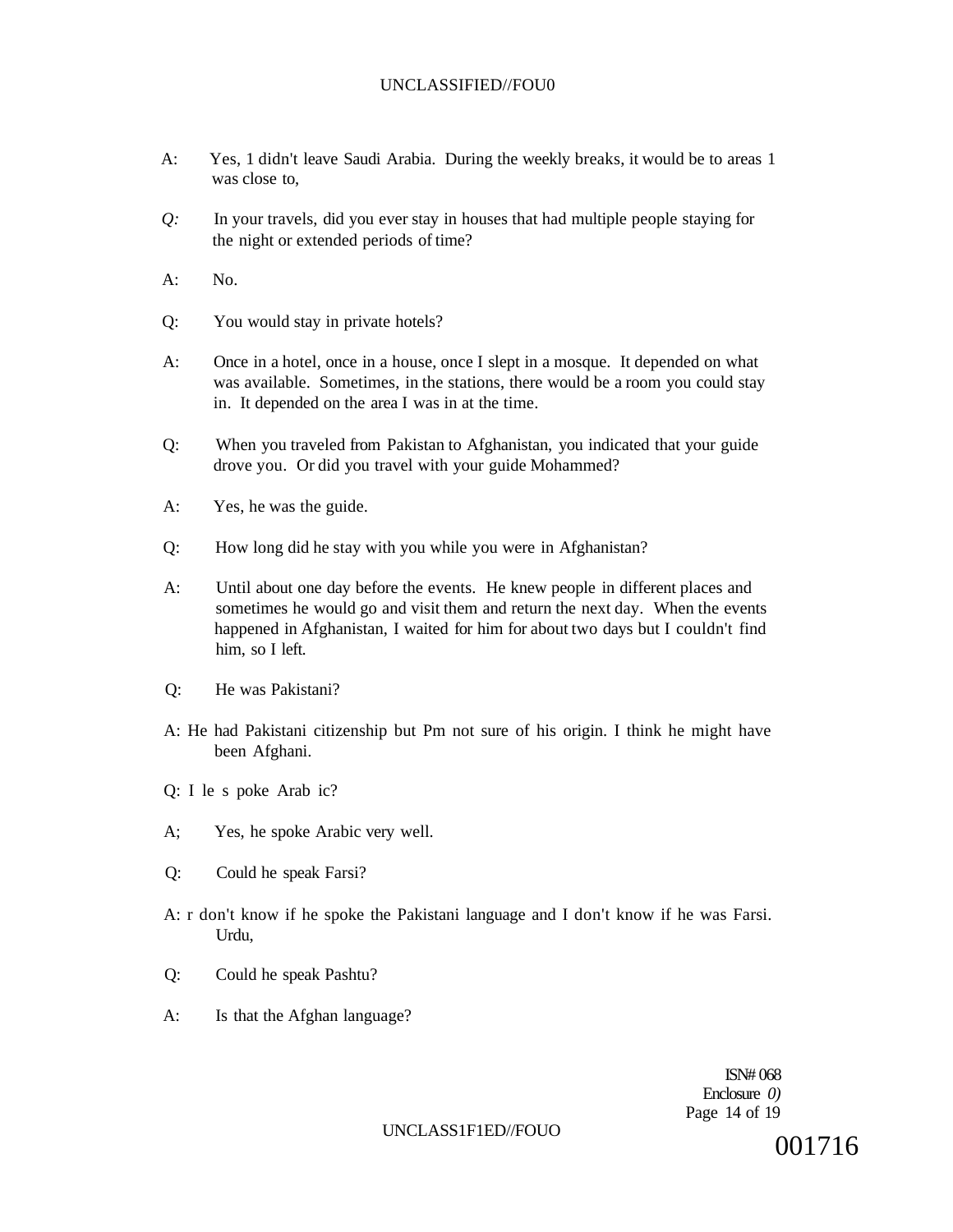- *Q:* You were in Afghanistan, isn't that the Pashlu language?
- A: He would translate the Pakistani language and the Afghan language.
- Q: So, he was able to act as your guide in Afghanistan as well because he spoke the language?
- A: Yes, he knew the language and several of the places. He knew the place were the graves were. He had been doing this type of work for a very long time.
- Q: You indicated he would go and meet friends and then come back?
- A: Yes.
- Q: Did you ever go with him and meet some of his friends?
- $A: \qquad No<sub>7</sub>1$  never went with him.
- Q: Why not?
- A: I wanted him to be comfortable and to take his time. How could I go somewhere when I hadn't been invited?
- Q: Where would you stay in Afghanistan?
- A: In Kabul.
- Q: Where in Kabul? What type of accommodations?
- A: r don't know the names, the ways, or the streets. I know the area was Kabul.
- Q: You stayed in a house or a hotel?
- A: In Afghanistan, we stayed in apartments.
- Q: You paid rent or were you guests of residents of Kabul?
- A: No, I liad rented the apartment.
- Q: You planned to stay for an extended time?
- A: No, maybe a month or less is what I had in mind. Such a long trip as this was, you should stay for a while.
- Q: Had you ever traveled such distances and lime away from home before?

Enclosure (3) Page 15 of 19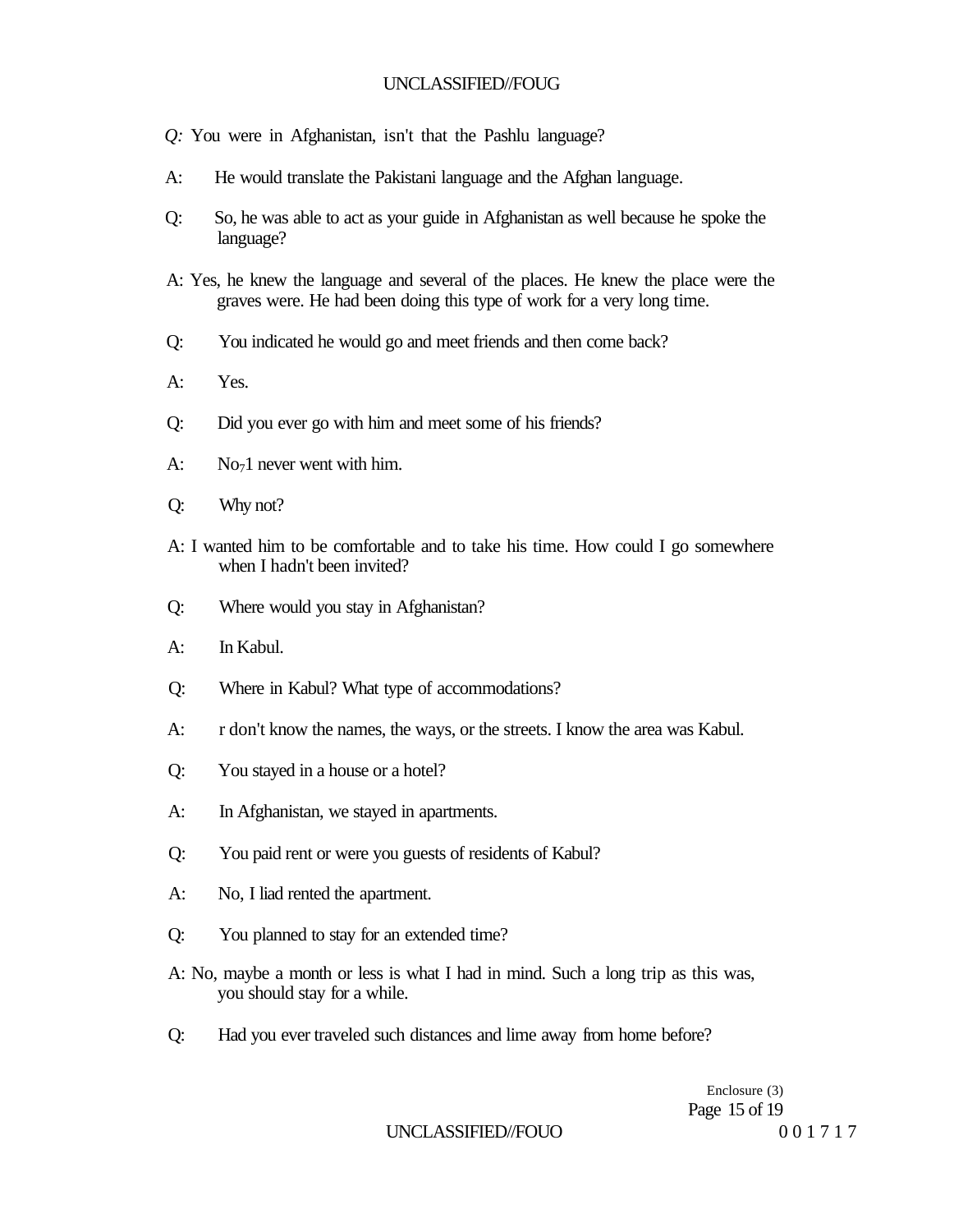### 1JNCTASSIFIED//F0U0

- A: No, never before that much distance; but inside the Kingdom (of Saudi Arabia), yes.
- Q: When you were you in Afghanistan, did you observe any religious or military training?
- A: No.
- Q: So, you never took part in any religious training?
- A: No.
- Q: You never took part in any military training?
- A: No,
- Q: Have you ever had any military training in your life?
- A: No, not in my life.
- Q: Would this be the same for your time spent in Pakistan?
- A: Wh at do you mean?
- Q: As far as religious training, did you observe any religious training in Pakistan?
- A: No.
- Q: Did yo u parti cipate in any religious tra ining in Pakistan?
- A: No.
- Q: Could you explain the details of how your money and passport were stolen in Afghanistan?
- A: Yes, of course. This was after the events happened. People told me at the time, because I was a stranger, that I should leave and go back to my country. I said I would go, but I needed a guide. Sometimes 3 would try and find someone who spoke Arabic. It was hard for mc to tell people I wanted to go to Pakistan. One day, when I was going to look for this guide, it took mc a long time. I returned home late. The bag was in the apartment. I looked for it but couldn't find it. That is the story on how my bag was stolen.
- Q: It was stolen from your apartment while you were gone?

Enclosure (3) Page 16 of 10 **u u JL /i o** 

UNCLASSJFIED//FOUO (101710)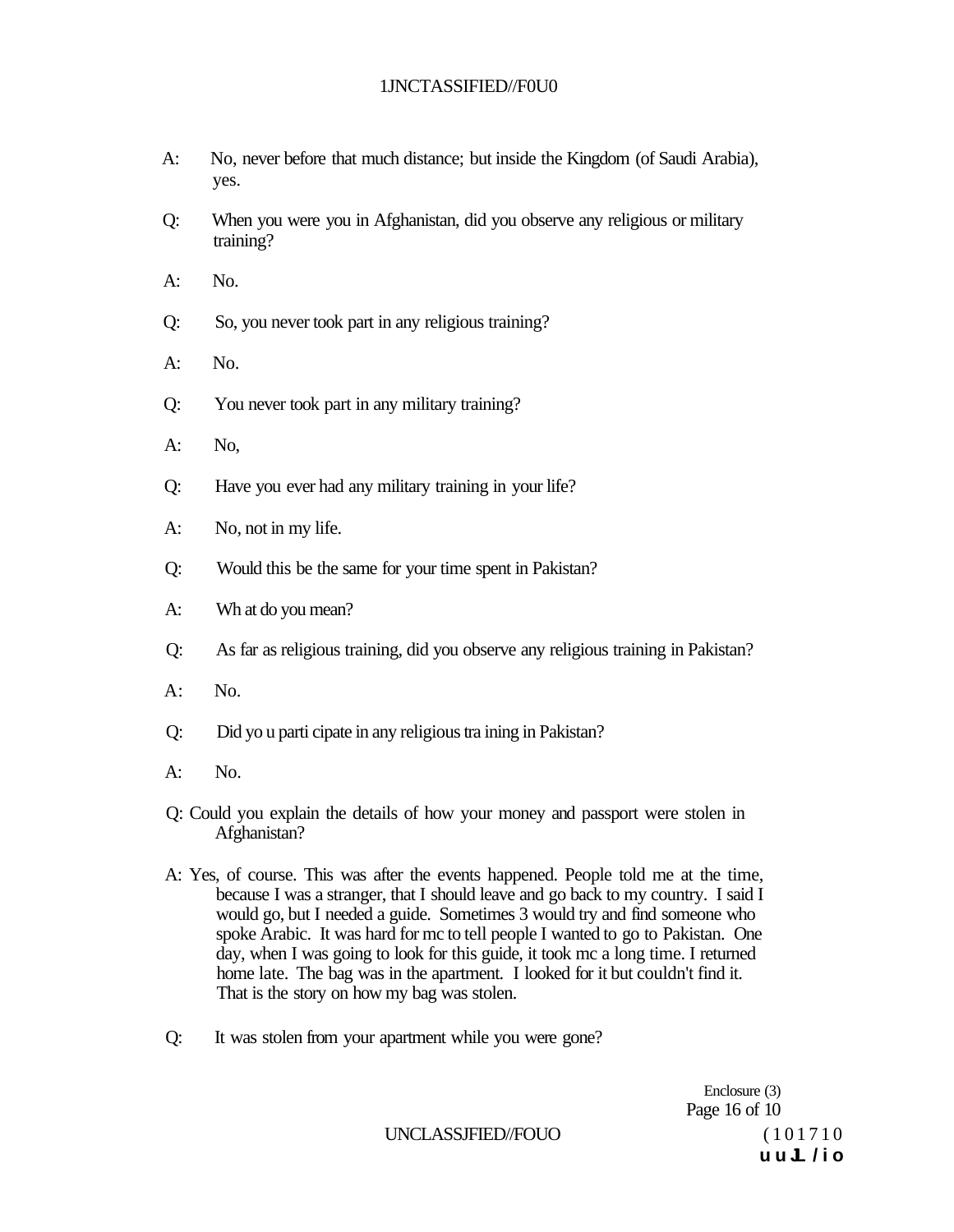#### A: Yes.

- Q: Do you think Mohammed came back while you were gone and took your possessions?
- A: I don't think so. The only person that had keys was the person I rented the apartment from, I went back to the apartment to find that person I rented the apartment from, but I couldrTl find him. He owned a little store. I told him, by using sign language, that I was going to look for a guide. Sometimes I would ask him to try and find a guide for mc. He said we would both look for a guide. It may have been him. 1 don't want to falsely accuse him, but he was the closest one to it.
- Q: When you leu Kabul to work your way to the Pakistani border, how long did it take you? Could you describe that travel back to Pakistan? What mode of transportation?
- A; In the beginning, many different things happened to me. First, when I finally found a guide, I would stop cars and tell them "Pakistan." Most would just leave me there. There was one car, a Hi lux (ph). the driver stopped and, from what 1 understood, he would take me. 1 asked him to wait a few moments so I could go back to the apartment. That was when I went to find my briefcase, but I couldn't find it. After I realized it was gone, we left. We got about halfway out of Kabul before he told me to get out of the car. All around me was desert. There was nothing there. I asked him to take me to the nearest village but he forcefully told me to get out of the car. I tried to stay in the car. I told him he had to take me somewhere or back to where he found me. He forcefully made me get out of the car. I walked a long the street in the desert until nightfall. I slept in the open desert. In the morning, I woke up and started walking for a long time until I found a village. I found a young man and tried to explain to him. The young man took me into his place. I stayed for a while, and then he told me I had to leave. I told him T wanted this and that and he said he was poor and that he couldn't help me. I asked him to give me directions to another village so I could get to Pakistan, lie moved mc out of his house and took me to another house. The place was near by, I stayed there for a long time. After that, *I* got a guide and we left.
- Q: When you were staying in Afghanistan, before the events occurred, did any of the Taliban approach you to try and recruit you?"
- A: No,
- Q: Did you see any of the Taliban forces in Kabul?
- A: I didn't know about the Taliban until I came here,

*&m* 068 Enclosure (3) Page 17 of 19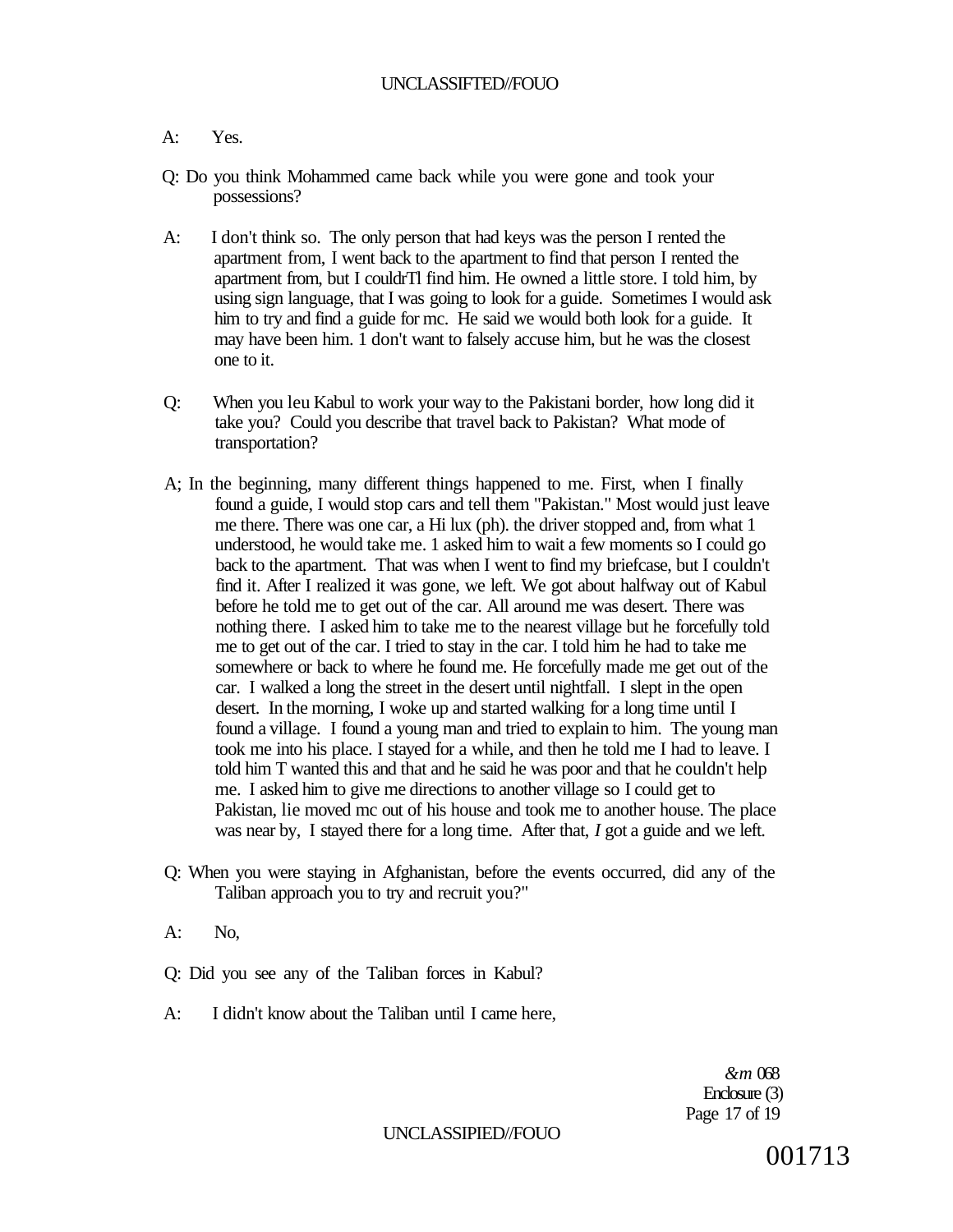- Q: You were in Afghanistan for a month and you didn't know the Taliban?
- A: I was busy with my work, the Daawa, 1 didn't know the Taliban and I didn't ask about the Taliban.

No government officials ever asked yon for your documents, your passport?

No, never. I didn't sec any police cars or anything,

In Afghanistan, did you have your beard?

Yes, but it was shorter.

There was no problem with not having a full beard in Afghanistan?

No, but now I have gotten older and my beard has gotten fuller.

Tribunal Member: When yon first started the Tribunal, tliere was a statement that we made letting you know we hadn't seen any of your information until this morning. The statement should have been this afternoon, Wc didn't see any information on you this morning.

- *Q:* It was when you were in Dubai lhat someone gave you the idea to travel to Pakistan?
- A: No. no one told me. I told you before about this.
- Q: I thought you said, when I asked you why you chose to go to Pakistan, that Pakistanis are known to be receptive to people like yourself?
- A: Yes, they welcome the Daawa.
- Q: It wasn't someone in Dubai who encouraged you to do this?
- A: No.
- Q: Was it your own idea, or someone else's?
- A: No<sub>?</sub> it was my idea. But this idea was well known from before in Saudi Arabia.

Enclosure (3) Page 18 of 19

#### UNCLASSIFIED//FOUO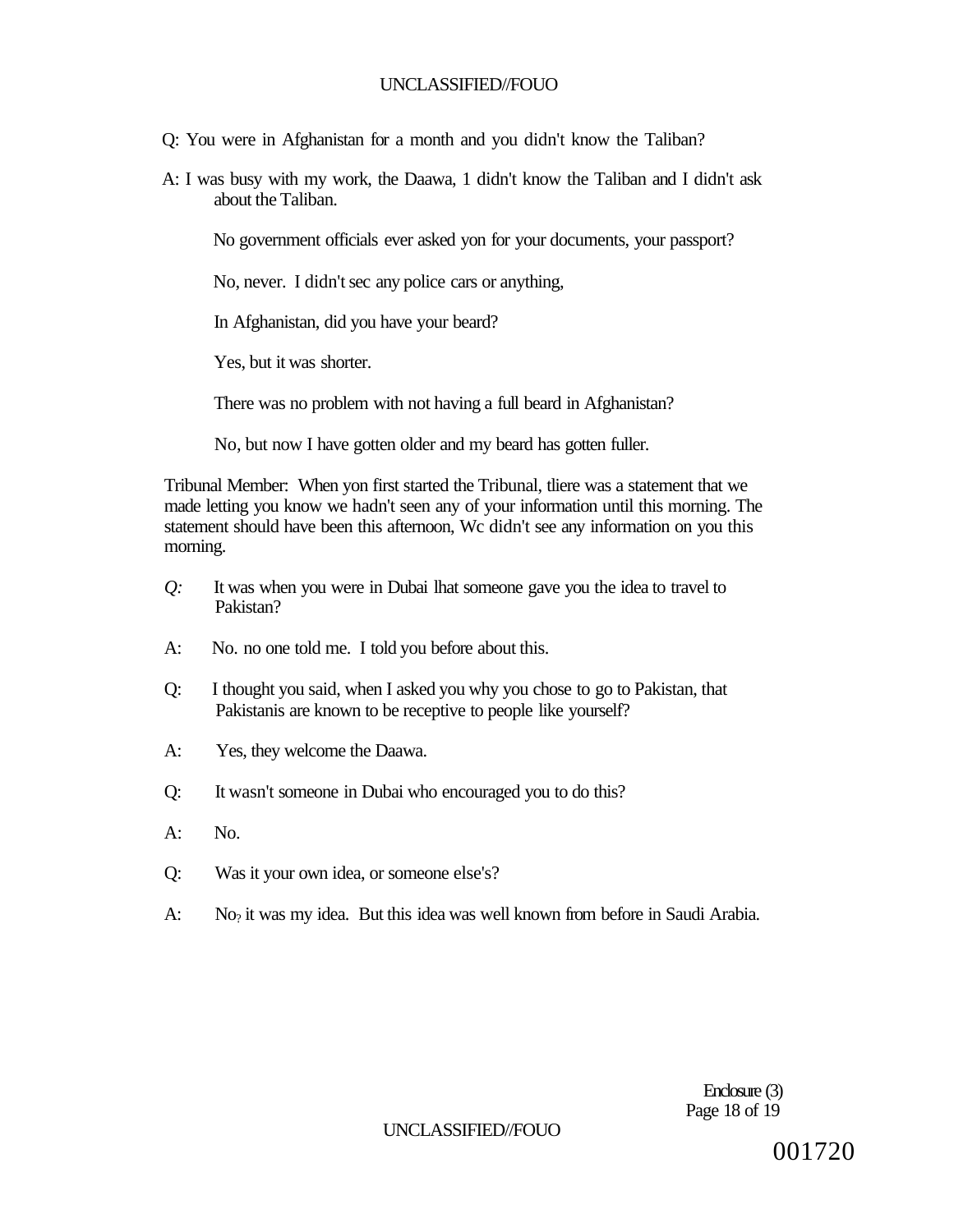# AUTHENTICATION

[ certify the material contained in this transcript is a true and accurate summary of the testimony given during the proceedings,



Tribunal President

JSN# 068 Enclosure (3) Page 19 of 19 001721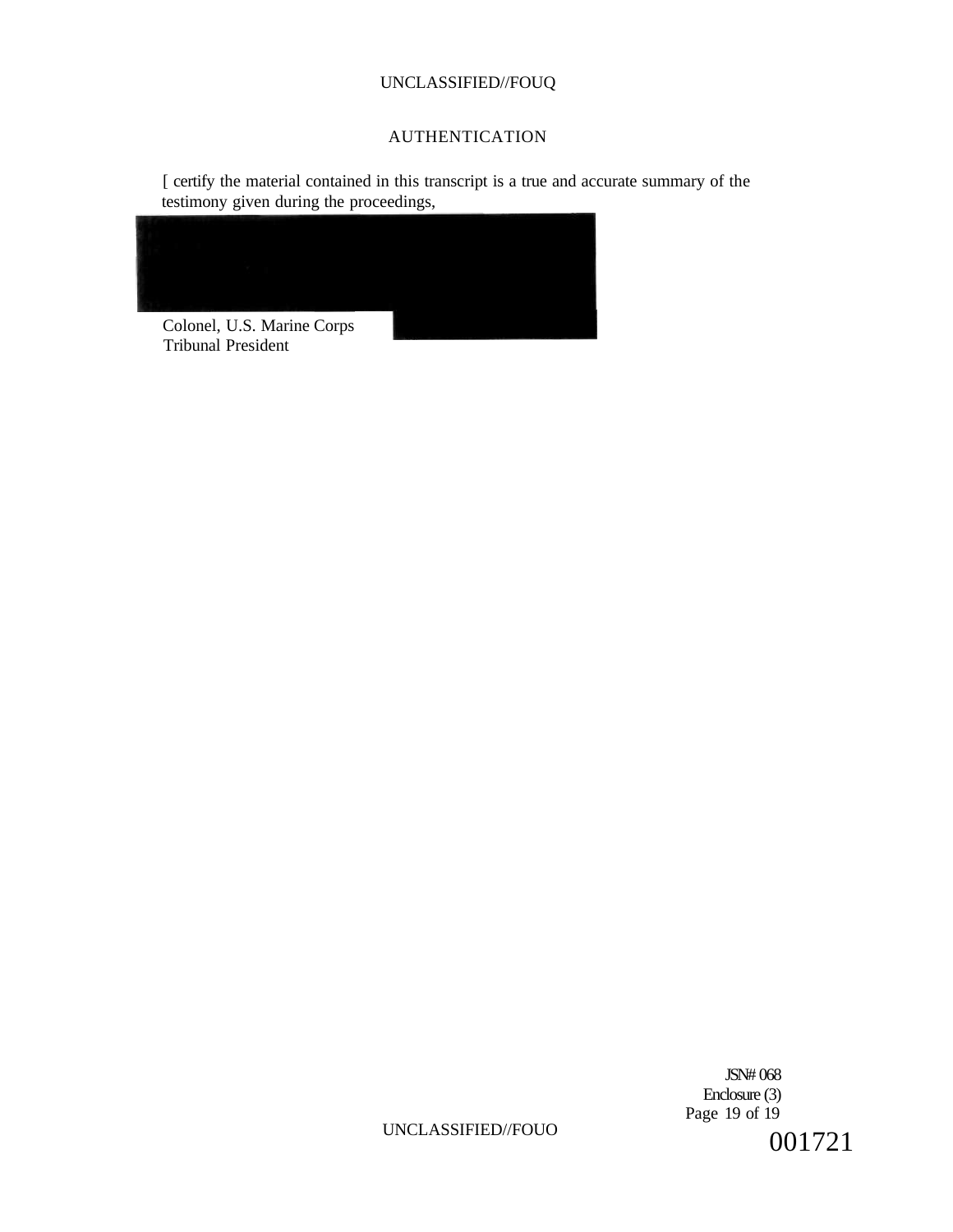### **(JNCLASSrFIED//FOUO**

#### **Summarized Detainee Statement**

Tribunal President: Abdur Rahman, you may now present any evidence you have to the Tribunal and you have the assistance of your Personal Representative in doing so. Do you wish to present evidence to the Tribunal?

Detainee: Yes, I do. I want the assistance of my Representative. 1 will also say something.

Tribunal President: All right. Will this statement be written or oral?

Detainee: I can make an oral statement.

Personal Representative: The Detainee would like for me to read a written statement. I will present it to the Tribunal, Then the Detainee will make an oral presentation and answer questions afterwards.

Tribunal President: "Would you like to make your statement under a Muslim oath?

Detainee: Yes.

Tribunal President: Recorder will you administer the oath?

**The Detainee was sworn using the Muslim oath.** 

**In the following section of the summarized transcript, the Personal Representative reads the detainee's written statement (attached as Exhibit D-B) to the Tribunal. The statement addresses each point on the Unclassified Summary of Evidence in order. Because the statement does not always indicate the text of the point being addressed, the points from the Unclassified Summary of Evidence are provided below in italics to put the detainee's statement into** context. **Any comments made by the detainee or others while the Personal Representative reads the statement are summarized, as well.** 

Tribunal President: Personal Representative, would you present the information.

Personal Representative: Detainee Sayid Abdur Rahman dictated the following written statement on 13 September in response to his Unclassified Summary of Evidence dated 4 September 2004.

Tribunal Member: May I" just ask one quick question? Are you going to offer the written statement as evidence to us [the Tribunal] afterwards?

Personal Representative: Yes, Sir.

ISN s5ai Enclosure (3) Page 1 of 21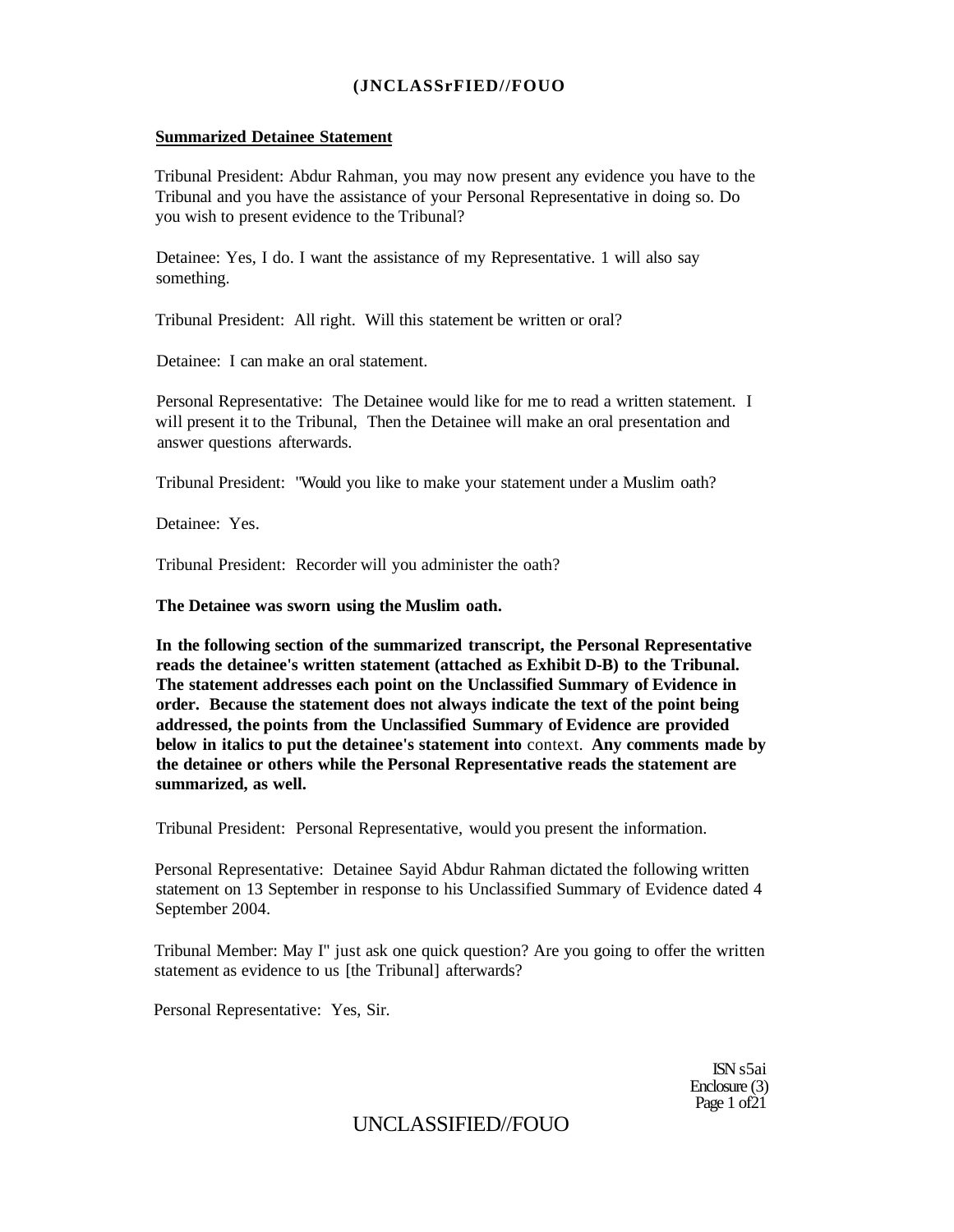Tribunal Member: Okay. It just determines how much notes I will take. Thank you.

Personal Representative: i will begin again. Detainee Sayid Abdur Rahman dictated the following written statement on 13 September in response to his Unclassified Summary of Evidence dated 4 September 2004.

#### *3.a. The detainee is a member of the Taliban.*

#### 1*. The detainee was born in Pishin, Pakistan.*

Personal Representative: In response to (Al) of the unclassified summary, this is true. I was bom in Pishin, Pakistan.

#### Detainee: Yes.

*2. The detainee joined the Taliban shortly after the Taliban took control of Kabul Afghanistan in 1992.* 

Personal Representative: In response to (A2) of the unclassified summary, this is not true. I was never a member of the Taliban and I have never been to Kabul. Afghanistan. I have never worked with the Taliban.

Detainee: Correct.

5. *The detainee has been identified as holding a high-ranking position in the Taliban as a military judge,* 

Personal Representative: In response to (A3) of the unclassified summary, this is not true. Since my incarceration, I have been accused of holding three different positions with the Taliban. Initially I was accused of being a Deputy Foreign Minister in Kandahar by an interrogator who spoke Pashtu,

Detainee: And I was blindfolded.

Personal Representative: This is when the Americans were there. This turned out to be false. One month later, I was accused of being a Taliban Security guard in a prison in Kandahar. A female translator accused me of working in a prison and told me my name was Bacha, a security guard in this prison in Kandahar.

Detainee: Coirect.

Personal Representative: This was fake as well. I have never even heard of the name Bacha.

> ISN#581 Enclosure (3) Page  $2$  of  $21$

UNCLASSIFIED//FOUO 0017^3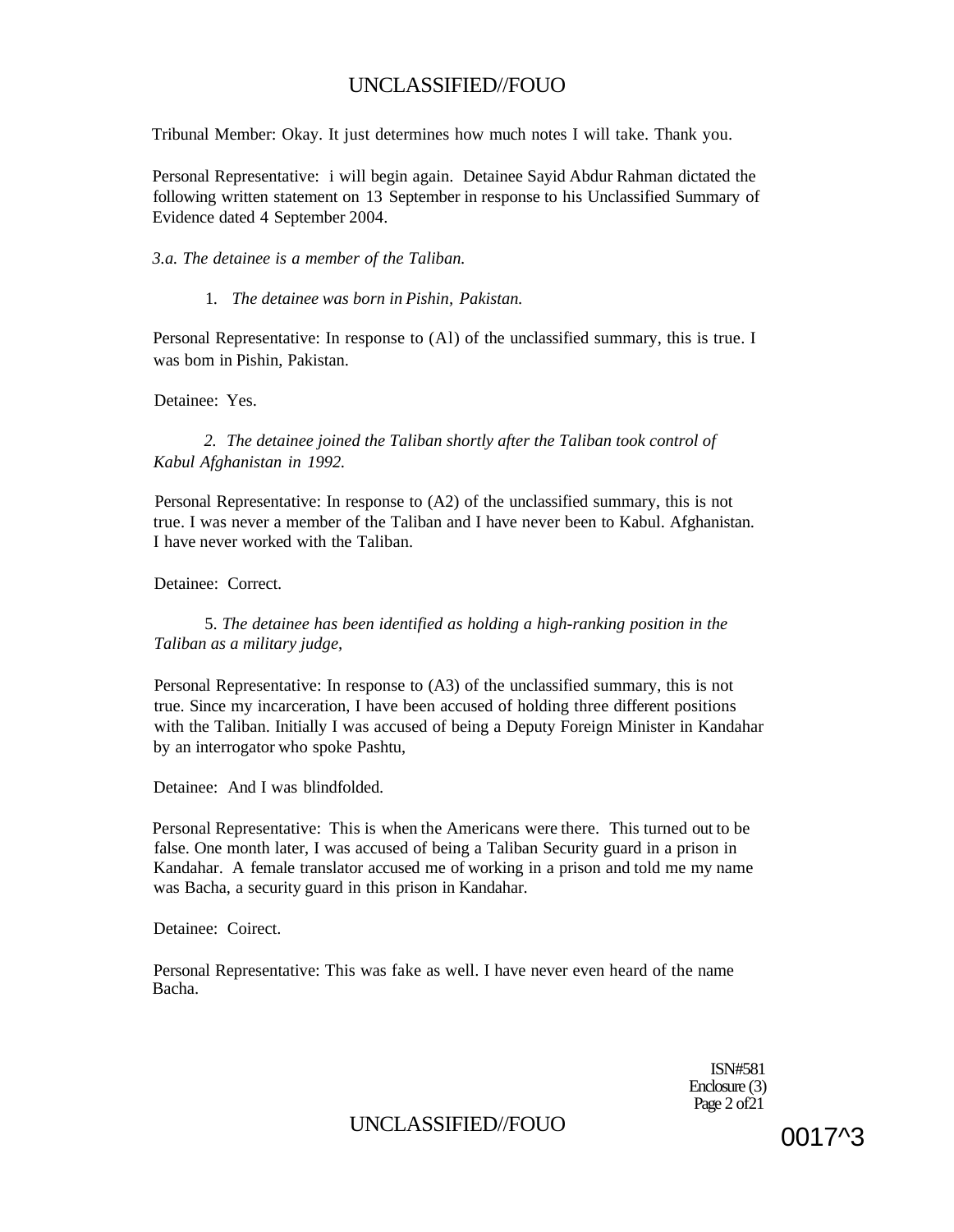Detainee: I have never heard of that name and that was my first time hearing of such accusation.

Personal Representative: Now 1 am accused of being a military judge for the Taliban, I have no idea why someone would make this accusation, as it is not true, I can only speculate that it was someone from a rival village close to my village in Pakistan,

Detainee: Correct,

Personal Representative: However, I have no proof because *I* am here at GTMO.

Detainee: Correct,

*4. In his position with the Taliban, the detainee tortured, maimed, and murdered Afghani nationals who were being held in Taliban jails.* 

Personal Representative: In response to (A4) of the unclassified summary, this is totally false. The only time 1 have ever been in Afghanistan was for two days to attend a funeral, A neighbor in my village of Pishin had a relative in Afghanistan who died.

Detainee: Correct.

Personal Representative: I went with him to Afghanistan to attend the funeral service,

Detainee: Correct.

Personal Representative: I was only there for two days and then I returned home. How could I do all these things in two days? It is simply not possible, During the Taliban's reign I never even talked to them.

Detainee; I never talked or even dealt with them [i.e.. the Taliban] on any basis.

Personal Representative: I never had any contacts with the Taliban at all. The two days I was in Afghanistan to attend the funeral were the only two days I spent in Afghanistan in my entire life.

Detainee: Correct.

Persona] Representative: Many Afghanis lived in Pakistan and they traveled back and forth. So rivalries or differences might have occurred on both sides of the border. I was never a judge in Pakistan or Afghanistan, nor was I ever a Deputy Foreign Minister in either of these two countries. Nor was I ever a security guard in either of these two countries,

> ISN #581 Enclosure (3) Page 3 of 21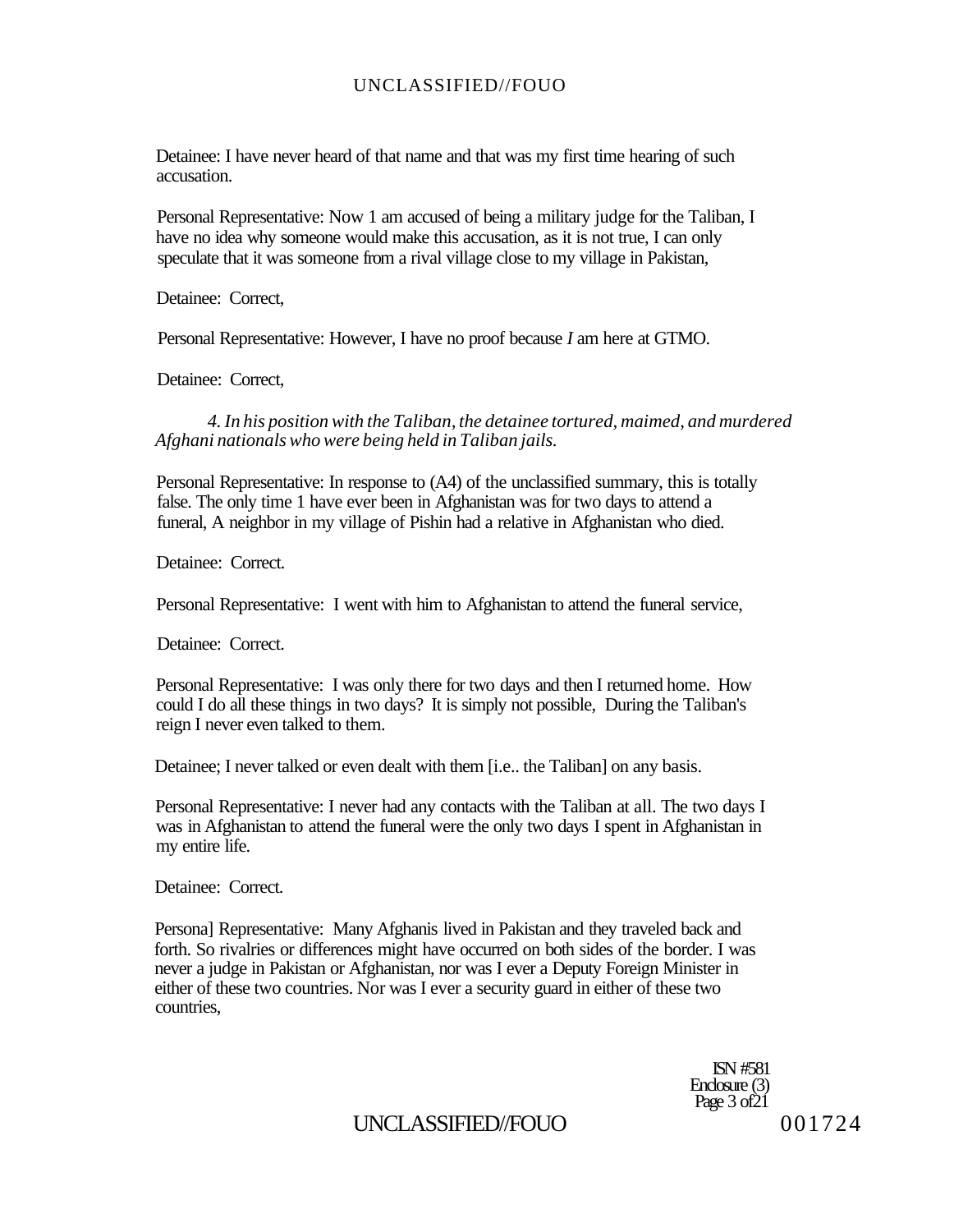Detainee: Yes. I never even held those two positions.

Personal Representative: I am only a chicken farmer in Pakistan. I would also occasionally earn some extra money by helping out at the local school I would teach children how to pray and how to perform absolution. I would teach them right from wrong.

Detainee: Correct.

Personal Representative: However,, my main income and occupation was as a chicken farmer,

Detainee; Correct.

J. *Pakistani authorities arrested the detainee in Fall 2001,* 

Personal Representative: In response to (A5) of the unclassified summary, no, it was the end of January 2002.

Detainee: Correct. It was towards the end of January. I don't remember, but it was in January,

Tribunal President: January of what year?

Detainee: 2002.

Personal Representative: I was in my home. I didn't live on the chicken farm, I worked on one.

Detainee: Correct.

Personal Representative: The Pakistani authorities knocked on my door and told me that they wanted to search my house.

Detainee: Correct.

Personal Representative: I asked them why they wanted to search my house and I was told they were looking for ancient artifacts that were looted.

Detainee: Correct

Personal Representative: I did not know what they were talking about and I had nothing to hide. They did not find any artifacts, as I did not have any to find.

Detainee: I had nothing to hide, I was a poor person. What was I going to hide?

Enclosure *(3)*  Pace 4 of21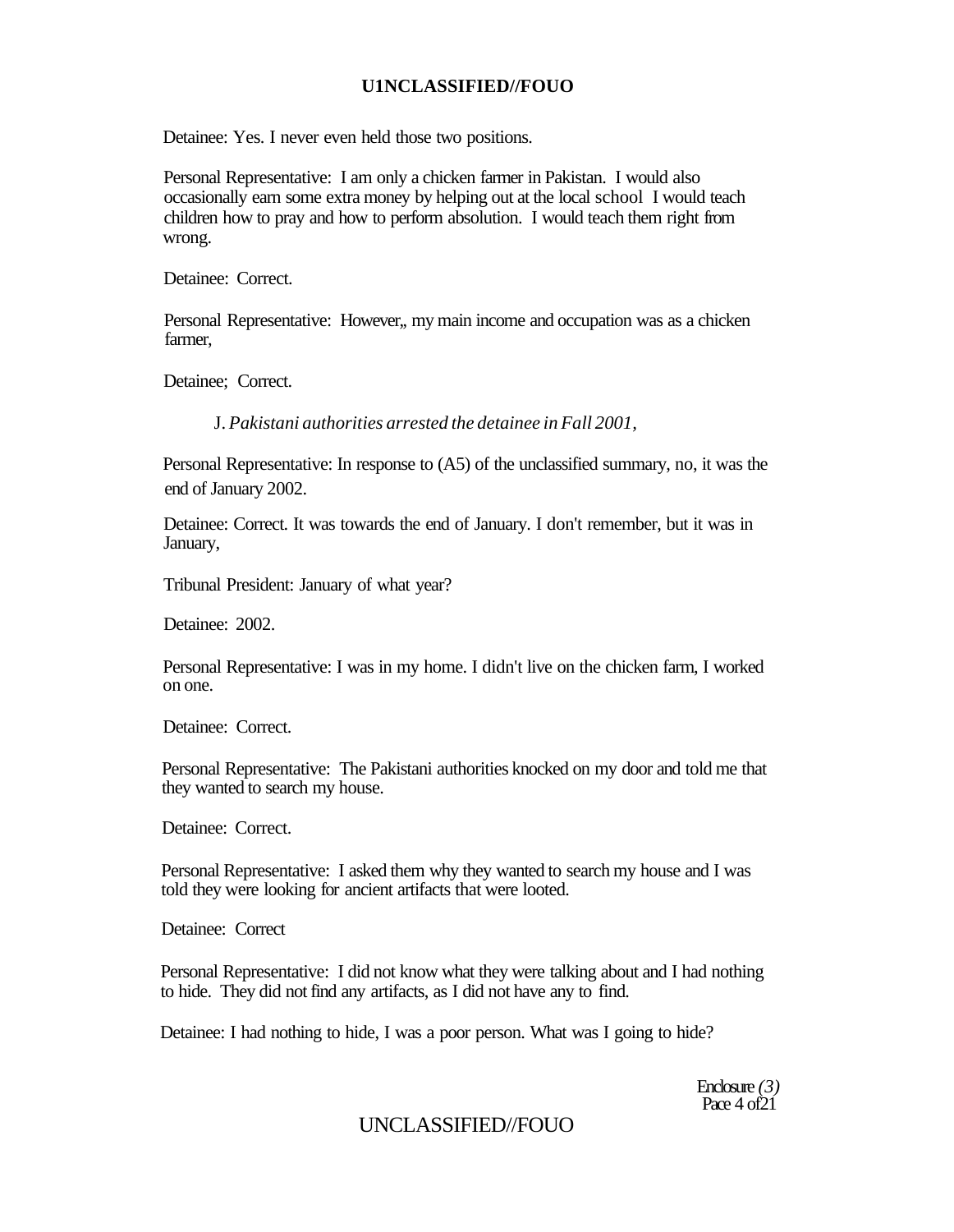Personal Representative: They did not find any artifacts, as I did not have any to find.

Detainee: In my house I had nothing. We lived very simply. **There** were no artifacts or anything.

Personal Representative; However, the Pakistani authorities told me that I had to go with them to the police station.

Detainee: Correct.

Personal Representative: I asked them why? They searched my house and found nothing.

Detainee: I said why did they want to take me? They told me they needed me to talk to the leader- So they wanted to have a talk.

Personal Representative: I was told I had to go. At the police station they questioned me more about the ancient artifacts,

Detainee: They were asking me where were the artifacts? They had heard reports,

Personal Representative: I told them you searched my house and you found nothing,

Detainee: I told them they already searched my house and they could search again anywhere. Find the person who was spreading those rumors about me. I am not guilty of anything.

Personal Representative; The police then told mc even though they did not find any artifacts, iff did not give them money, a bribe, I was gone.

Detainee: Correct. They wanted a bribe.

Personal Representative: I told them that I didn't have any money to give, but even if I did, I was not going to give it to them.

Detainee: Correct. I told them even if I had any money, I was not going to give it to them. What had I done?

Personal Representative: I asked, "What have I done that I need to pay you for?"

Detainee: Correct. I refused to give them money. There were no charges that I should pay those guys money.

Personal Representative: They said it just did not matter and we just want money.

iSN#581 Enclosure (3) Page 5 of  $2$ ]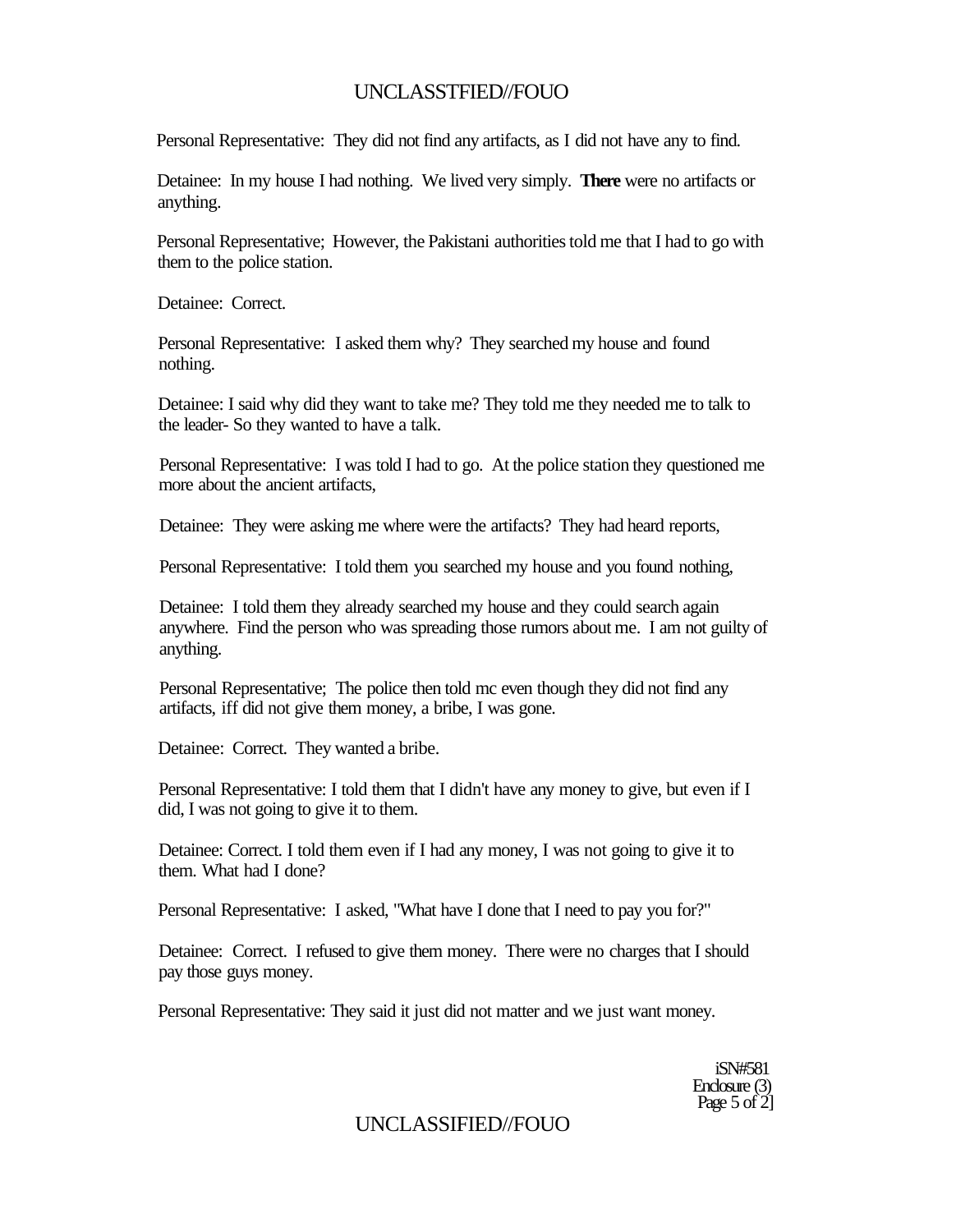Detainee: They said we just want the money. We are not playing any games here.

Personal Representative: Since I had refused to pay the bribe, we never even discussed the amount of money they wanted,

Detainee: I did not know what amount they wanted because I did not allow them to get to that point.

Personal Representative: They told me I'd sit until I paid them. They took me to a cell.

Detainee; Correct

Personal Representative: They kept me in a cell for a few hours, and then blindfolded me and put me in a car with someone else and drove us to another location.

Detainee: Correct

Personal Representative: I was kept in a Pakistani jail for thirty-six days.

Detainee: Correct.

Personal Representative: During this time, a Pakistani soldier asked me if there was someone else in my village with the same name as L

Detainee: They asked me if somebody else's name was my name, I said there could be. but 1 don't even know. There were a lot of people.

Personal Representative: I told them there could be, but I did not know for sure.

[Both the Detainee and the Translator were sneaking simultaneously.]

Tribunal President: What did the Detainee say?

Translator: The Detainee repeated the same answer. The Detainee stated he did not know. There could be but I did not know. That was for them to decide,

Personal Representative: This soldier then told mc they were looking for someone else and they had found him.

Translator: I think there might be a correction.

Detainee: They were looking for someone else, and they found mc now. Something, I can't remember correctly meaning they were looking for someone else; but now they had me. So they were going to throw mc in jail to make the report look right, Or they were going to get me using the other man's name,

> ISN#581 Enckymre (3) Page 6 of *2\*

UNCLASSTFIED//FO DO

**U U 1 / L**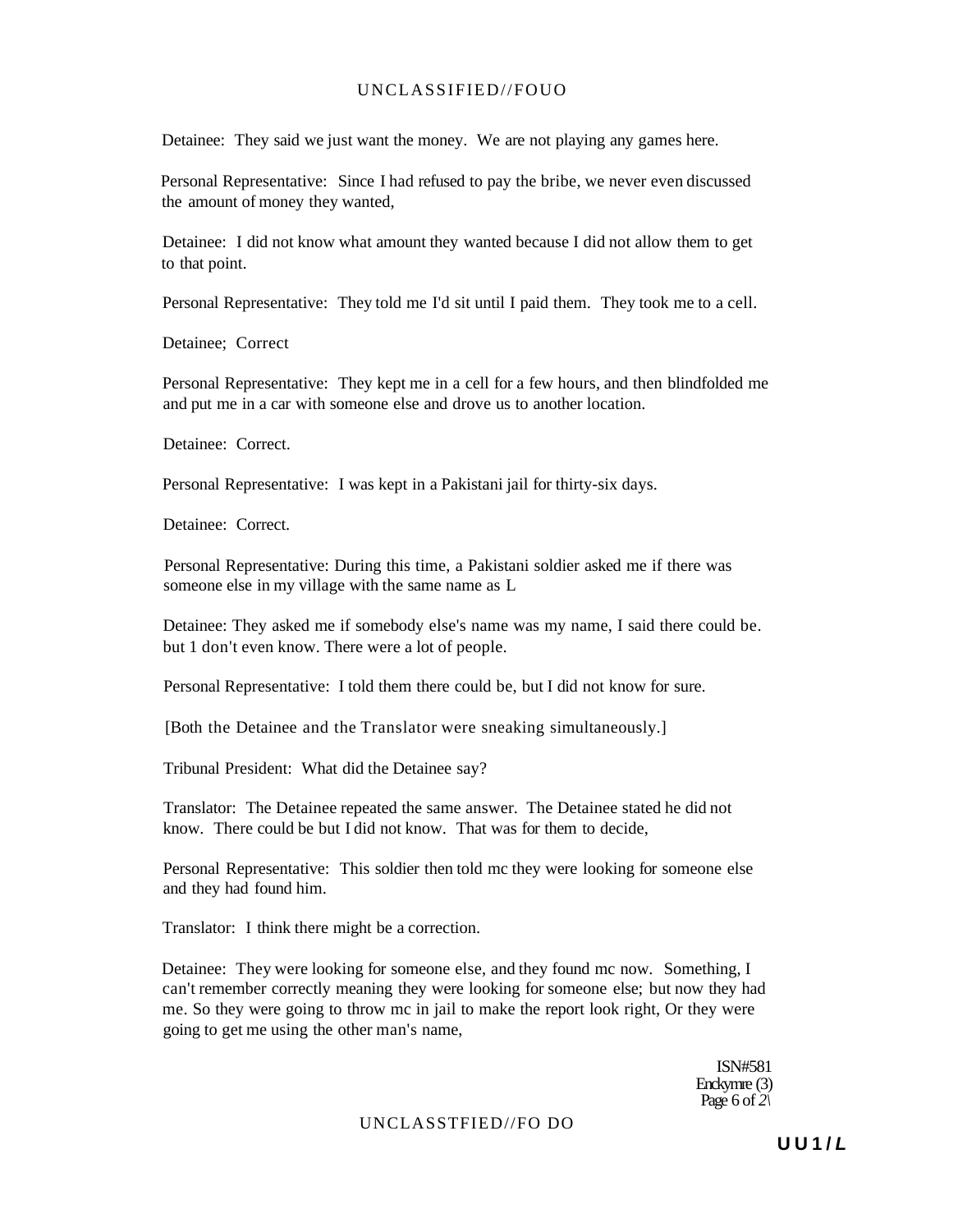Personal Representative: Okay, so the sentence should read the soldier then told me they were looking for someone eisc; but Ihey had found him; him meaning the Detainee?

Translator: Correct. Yes.

Tribunal President: Is that a correction that needs to be made in the statement?

Personal Representative: Yes, Ma'am. I will annotate above the word him ''referring to the Detainee."

Detainee: They said even though 1 was not the right person they were looking for, it did not matter. They had me.

Tribunal President: Personal Representative, would you read that statement to the Detainee again to make sure that is exactly what the Detainee wants to say?

Personal Representative: Yes, Ma'am. The soldier then told me that they were looking for some one else, and they had found him, referring to the Detainee.

Detainee: I want to re-iterate the point about how they asked mc about if there was another person with same name as I. I told them there could be. But they said now they had me. So that statement is correct

Tribunal President: So that statement is correct?

Translator: The Detainee repeated the same statement.

Personal Representative: Translator, please explain to the Detainee the clarification of the statement that was read was implied they found another person with the same name as the Detainee, but I made the clarification to the Tribunal that the authorities were looking for someone else but since the Detainee was found and in custody, the authorities decided to keep him.

Detainee: Yes, that is correct.

Personal Representative: That was all he said to me. After thirty-six days in the Pakistani jail, they came and got me one night, tied my hands behind my back, put a hood over my face and put me into a car.

Detainee: Correct.

Personal Representative: Although, J could not see anything, there were other prisoners in this car. One was speaking Pashtu and several others were speaking Urdu.

Detainee; Correct.

ISNW81 Enclosure (3) Page 7 of 21

# UNCLASSIFIED//FOUO (

 $($ , f  $)$ , ? -.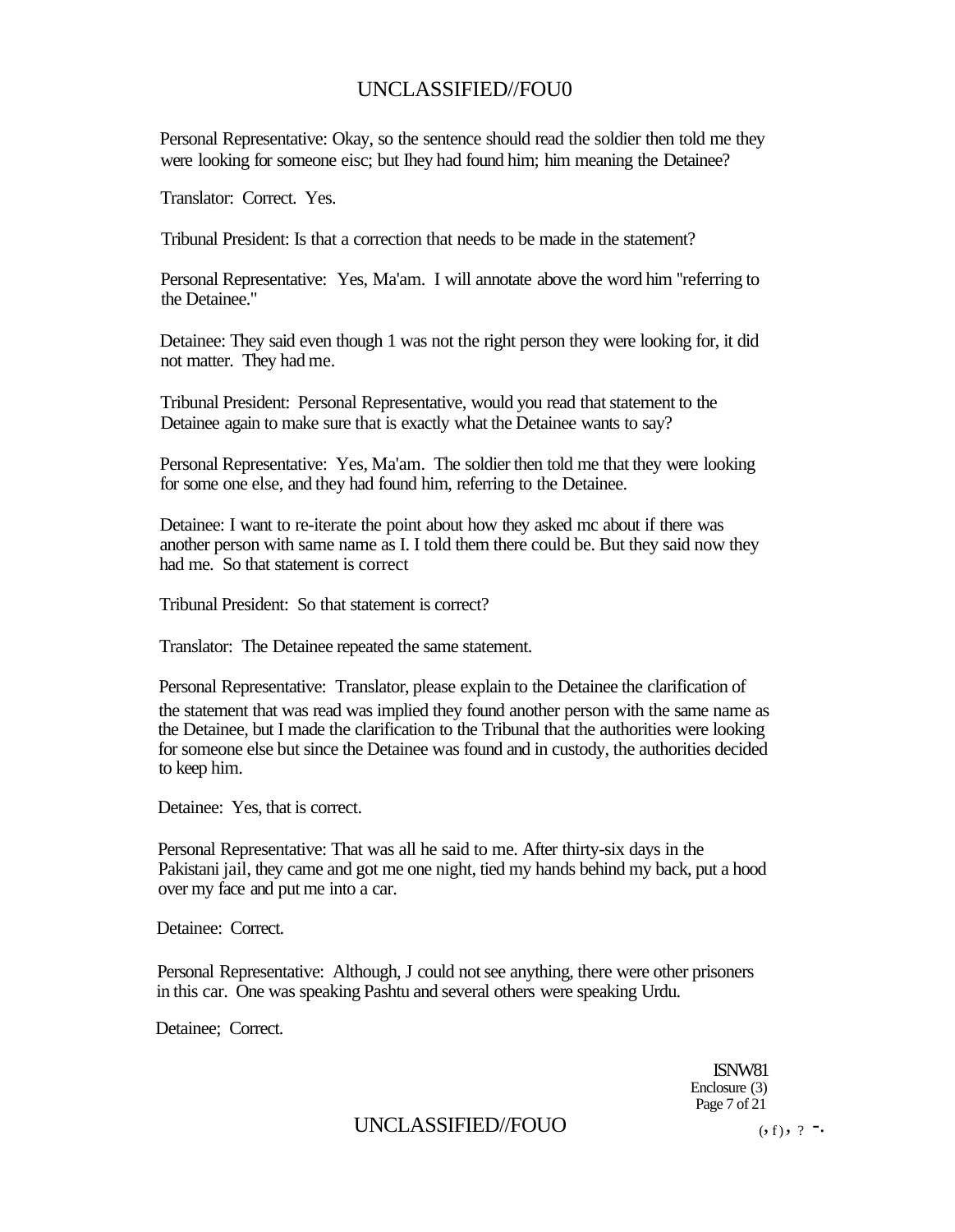Personal Representative: When the car stopped, 1 could hear airplanes. They took me from the car and put me onto an aircraft. There were Americans on this aircraft.

Detainee: Correct. Then all of a sudden the language changed from Pashtu. I started hearing English.

Personal Representative: 1 could not see anything because I was blindfolded, but they were speaking English.

Detainee: Correct.

Personal Representative: When we landed they asked for my name and I told them Abdur Rahman.

Detainee: Correct. Abdur Rahman,

Personal Representative: The translator who was speaking Pashtu asked me what languages I spoke.

Detainee: Correct.

Personal Representative: I answered I only spoke Pashtu.

Detainee: Correct,

Personal Representative: I was then told that I was not Abdur Rahman; I was Abdur Zahid Rahman.

Detainee: Correct. I was told my name was not Abdur Rahman Sayed, but my name was Abdur Rahman Zahid.

Personal Representative: That was not correct, my name is Abdur Sayed Rahman. The difference in the two spellings: Zahid is Z-A-H-TD, and Sayed is S-A-Y-E-D.

Detainee: Correct.

Personal Representative: Abdur Zahid Rahman was the Deputy Foreign Minister of the Taliban.

Detainee: Correct. That is what I was told. I was told that 1 was Abdur Rahman Zahid and that I was the Deputy Foreign Minister for the Taliban.

Personal Representative: I was taken to this camp and they began to interrogate me\*

ISN#531 Enclosure (3) Page 8 of *21* 

UNCLASSIFTED//FOUO

001721\*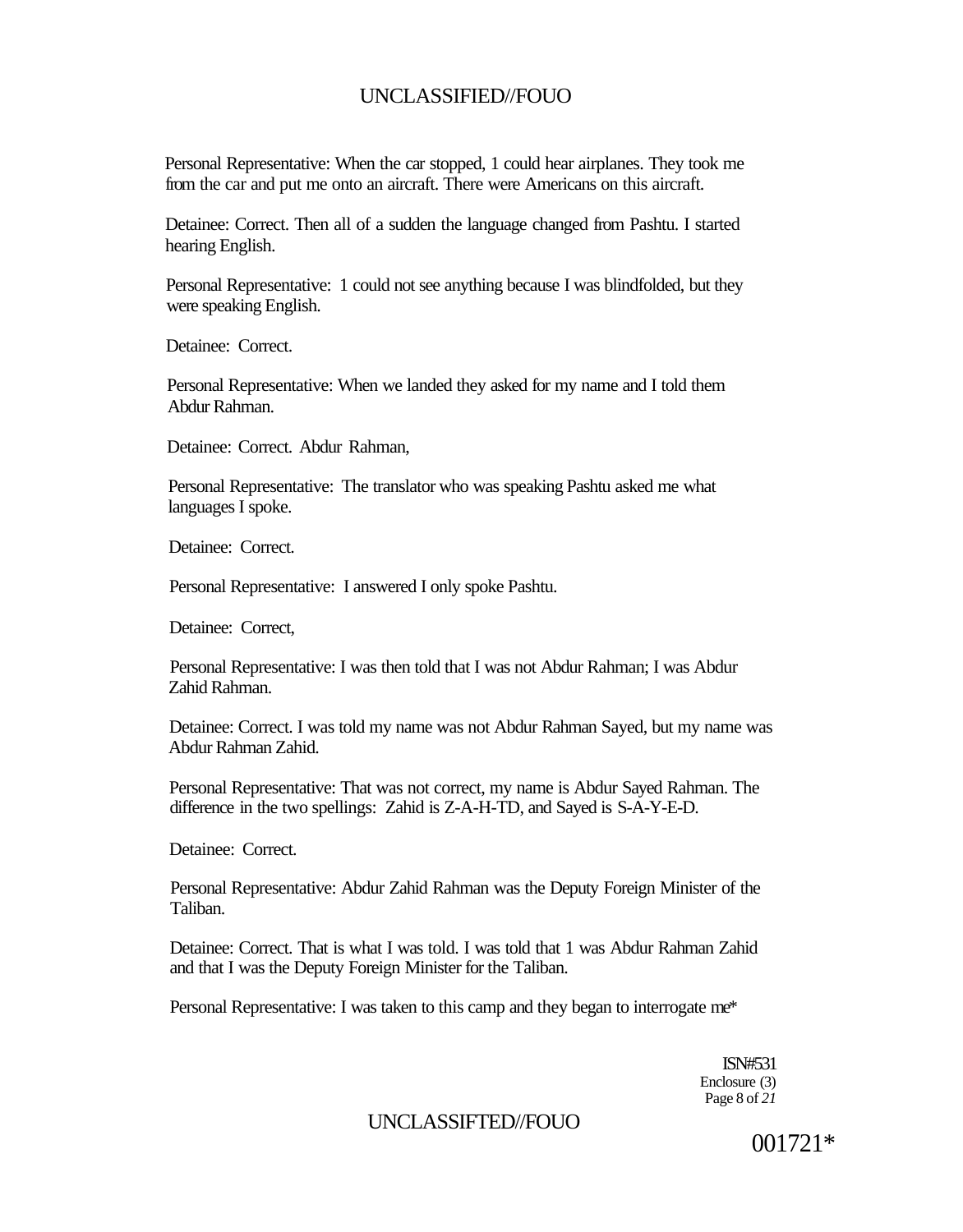Detainee: Correct, Then an hour later they began to interrogate me.

Personal Representative: An American later told me that I was wrongfully taken and that in a couple of days I would be free.

Detainee: I was told I was very much oppressed and they had the wrong person and 1

would be released right away,

Personal Representative: I never saw this American again and I am still here.

Detainee: Correct, And I never saw that person again.

Personal Representative: Since then, I have also been accused of being a security guard, which is not true.

Detainee: Right after the first accusation that I was a Deputy foreign Minister, I was told a month later I was not a Foreign Minister, but J was a security guard for the jail. My name was Bacha. I said if the prison is nearby, can you check up on that and see the evidence for it. They never said anything else about it and it was left at that.

Personal Representative: Now I have this new accusation that I am a military judge of the Taliban.

Detainee: *I* have never held a judge's post and I never worked as such. Someone made up all these accusations and lies, but what can I do about it?

Personal Representative: TTiis is simply not true. I am innocent.

Detainee: From the first, I have been accused wrongly. T am a Muslim. I did swear by God that I would tell you the truth. *I* hope you take that into account\* that I am telling the truth. I have been very oppressed. Please take all my words into account.

Personal Representative: Ma'am, that concludes the Detainee's written statement,

**Personal Representative presents the Detainee's written statement marked as Exhibit "D~B" to the Tribunal for evidence.** 

Tribunal President: Do you mind if we ask you some questions?

Detainee: Yes. That is fine.

**The** Personal **Representative introduces two** personal letters **from** the Detainee's brothers **and** sons **in Pakistan to the Tribunal The exhibits arc marked D-C** and **D-D.** 

> ISN#581 Enclosure (3) Page 9 of 21

> > 0U1730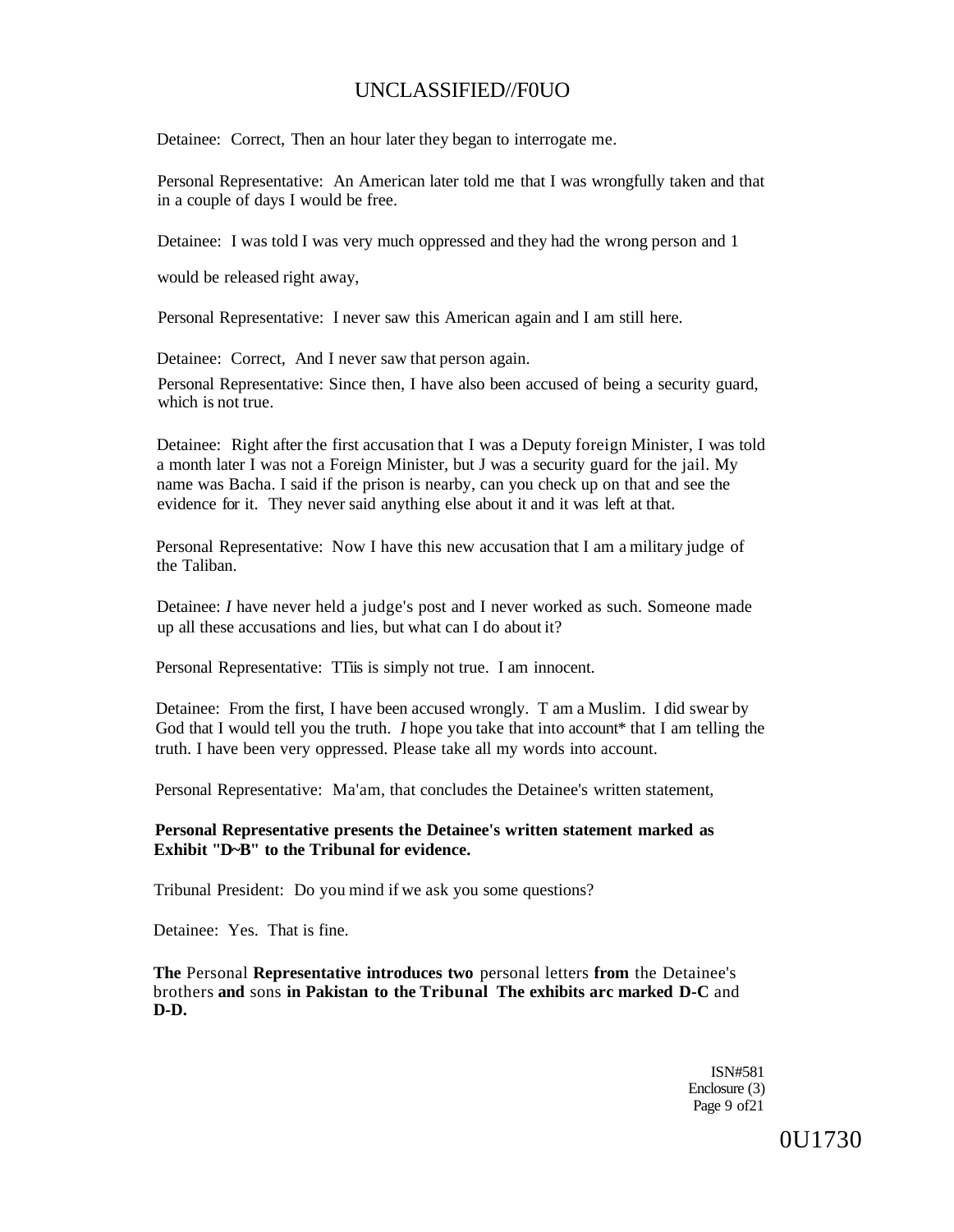Personal Representative: The letters are from the Detainee's family, his brother and his sons. The first letter reads as follows: "From (censored) to (censored) greetings. We are, thank God, doing good. We want your happiness from God. Your school is doing well Everyone in the family is doing well. Your chicken farm is there, and we check on your school. We are praying for you. Wish you luck."

Detainee: Correct.

Personal Representative presents the Exhibit "D- $C<sup>w</sup>$  to the Tribunal for evidence,

Personal Representative: These exhibits are being presented to show that the Detainee was indeed a chicken fanner and he did teach at the school.

Personal Representative: The second letter reads as follows: "From your brothers Abdul Haq Agha. Abdul Salarn Agha and the whole family and friends to our brother. Our brother, at home everything is fine. From young to old, thank God everyone is fine. Everyone else is doing good. We want your happiness from God. Wc want you happiness from God like Abraham when he was in the middle of the fire and God protected him. We tried to release you, but we haven't found any response. We will try, God willing, and we hope you will be released. Your chicken farm is there. (Censored) is also sending his greetings. Your letter you sent to Quelta, you wrote that you wrote us a lot of letters and you haven't sent responses. We've replied to all your letters. I don't know why it hasn't gotten there. We are praying for you and we will pray," The letter is dated 26 September 2002,"

Detainee: Correct-

Persona] Representative presents the Exhibits "D-D" to the Tribunal for evidence.

Tribunal President: Personal Representative, do you have any questions for the Detainee?

Personal Representative: Yes. Ma'am, I have a couple.

Personal Representative: The only time you have ever been to Afghanistan was only the two days you attended the funeral?

Detainee: Yes. That was two days for a funeral service.

Personal Representative: Was this during or after the Taliban reign?

Detainee: It was two years prior to my capture.

Personal Representative: Before the Taliban came to power, did you ever go to Afghanistan?

> ISN#581 Enclosure (3) Page 10 of 21

# UNCLASSIFIED//FOUO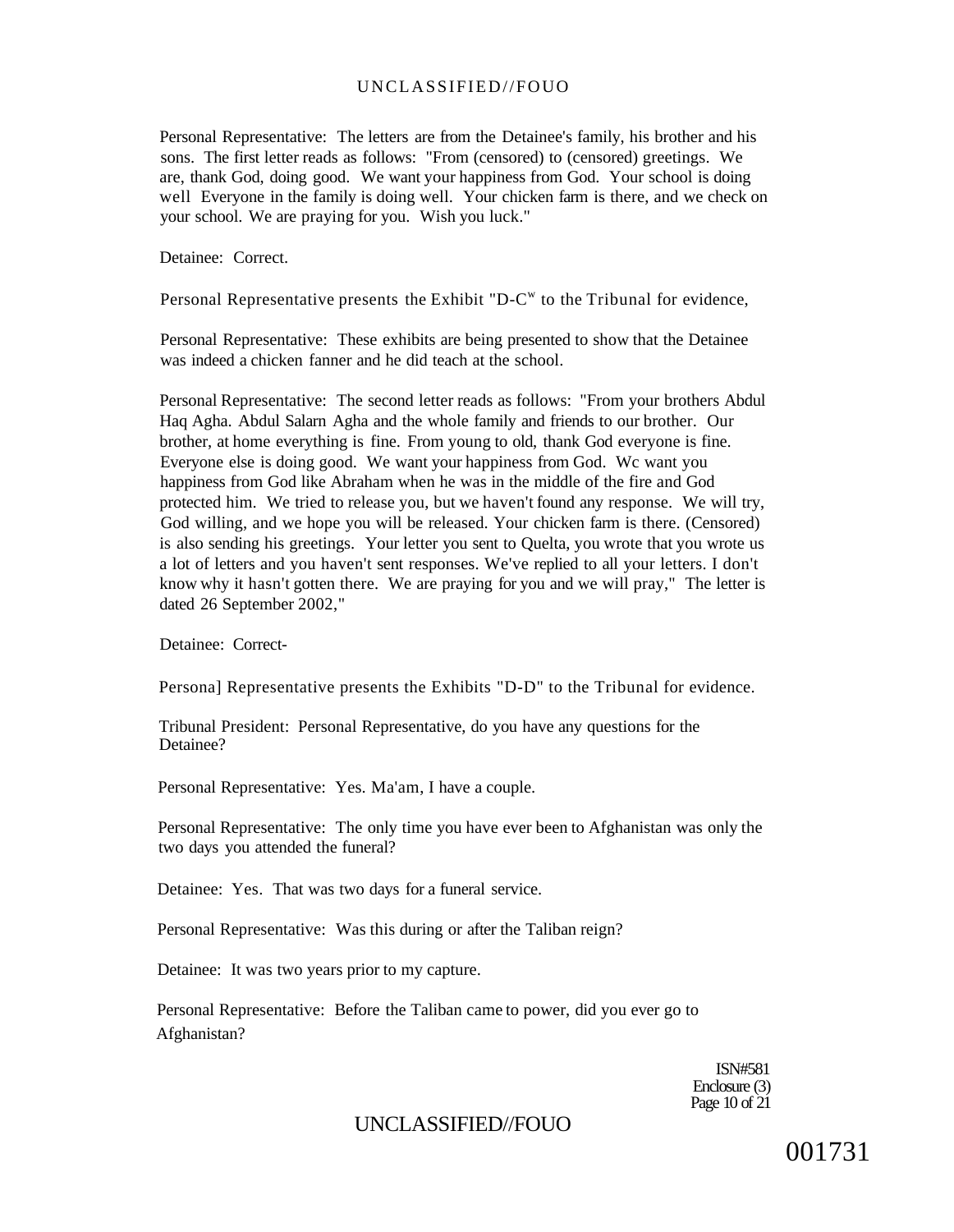Detainee: Even when I was there for those two days, I did not do anything wrong, *I*  never even talked. I just walked on the streets and came back home.

Personal Representative: So from the time you were a tiny baby until now, you've only been in Afghanistan for two days?

Detainee: Yes Just those two days.

Personal Representative: Have you ever received any military training?

Detainee: I am an uneducated person. I never got any training.

Personal Representative: No training, never ever at anytime? Not before the Taliban, after the Taliban, not at all?

Detainee: I have not even seen a weapon for fifteen years, if you believe it or not. 1 am an uneducated person. 1 have never been to any military training.

Personal Representative: Never ever in your life?

Detainee: No, never.

Tribunal President: Recorder do you have any questions for the Detainee?

Recorder: Yes, I do.

Detainee: Okay.

Recorder: Did you ever in your life join the Taliban or work with them in any small way?

Detainee: I swear from the smallest dealings I have never dealt with the Taliban or contacted them.

Recorder: Were you ever a judge or an important man that would pass judgment on others?

Detainee: I have to laugh. J am an uneducated man. You are giving me this high position of being a military judge. I don't even have that level of education to be such. I can't even picture that.

Recorder: So the answer is no?

Detainee: I was never a judge, a Foreign Minister or a security guard. I swear upon it,

rSN#58] Enclosure (3) Page 11 of 21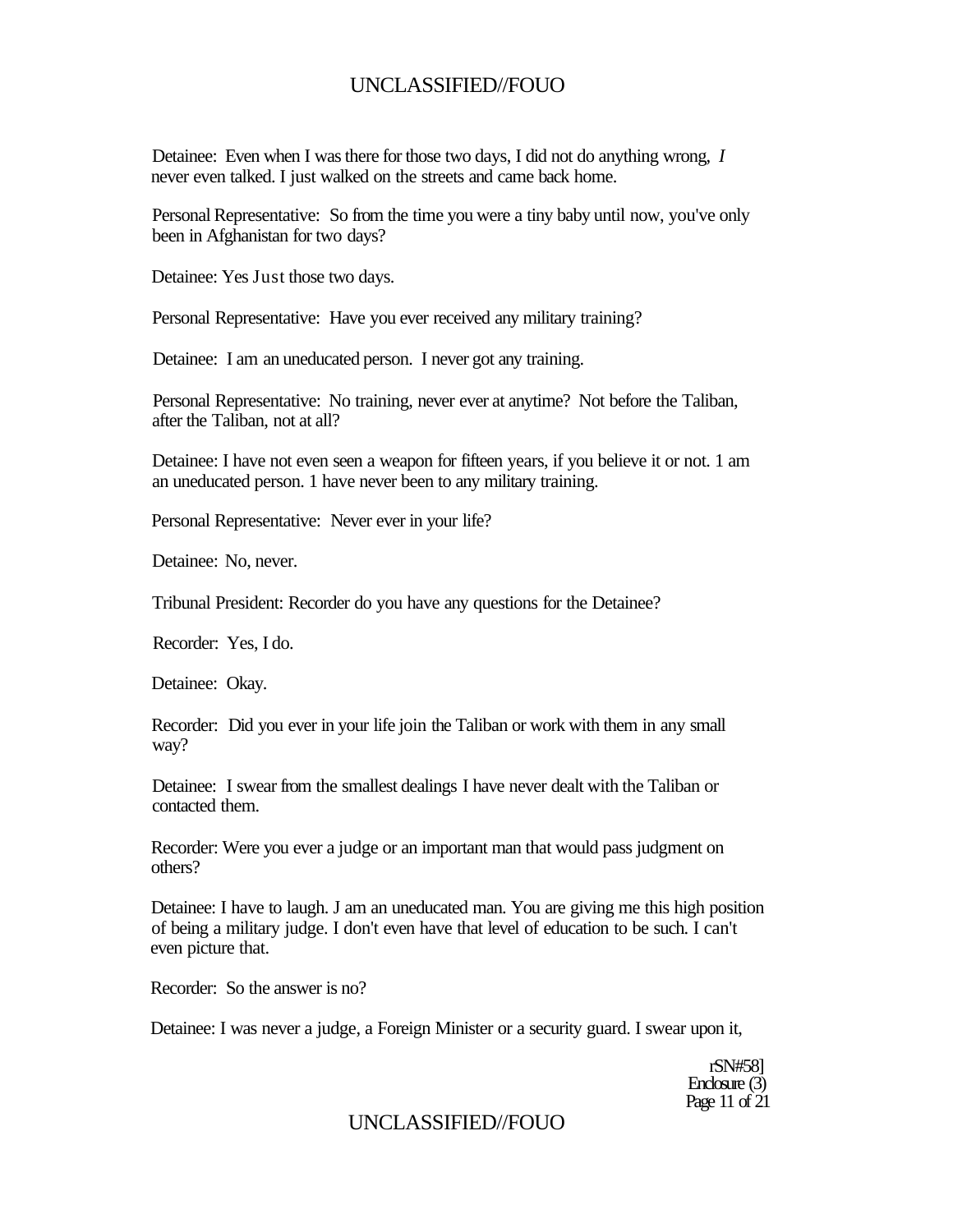Recorder: Did you ever do the act or direct others to torture?

Detainee: I have never even ordered my brother in my house. How can L even order others.

Tribunal President: Excuse me, Translator, but I did not catch everything you were translating. You and the Detainee were talking at the same time.

Translator: What the Detainee was trying to say was that he had never ordered his brother at home to do things. How can he order others. And also the Detainee has never taken part in that accusation,

Tribunal President: Please translate what you have said back to (he Detainee.

Detainee: That is correct. [In response to the Translator's translation.]

Recorder: How many years were you a chicken farmer?

Detainee: I don't have the exact dates,

Recorder; Can you speak in shorter phrases.

Detainee: I don't remember the range of time prior to my capture. I remember that I have been on that farm about fifteen years. I am an uneducated person and T can't remember. I did not keep a timetable of the exact dates, so it could be anywhere from twelve to fifteen years 1 have been on that farm,

Recorder: Earlier in that statement, you said you work on the farm. You don't own it? Is that correct?

Detainee: Yes, that is my farm. I have a share of the land. 1 have from five hundred to one thousand chickens. I sell the eggs and the chickens. That is how I make my living,

Recorder: What did you do before becoming a chicken tanner fifteen years ago?

Detainee: 1 did not work. 1 was at home. My brothers worked. It was like a family thing.

Recorder: That concludes my questions.

Tribunal President: Do any Tribunal Members have any questions for the Detainee?

Tribunal Members: Yes. ma'am. How old are you?

ISN#SS1 Enclosure (3) Page 12 of 21

# UNCLASSIFIED//FOUO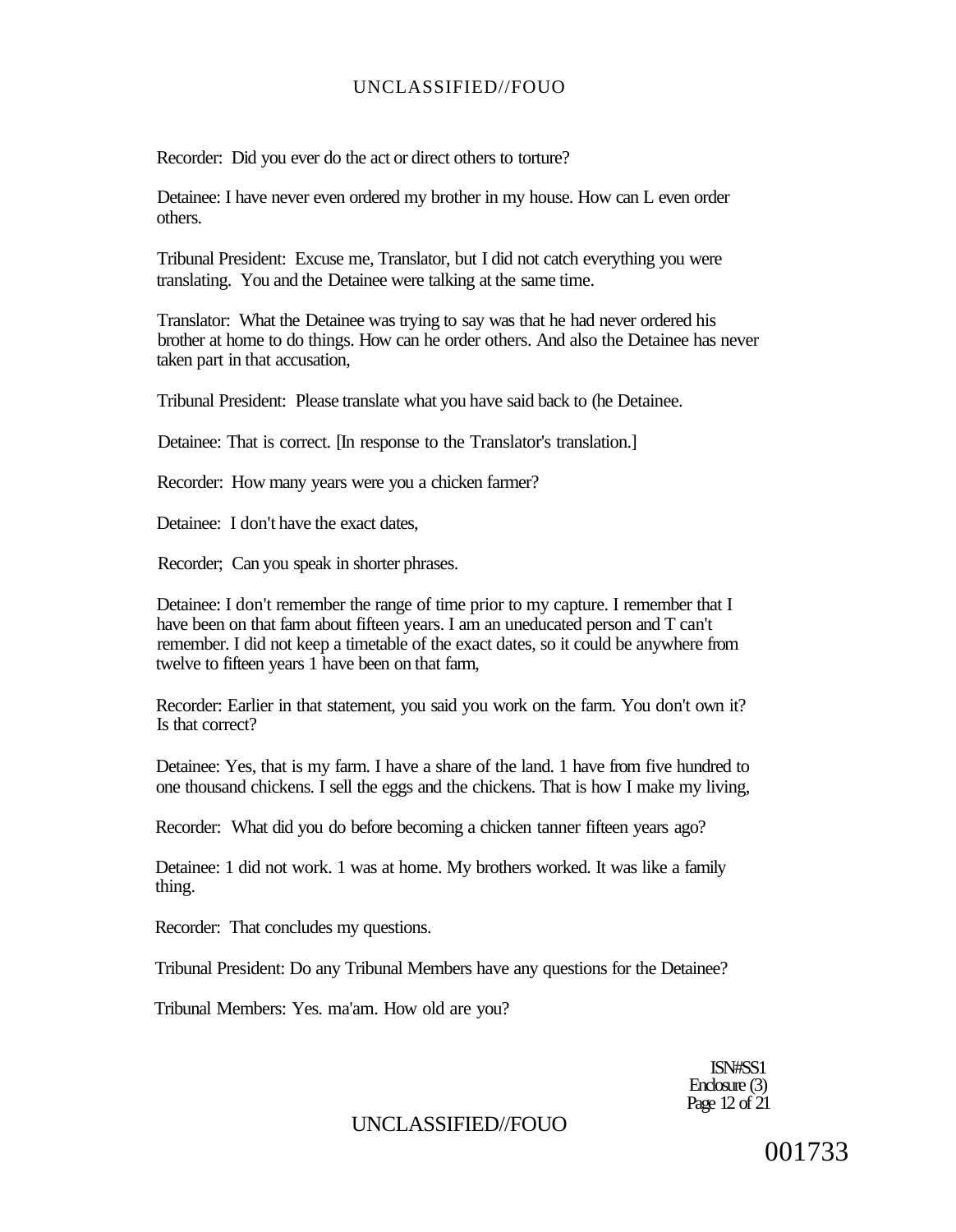Detainee: We don't keep records of when we are born. I cannot give you an exact date but I can give you an approximate guess. I am in my late thirties, close to forty years old, They asked me this in Kandahar. I told them I do not know my exact age. No records are kept in Afghanistan and Pakistan.

Tribunal President: Please try very hard to translate exactly what the Detainee says. We do not want to miss anything the Detainee wants to present to us, And please tell the Detainee what I just said. (Speaking to the Translator),

Translator: I just told the Detainee and I also asked the Detainee to shorten his answers so I can get the words out to you.

Tribunal President: Thank you.

Tribunal Member: When you were arrested, were you by yourself?

Detainee; I was alone at home.

Tribunal Member: We are asking these questions because we have not seen the evidence.

Detainee: Okay.

Tribunal Member: When you were arrested, you had no weapons around you anywhere.

Detainee: No,

Tribunal Member: When you went to Afghanistan for the funeral, were you doing anything else while there?

Detainee: The two days I was in Afghanistan, I spent the night. The morning we had the funeral service, We spent a second night. Then we left the next day.

Tribunal Member: How did you get to Afghanistan?

Detainee: In a car.

Tribunal Member: Was it an hour's drive or a day-long drive?

Detainee: We left Pakistan in the morning. We got to Afghanistan by the noon prayers. There were different villages in the outskirts. Depended on where the service was being held.

Tribunal Member: In response to one of the questions by the Personal Representative, you said you had not seen a weapon in about fifteen years.

> 1SN#58E Enclosure (3) Page 13 of 21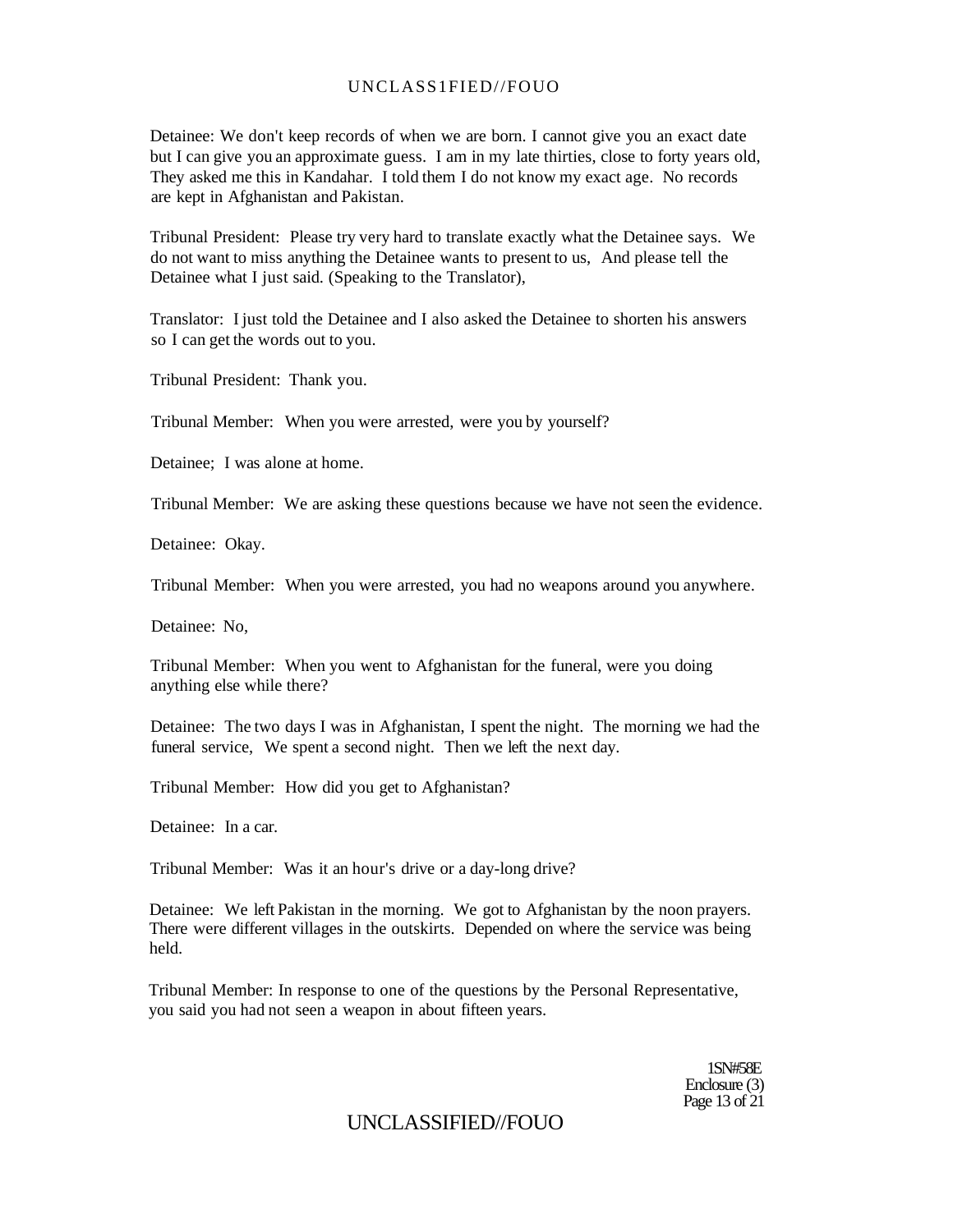Detainee: That is correct.

Tribunal Member: Fifteen years ago when you did see the weapon, why did you see the weapon?

Detainee: During the Jihad times when the Afghans were fighting the Soviets, all of the Mujahideen were there and weapons were on the streets in the Pashtu areas.

Tribunal Member: 1 know you said you have never been a part of or supported the Taliban.

Detainee: Yes, that is correct.

Tribunal Member: Your own actions, or actions you might have directed of others, have yon ever been a part of or supported Al Qaida?

Detainee: When I was brought here to Cuba, I never heard of the term Al Qaida, I did not know if they were some animals or some kind of creatures. I did not know what the meaning was. Then they explained to me what Al Qaida meant.

Tribunal Member: After (he term Al Qaida was explained to you, do you think you were involved with or supported Al Qaida?

Detainee: No, because I did not even know their name or the details of who they were. No, never,

Tribunal Member: Can you tell me when the funeral was. specifically?

Detainee; I don't know the exact date, They asked me the same question in Kandahar. I don't know what date it was, but it was obviously before I was captured.

Tribunal Member: Was it before the September  $11<sup>th</sup>$  attacks in the United States?

Detainee: It was two years prior to September when the Americans were attacked.

Tribunal Member: Who was the funeral for?

Detainee: A person I knew from my village, it was one of his relatives that died in Afghanistan.

Tribunal Member: What was his name?

Detainee: Which person?

Tribunal Member: The person that died?

TSN#581 Enclosure (3) Page 14 of  $21$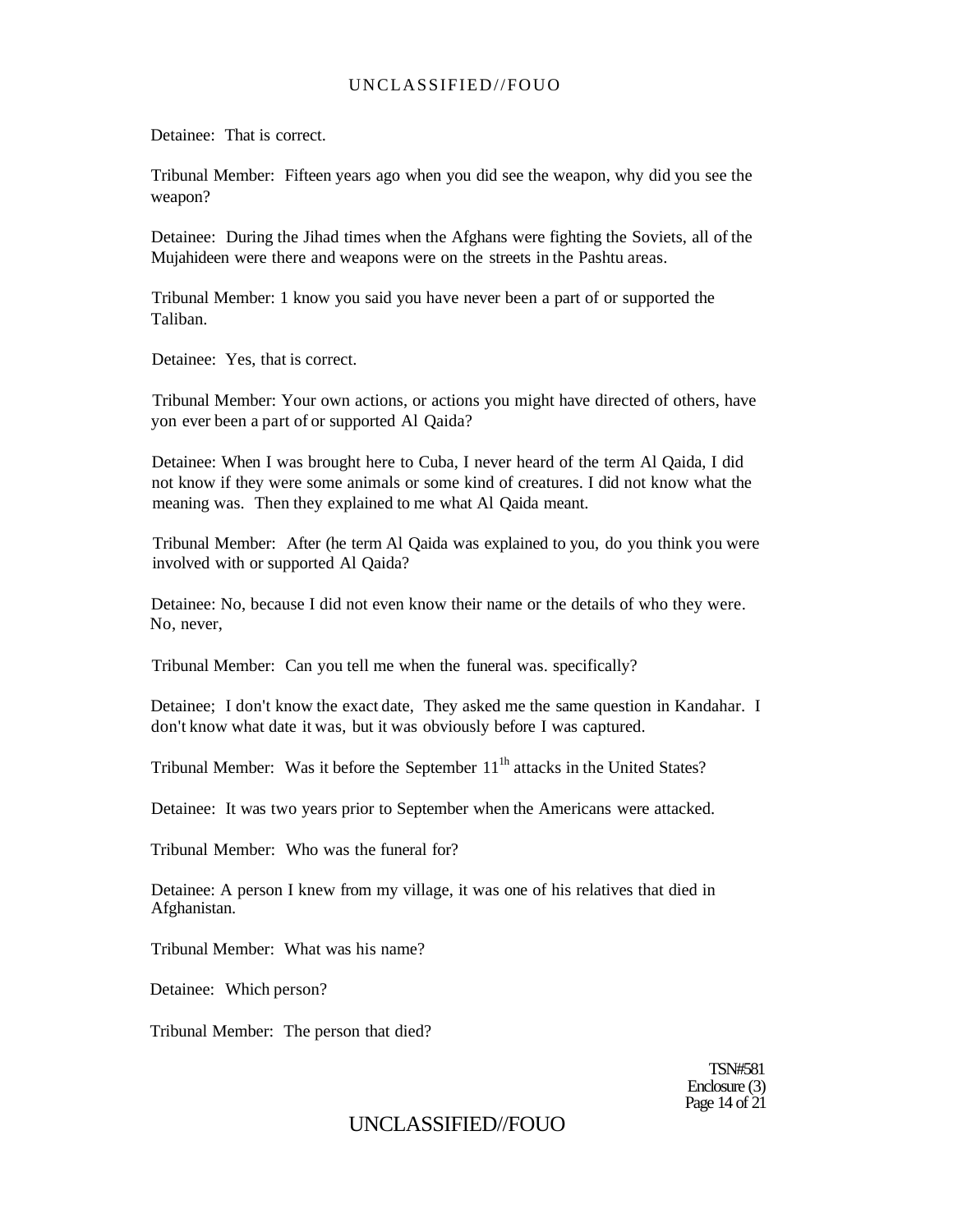Detainee: I am trying to remember. It was Muhammad Yusef,

Tribunal Member: Where in Afghanistan was the funeral?

Detainee: In Kandahar province. From the city, there is a village called Zala Kahn. It is about a half hour drive from the city of Kandahar, but in the province of Kandahar,

Tribunal Member: Since you have been captured and brought here to Cuba, have you always told this same story?

Detainee: Tins is my story, but more details could have been said in the interrogation, I was not asked about the funeral that you just asked about, or the guy's name or where the village. I was only asked if I went to a funeral.

Tribunal Member: In your interrogations, have yon always said that you have been to Afghanistan for only two days in your life?

Detainee: Yes, And in the Taliban's time, only two days.

Tribunal Member; But before the Taliban's time, you were in Afghanistan?

Detainee: During the Soviet war, I might have helped out the refugees in the camp or something.

Tribunal Member: In Afghanistan?

Detainee: On the border. I was at a camp in Pakistan where all the Afghans were. So if I have crossed the border, it is the occasion. We have relatives and they just cross back and forth, But that was during that time.

Tribunal Member: How far from the Pakistan/Afghanistan border is your hometown?

Detainee: The town *I* am from?

Tribunal Member: Yes.

Detainee: It is three or four hours to Chaman, which is a border town.

Tribunal Member: Can you estimate how many kilometers?

Deiainee: I don't even know about the hours correctly. I have no idea about the kilometers.

Tribunal Member: When you say three or four hours, is that by ear?

ISN #581 Enclosure (3) Page IS of 21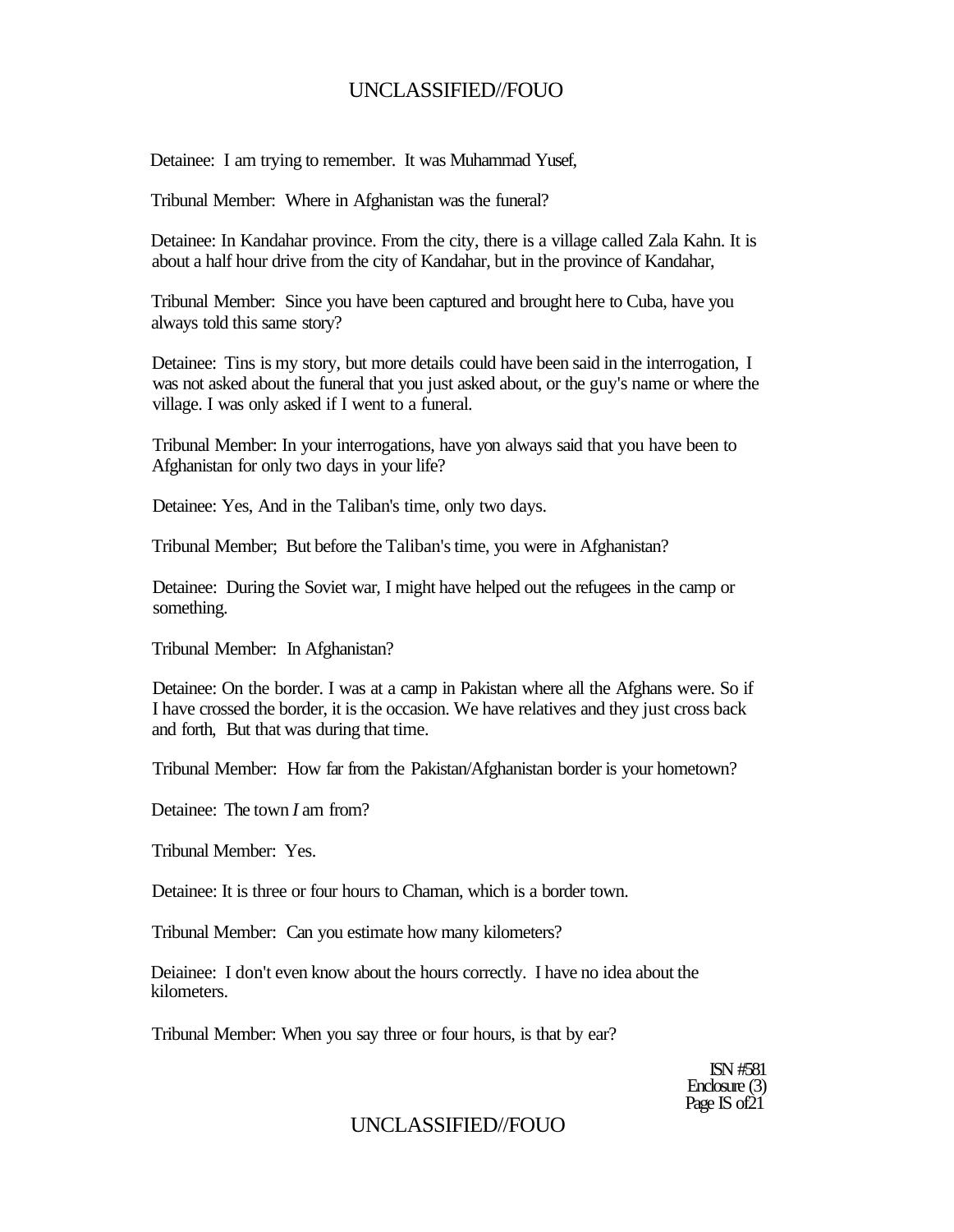Detainee; Some cars go fast, some cars go slow, some go very slow and then they go five hours.

Tribunal Member to the Personal Representative: On Exhibit D-C, is there a date on this letter?

Personal Representative: No.

Translator: No, there is no date, but it is received in Kandahar in Afghanistan.

#### **The Personal Representative and the Translator inspect Exhibit D-C, and both conclude there was no date annotated on the letter.**

Tribunal Member: So there is no date that we can see on the letter?

Translator: No, Sir. I could not find it. Actually 1 tried looking for it. The only thing I could see was referring to the Detainee's imprisonment in Kandahar.

Tribunal President: On your statement, you said you were questioned by the police and a soldier,

Detainee: I was not interrogated. I went to the police station. Two of the officers were speaking Urdu and one officer was speaking Pashtu. The Pashtu officer told me to give him money, otherwise I was going to be taken aw'ay. He also told me whatever treasure I was hiding, I needed to give it to him. I told the officer to check my house because there was nothing.

Tribunal President; Your statement said a soldier toid you they were looking for someone else and they had found you>

Detainee: The only thing I remember is the people worked for the Government and they spoke Pashtu.

Tribunal President: So you don't know for sure if they were police or soldiers?

Detainee: No. All I knew was these people were Government officials and they were wearing uniforms. I don't know the details of the rank or anything.

Tribunal Member: If you were blindfolded how could you know they were Government officials?

Detainee: The official was undercover in civilian clothing. He was a Government official I was not blindfolded at that time. That same person would always help mc when I wanted to pray. That is how I knew he was a Government official.

> ISN #5S1 Enclosure (3) Page 16 of 21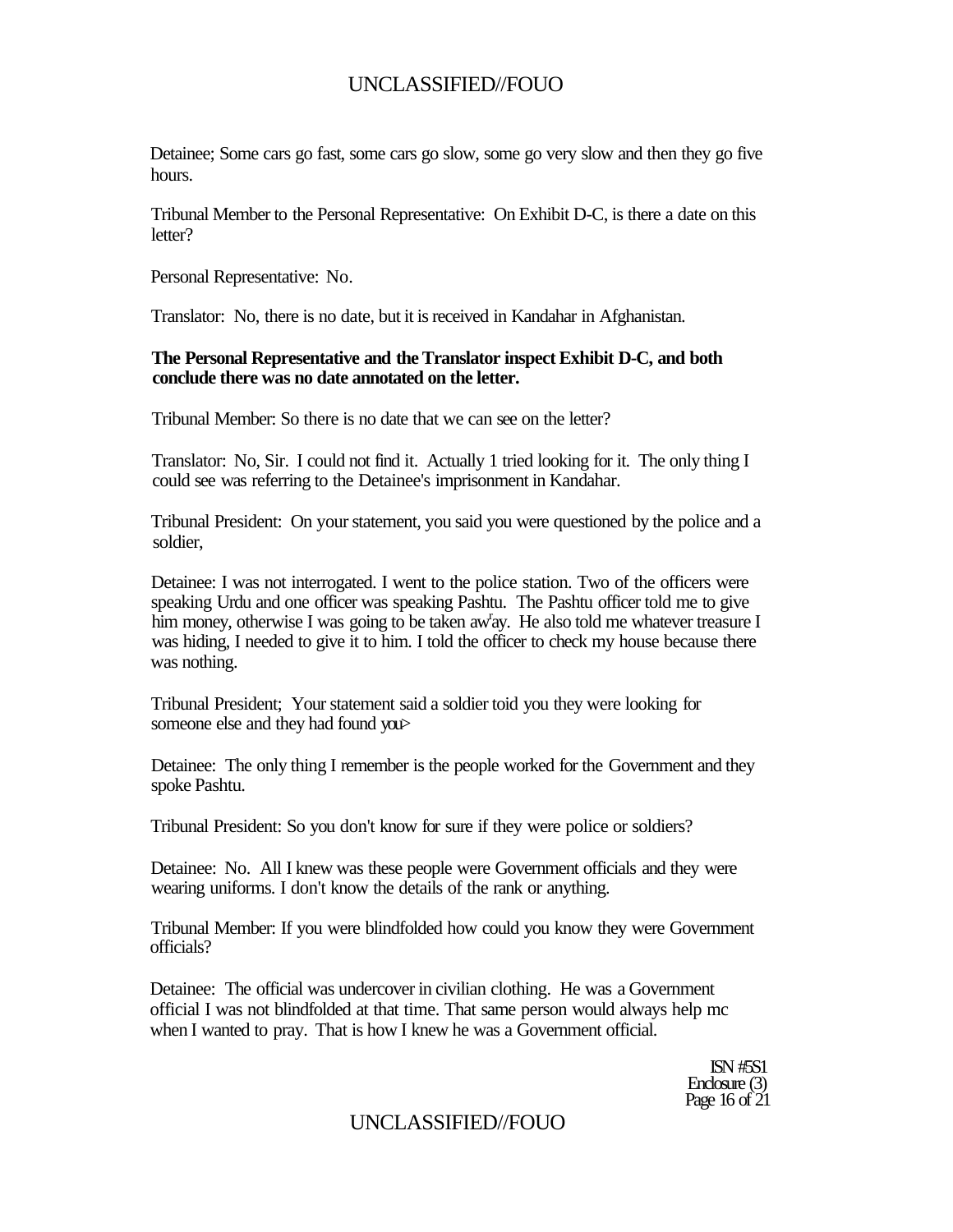Tribunal President: Did the Government official ask you for money or the police?

Detainee: In the police station, I was told by the police officers to give them bribes, After that, no one ever mentioned anything about money. I was told charges would be made against me.

Tribunal President: Who asked you about the name of the other person in your village?

Detainee: All I know is the person was a Government official and that person was wearing civilian clothing, I do not know the rest

Tribunal President: You also said a translator asked you about another man. Was that the Government official?

Detainee: No. This person was speaking Pashtu. There was no translation necessary.

Tribunal President: Did you know the people at the funeral?

Detainee: The only reason I went was because my friend in Pakistan invited me. I did not know the other people in Kandahar.

Tribunal President: Did you know if any of the people at the funeral were Taliban?

Detainee: A funeral service is usually three days. After that funeral service, I went to pay my respects of the service (sic). I was not at the official service.

Tribunal President: You did not attend the funeral? You just went to pay respects after the funeral?

Detainee: That is correct. I paid my respects by visiting them. But the official ceremony was over.

Tribunal President: Did you go to someone's house after the funeral to pay respects?

Detainee: Yes, I went to the person's house.

Tribunal President: Were there other people there besides yourself and your friend?

Detainee: No, just the people of the house and that was it.

Tribunal President: Who were the people of the house?

Detainee: It was the father and the brothers of the person who died,

TSN#581 Enclosure (3) Page 17 of 21

### UNCLASSIFIED//FOUO ftnnoc

u UI / *6* 5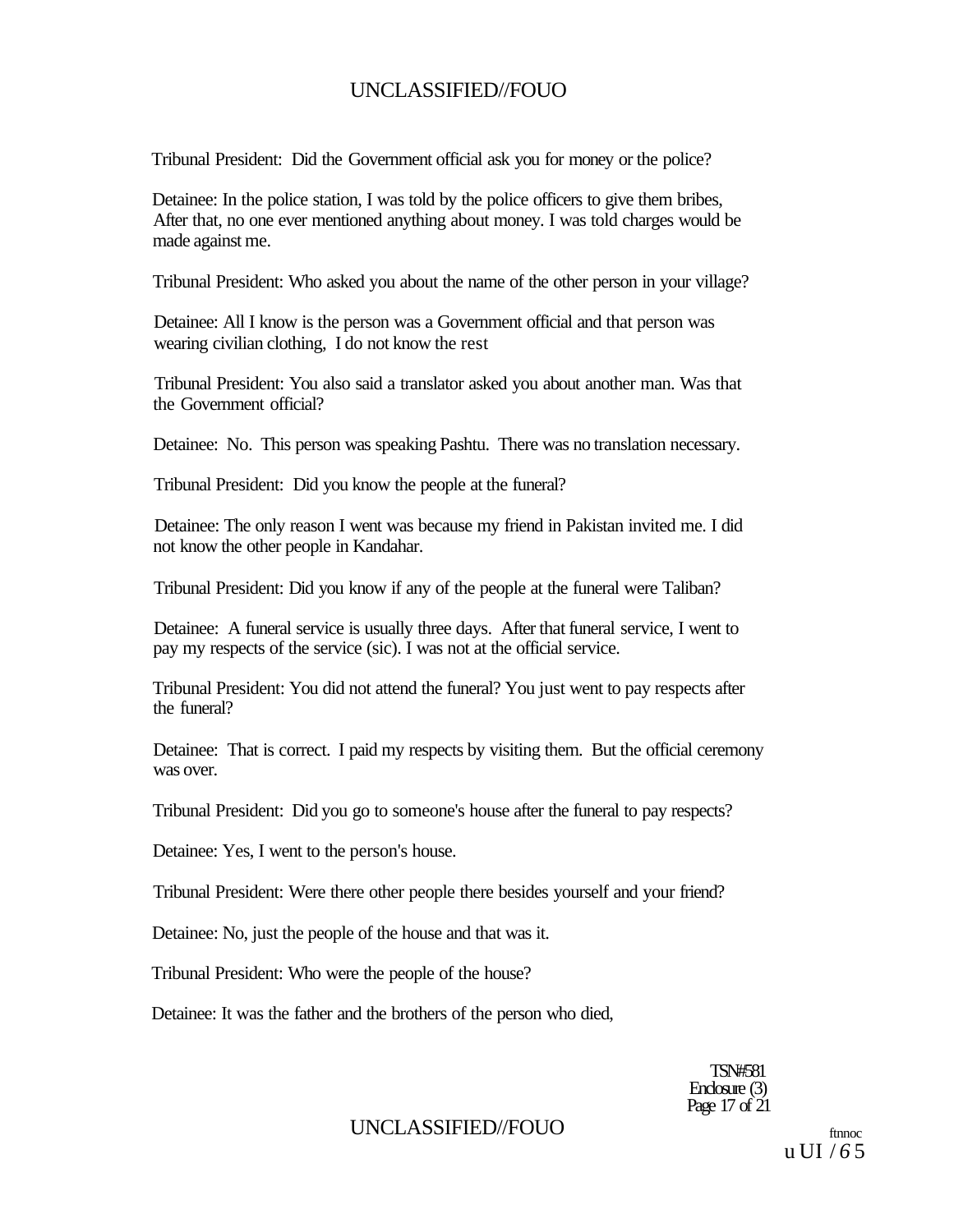Tribunal President: Do you know if those people were members of the Taliban?

Detainee: They were poor people, they never associated with the Taliban.

Tribunal President: Do you know that for sure?

Detainee: Yes, I am very sure about that.

Tribunal President: You said you heard someone speaking English on the plane?

Detainee: They were talking like you,

Tribunal President: How do you know they were Americans?

Detainee: When I landed in Kandahar, I asked what language they were speaking. They told me they were speaking the language you are speaking to me.

Tribunal President: Is that the same plane you traveled from Kandahar to Cuba?

Detainee: I do not know because I was blindfolded.

Tribunal President: Did you travel on more than one plane?

Detainee: First from Pakistan to Kandahar.

Tribunal President: On one plane?

Detainee: Yes. I don't know who was there because I was blindfolded.

Tribunal President: Do you know whom you traveled with from Pakistan to Kandahar?

Detainee: My eyes were blindfolded. I could not even see light. I saw tight when I got to Kandahar. Then I asked one of the people where 1 was and they told me Kandahar.

Tribunal President: Was there anyone on the plane from Pakistan to Kandahar speaking English?

Detainee: What I heard sounded like a foreign language. That is all I knew and I asked later what language that was.

Tribunal President: So it was the plane from Kandahar to Cuba you heard people speaking English?

Detainee: I heard English when I was in Kandahar.

| ISN#581 Enclosure (3)<br>Page 18 of 21  $i$  Page 18 of 21

**<sup>i</sup>UNCLASSTFTED//FOUO** 

. 001739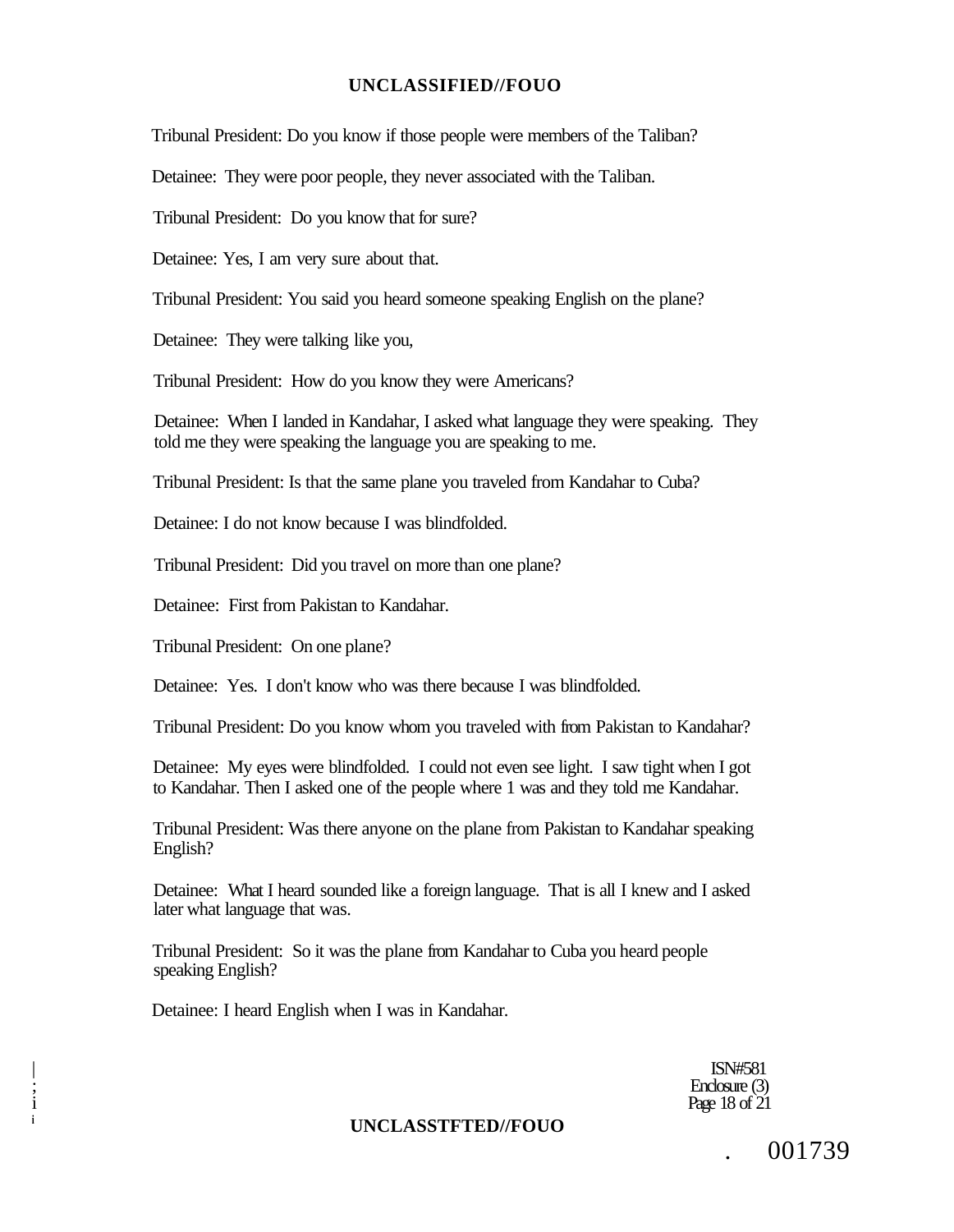Tribunal President; On the plane or off the plane?

Detainee: Just in the camp I heard "English. Not in the airplane. What 1 heard in the airplane, the military personnel were speaking a foreign language.

Tribunal President Did you hear another foreign language other than English on the plane?

Detainee: I heard it was foreign tongue, but I did not understand what they were saying.

Tribunal President: Was it English?

Detainee: It was the same thing as you are speaking.

Tribunal President: "Who said you were Abdur Rahman Zahid?

Detainee: Once I departed the plane and they started asking me questions, I was asked if I was Abdur Rahman Zahid.

Tribunal President: Where was that?

Detainee: I was in Kandahar at the international airport.

Tribunal President: Abdur Rahman, do you have any other evidence to present to this Tribunal?

Detainee: Where can I get more proof from? I have been here for two years. Where am I going to get all that information from?

Tribunal President: I understand you have no more information you would like to present?

Detainee: Where can I get information from?

Tribunal President: Is that a no?

Detainee: No, I do not have anymore.

Tribunal President: Personal Representative, do you have any other evidence or does the Detainee have any previously approved witnesses to present to the Tribunal?

Personal Representative: No, Ma'am. I have no further evidence or witnesses, but I do have a few more questions to clarify a point that was made earlier.

Tribunal President: Okay,

JSNK581 Enclosure (3) Page 19 of 21

### **UNCLASSIFIED//FOUO**